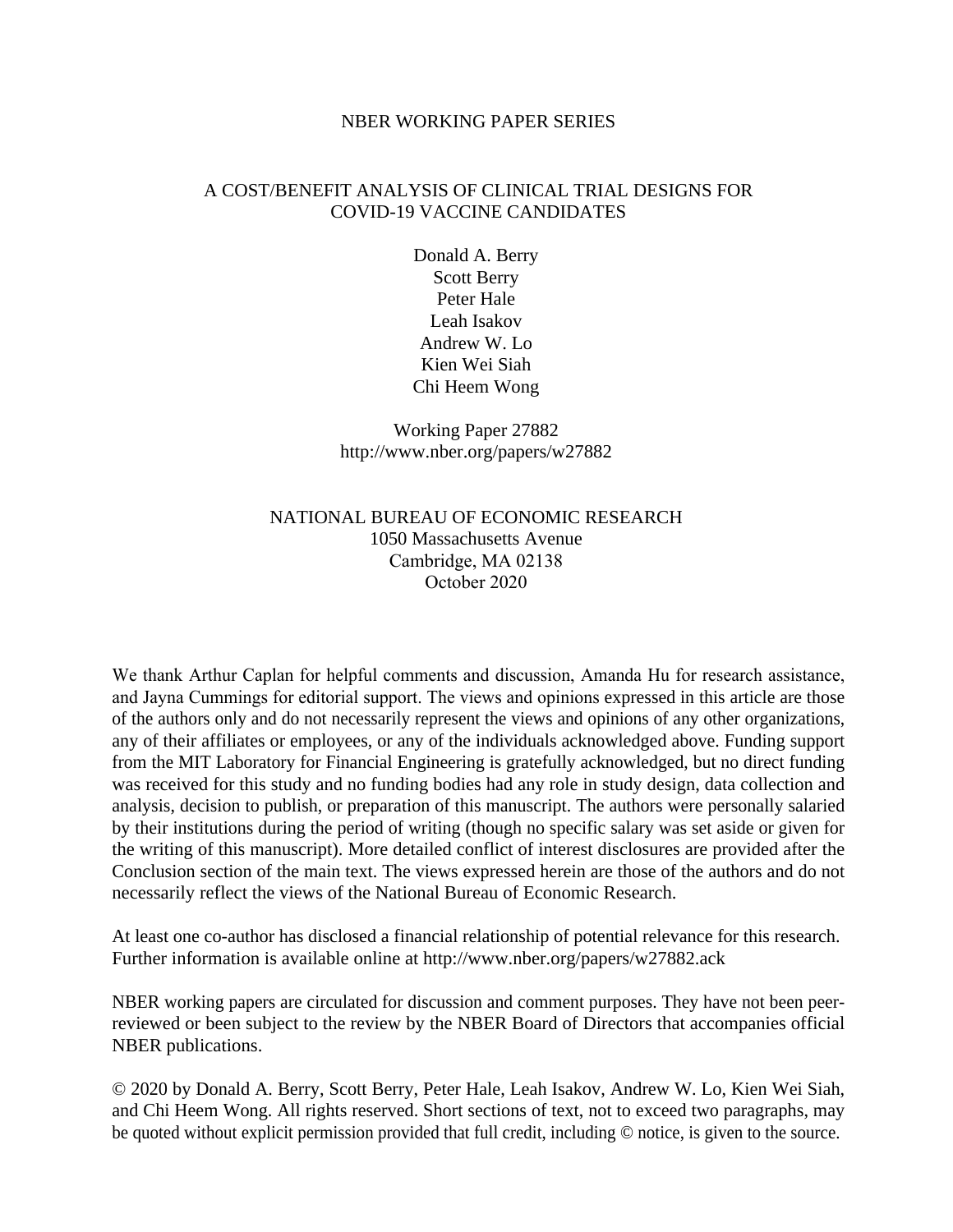A Cost/Benefit Analysis of Clinical Trial Designs for COVID-19 Vaccine Candidates Donald A. Berry, Scott Berry, Peter Hale, Leah Isakov, Andrew W. Lo, Kien Wei Siah, and Chi Heem Wong NBER Working Paper No. 27882 October 2020 JEL No. C15,H12,H51,I1,I11

#### **ABSTRACT**

We compare and contrast the expected duration and number of infections and deaths averted among several designs for clinical trials of COVID-19 vaccine candidates, including traditional randomized clinical trials and adaptive and human challenge trials. Using epidemiological models calibrated to the current pandemic, we simulate the time course of each clinical trial design for 504 unique combinations of parameters, allowing us to determine which trial design is most effective for a given scenario. A human challenge trial provides maximal net benefits—averting an additional 1.1M infections and 8,000 deaths in the U.S. compared to the next best clinical trial design—if its set-up time is short or the pandemic spreads slowly. In most of the other cases, an adaptive trial provides greater net benefits.

Donald A. Berry Berry Consultants LLC 3345 Bee Caves Rd, Suite 201 Austin, TX 78746 don@berryconsultants.net

Scott Berry Berry Consultants LLC 3345 Bee Caves Rd, Suite 201 Austin, TX 78746 scott@berryconsultants.net

Peter Hale Foundation for Vaccine Research 1717 Pennsylvania Avenue NW Suite 1025 Washington, DC 20006 peter.hale@vaccinefoundation.org

Leah Isakov Seqirus 50 Hampshire Street Cambridge, MA 02139 leah.isakov@gmail.com

Andrew W. Lo MIT Sloan School of Management 100 Main Street, E62-618 Cambridge, MA 02142 and NBER alo-admin@mit.edu

Kien Wei Siah MIT Laboratory for Financial Engineering 100 Main Street Cambridge, MA 02142 kienwei@mit.edu

Chi Heem Wong MIT Laboratory for Financial Engineering 100 Main Street Cambridge, MA 02142 chiheem@mit.edu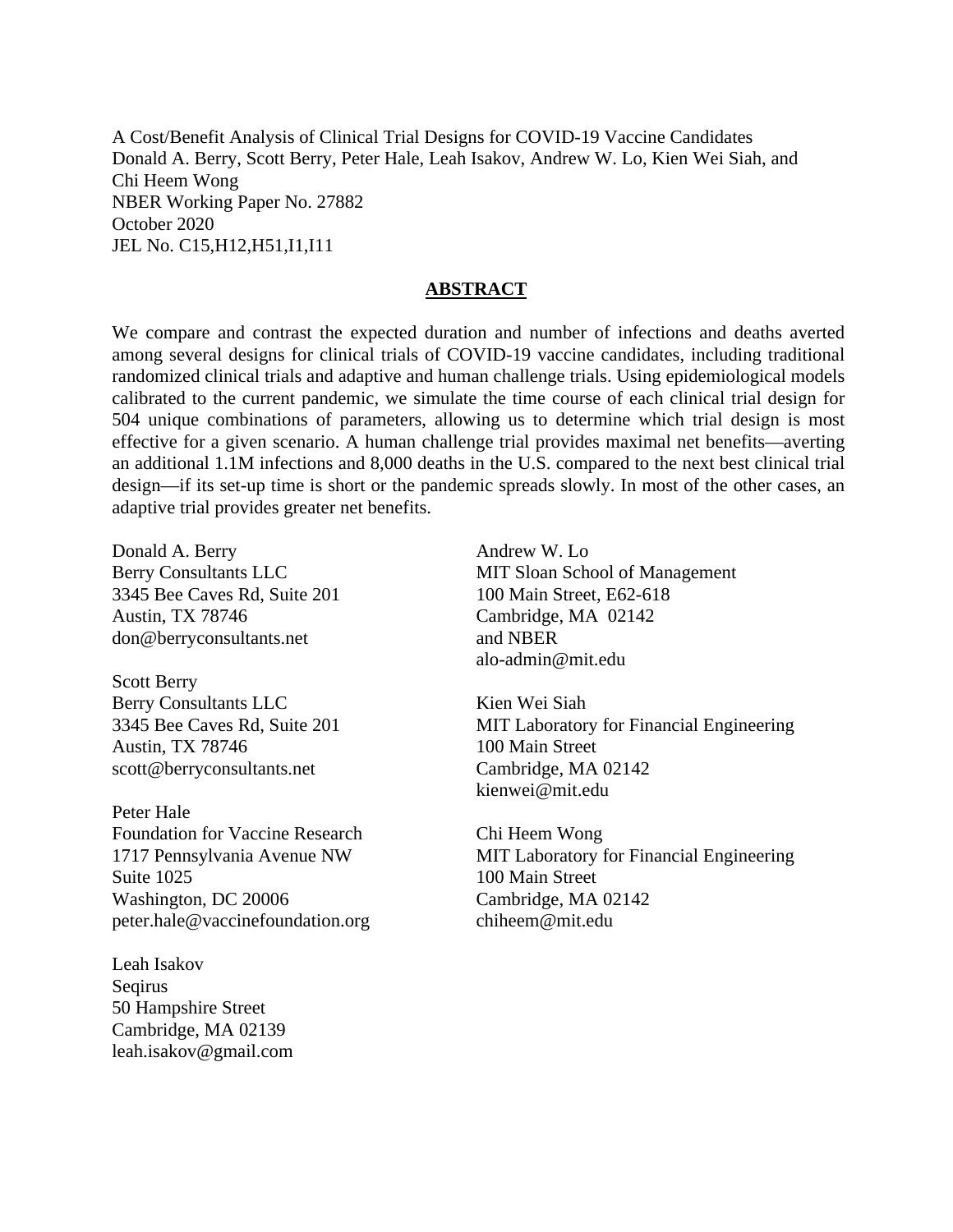# Contents

| $\mathbf 1$             | <b>Introduction</b>                                                                                                                                                               | 1                                                        |
|-------------------------|-----------------------------------------------------------------------------------------------------------------------------------------------------------------------------------|----------------------------------------------------------|
| $\overline{2}$          | <b>Vaccine Trial Design</b><br>2.1<br>2.2<br>2.3<br>2.4                                                                                                                           | $\overline{4}$<br>$\overline{5}$<br>6<br>6<br>6          |
| $\bf{3}$                | <b>Epidemiological Model</b><br>3.1<br>3.2<br>3.3                                                                                                                                 | 8<br>8<br>9<br>10                                        |
| $\overline{\mathbf{4}}$ | <b>Results</b><br>4.1<br>4.2                                                                                                                                                      | 10<br>10<br>11                                           |
| $\overline{5}$          | <b>Discussion</b>                                                                                                                                                                 | 15                                                       |
| 6                       | <b>Conclusion</b>                                                                                                                                                                 | 18                                                       |
|                         | <b>Conflicts of Interest Disclosure</b>                                                                                                                                           | 19                                                       |
|                         | <b>References</b>                                                                                                                                                                 | 20                                                       |
|                         | A Appendix<br>A.1<br>A.2<br>A.3<br>A.4<br>SIRDC with Social Distancing (SIRDC-SD) Model<br>A.5<br>Parameter Estimation/Calibration for SIRDC-SD Model<br>A.6<br>A.7<br>A.8<br>A.9 | 25<br>25<br>27<br>30<br>31<br>32<br>33<br>36<br>37<br>38 |
|                         |                                                                                                                                                                                   | 40                                                       |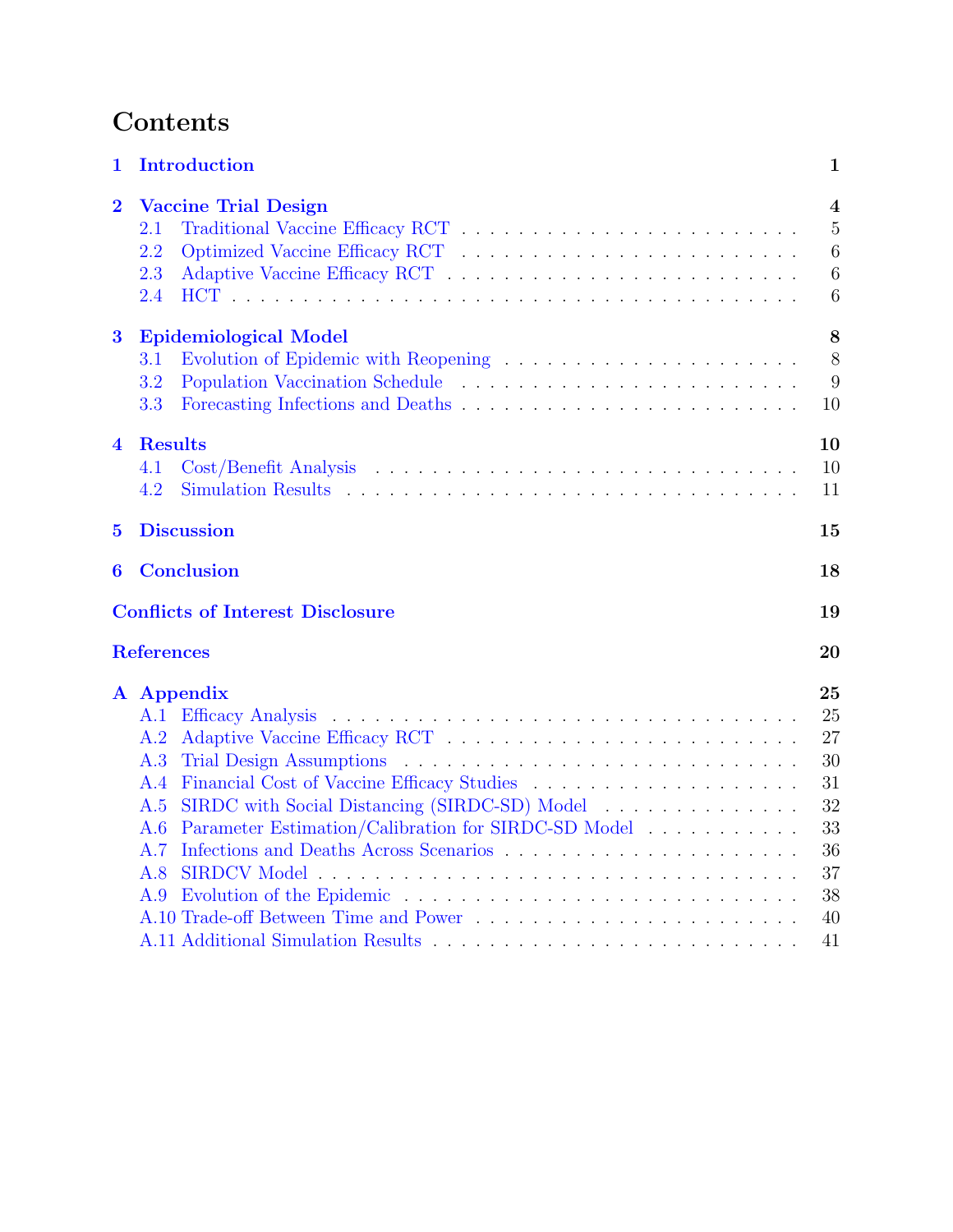## <span id="page-3-0"></span>1 Introduction

The COVID-19 pandemic has caused the deaths of hundreds of thousands, upended the lives of billions, and caused trillions of dollars in economic loss, and life is unlikely to return to normal until a vaccine is found [\[1\]](#page-22-0). Despite the many candidates undergoing testing, an approved vaccine is not expected until 2021, even with substantially compressed development timelines [\[2\]](#page-22-1), smooth proceeding of clinical trials, and not accounting for possible failures [\[3\]](#page-22-2). It is possible—though considered highly unlikely at the present time—that, like many non-influenza epidemics, the crisis may be over before a successful vaccine is developed [\[4\]](#page-22-3).

Unlike typical therapeutics that are administered to sick patients, vaccines are intended for the healthy. Therefore, confirming the safety and effectiveness of a vaccine is of critical importance [\[5\]](#page-22-4). The two primary methods for demonstrating vaccine safety and efficacy are through either a vaccine efficacy randomized clinical trial (RCT) or a vaccine immunogenicity RCT. In the former, large numbers of recruited healthy volunteers are randomly selected to receive either the vaccine or a placebo/active control and then monitored for a period of time. At the end of the surveillance period, the difference in the proportion of infections between the treatment and control arms is computed to demonstrate the ability of the vaccine to prevent infection or disease. A phase 3 vaccine efficacy RCT typically takes five to ten years to complete [\[6\]](#page-22-5).

In a vaccine immunogenicity RCT, the primary endpoint is an immunity measurement or surrogate marker which is known to correlate with protection against infection or a disease. This type of trial involves a smaller number of volunteers and requires a shorter follow-up period, and as a result, is quicker and less costly [\[7\]](#page-22-6). Given that SARS-CoV-2 is a novel pathogen for which we do not yet know how to determine whether a subject is protected, vaccine efficacy must be confirmed using the longer and more costly vaccine efficacy RCT.[1](#page-3-1) The U.S. Food and Drug Administration (FDA) has also issued a guidance stating that "the goal of development programs should be to pursue traditional approval via direct evidence of vaccine efficacy" [\[8\]](#page-22-7).

A human challenge trial (HCT), in which volunteers are randomized into either the vaccine or placebo arm and then infected deliberately with live virus in a controlled setting, has been proposed as an alternative to accelerate the vaccine development process. Upon chal-

<span id="page-3-1"></span><sup>&</sup>lt;sup>1</sup>While there exists the possibility of an expedited (conditional) licensure based on immunogenicity results with post-approval commitments, we find it unlikely to occur given the latest information.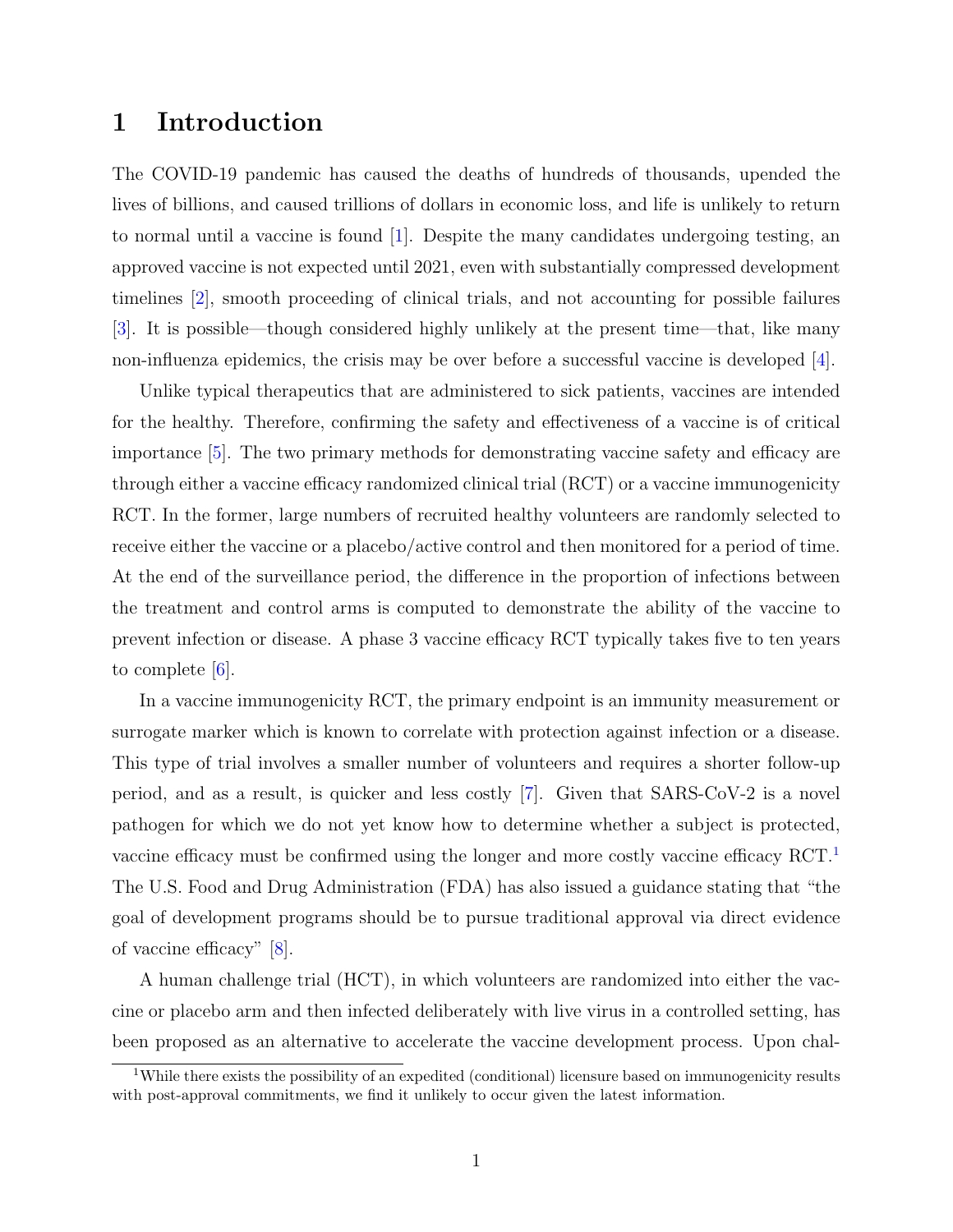lenge, HCTs can quickly demonstrate safety and efficacy of candidate vaccines in preventing infection or disease. Depending on sample size, HCTs could also help to establish functional immune correlates of protection to inform the design of future vaccines. Since an HCT allows comparison of immune responses in vaccinated and unvaccinated individuals, precise measurements of post-vaccination viral loads, characterization of immune responses (innate, adaptive, cell-mediated) and antibody titers, and close monitoring and care of patients, it can help establish the correlates of protection and prove vaccine efficacy concurrently. Moreover, a properly designed HCT can determine transmission risk of the infected in a controlled setting with minimal exposure to investigators and the public. While concerns have been raised regarding the ethics and morality of HCTs, it is generally accepted that HCTs are ethically permissible when the benefits to society outweigh acknowledged risks [\[9\]](#page-22-8), and they have been deemed acceptable for developing vaccines for multiple infectious diseases such as influenza  $[10]$ , malaria  $[11]$ , typhoid  $[12]$ , cholera  $[13]$ , and dengue fever  $[14]$ . To the best of our knowledge, there have been no published studies of a quantitative analysis of the potential societal value of a COVID-19 HCT.

In this paper, we compare the costs and benefits—as measured by the number of deaths and infections avoided—of confirming the safety and efficacy of a COVID-19 vaccine using four clinical trial designs: a traditional vaccine efficacy RCT, a vaccine efficacy RCT with an optimized surveillance period that maximizes the benefits of the trial (ORCT), an adaptive vaccine efficacy RCT (ARCT), and an HCT. Although our framework applies more broadly to any vaccine candidate for any infectious disease, we calibrate our simulations using a set of estimated epidemiological models for the SARS-CoV-2 virus (one for each of the 50 states and Washington, D.C.) to determine attack rates<sup>[2](#page-4-0)</sup> and cumulative numbers of infections and deaths in the U.S under various scenarios.

A summary of our simulation framework is displayed in Fig. [1.](#page-5-0) We first estimate baseline models from data and make assumptions for the evolution of the epidemic in order to predict the attack rates over the course of the clinical trials. We then combine the attack rates with the assumptions for the vaccine trial design to simulate the outcomes for the clinical trials. Conditioned on the vaccine being approved, we make assumptions on the vaccination schedule and simulate the path of the epidemic in order to compute the net infections and deaths prevented.

<span id="page-4-0"></span><sup>2</sup>The attack rate is the proportion of the susceptible population infected with a disease.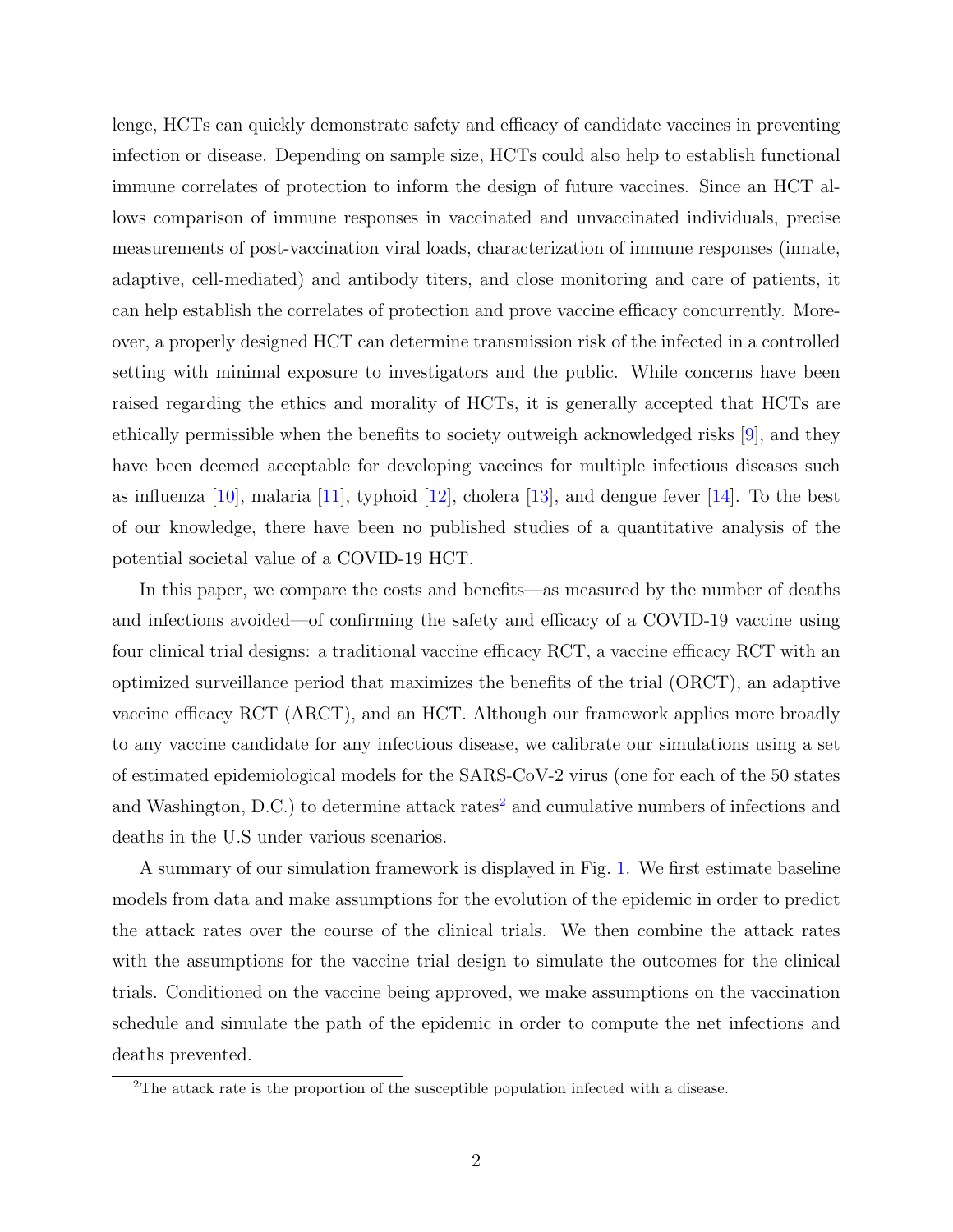<span id="page-5-0"></span>

Figure 1: Simulation framework. For each Monte Carlo simulation path, we simulate patientlevel infections data based on input trial design assumptions and attack rates from the population epidemiological model (for an RCT, ORCT, and ARCT). At the end of the trial (or, at each interim analysis for an ARCT), we determine if the vaccine candidate is approved under superiority or superiority-by-margin testing. Finally, we compute the expected net value of the trial design over 100,000 simulation paths using Eq. [1.](#page-12-3)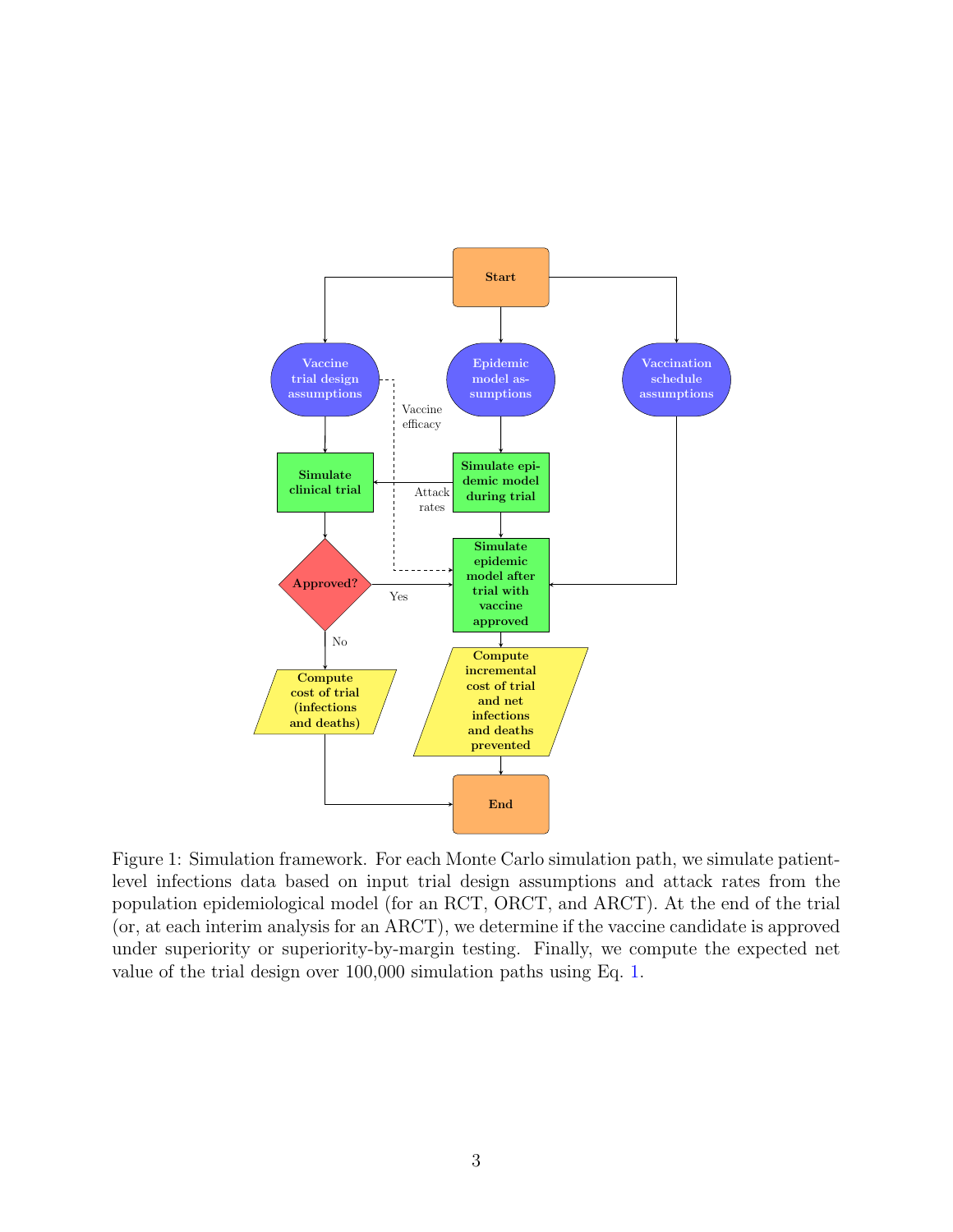Assuming that a clinical trial testing a vaccine with a true efficacy of  $50\%$ <sup>[3](#page-6-1)</sup> and using superiority tests starts on August 1, 2020, we estimate the date of licensure of the hypothetical vaccine candidate to be some time in November 2021 with a traditional RCT (476 days), between June and August 2021 with an ORCT (326 to 380 days), between April and June 2021 with an ARCT (246 to 306 days), and between March and June 2021 with an HCT (221 to 311 days).<sup>[4](#page-6-2)</sup> The ARCT provides the greatest expected net benefit among the three RCT designs in almost all scenarios. The utility of an HCT versus the RCTs, however, depends critically on the HCT set-up time and the course of the epidemic. The benefits of HCTs are greatest when trials are initiated as early in an epidemic as possible, and/or if the rate of infection is relatively low. Assuming a 30-day set-up time, a vaccine efficacy of 50%, a behavioral epidemiological model, and a population vaccination schedule of 10M doses per day, an HCT can reduce the time to licensure by one month, thus preventing approximately 1.1M incremental infections and 8,000 incremental deaths compared to the best performing alternative clinical trial design, the ARCT. We observe similar results when superiority-by-margin tests are used instead.

We review the designs and assumptions for the four vaccine trials considered in Section [2](#page-6-0) and explain our cost/benefit calculations in Section [4.1.](#page-12-2) We present the epidemiological model used in our forecasts in Section [3](#page-10-0) and report our simulation results in Section [4.](#page-12-1) We discuss our findings and some broader issues of COVID-19 clinical trials in Section [5](#page-17-0) and conclude in Section [6.](#page-20-0)

## <span id="page-6-0"></span>2 Vaccine Trial Design

We begin by describing the assumptions and calibrations used in each of the four vaccine trial designs we considered in our simulations.

<span id="page-6-1"></span><sup>&</sup>lt;sup>3</sup>The true efficacy is distinct from the realized efficacy of the outcome of a given trial, which is unknown in advance (see footnote [12](#page-13-1) for details).

<span id="page-6-2"></span><sup>&</sup>lt;sup>4</sup>For specificity, we report estimated times to licensure using calendar dates and provide the corresponding number of days in parentheses. However, our simulations do depend on calendar dates in one respect: the epidemiological model used to estimate the attack rates depends on current data. Therefore, the estimates reported in this paper are all based on extrapolated conditions as of August 1, 2020, and may need to be revised for other start dates.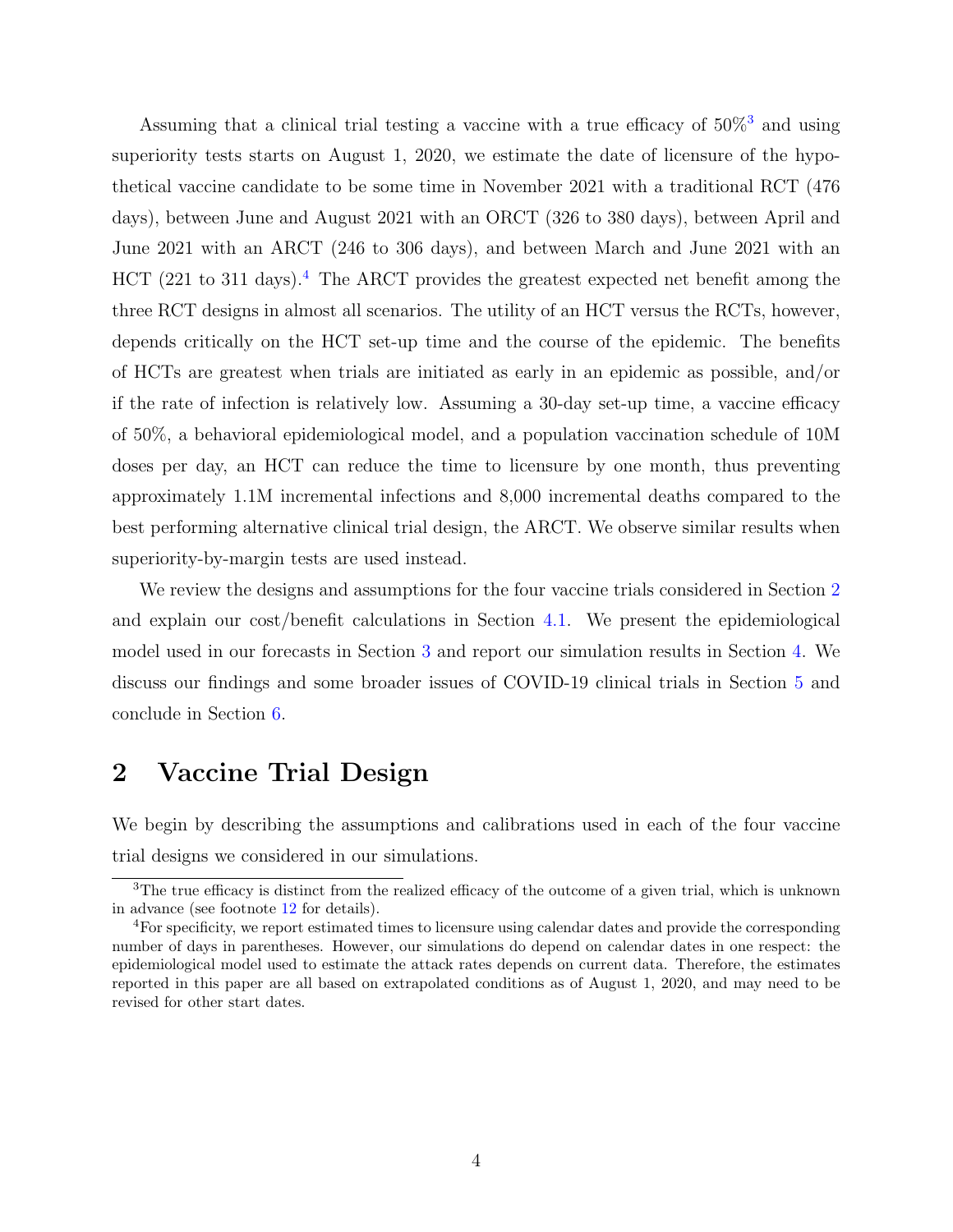### <span id="page-7-0"></span>2.1 Traditional Vaccine Efficacy RCT

First, we consider a traditional double-blind vaccine efficacy trial design. We assume that a closed cohort of 30,000 infection-free but at-risk healthy U.S. adults aged between 18 and 50 years will be enrolled for the study, similar to the phase 3 studies planned or underway for the COVID-19 vaccines developed by Moderna [\[15\]](#page-23-2), AstraZeneca [\[16\]](#page-23-3), Pfizer/BioNTech [\[17\]](#page-23-4), and others. The participants will be randomized equally between the treatment and con-trol arms, receiving either the vaccine candidate or an active control vaccine<sup>[5](#page-7-1)</sup> (e.g., vaccine against meningococcal bacteria), respectively. Unlike clinical trials for cancer therapeutics where patient accrual can be a challenge due to the small pool of afflicted patients and strict inclusion/exclusion criteria, subject enrollment for vaccine efficacy studies are often accelerated because there is a large pool of healthy adult volunteers to recruit from. Therefore, we assume an accrual rate of 250 patients per day in our simulations.

Similar to the design of study protocols adopted for phase 3 clinical trials of current leading SARS-CoV-2 vaccine candidates, we assume a hypothetical COVID-19 vaccine candidate that will be administered to subjects in two doses, 28 days apart, i.e., the prime-boost regimen [\[18,](#page-23-5) [19\]](#page-23-6). Furthermore, we assume that it takes approximately 28 days after the booster dose for antibodies to develop (i.e., seroconversion) before surveillance can begin.

We consider efficacy in the prevention of infection by SARS-CoV-2 as the primary end-point in our study.<sup>[6](#page-7-2)</sup> To draw meaningful conclusions from the trial results, volunteers must be monitored long enough for a sufficient number of infections to occur. Here, we assume a fixed post-vaccination surveillance period of 180 days for all subjects in the cohort, after which a single safety and primary efficacy analysis will be performed to determine licensure (see Appendix  $A.1$ ).

Finally, we assume an interval of 120 days after surveillance for the preparation of a biologics license application (BLA) submission to the FDA, including an analysis and publication of safety, immunogenicity, and efficacy results; collection of chemistry, manufacturing, and controls (CMC) data; the writing of a clinical study report; and subsequent review by the FDA. Under these assumptions, we estimate the time to licensure of our hypothetical candidate under a traditional RCT to be approximately 476 days. This is the baseline value

<span id="page-7-1"></span><sup>&</sup>lt;sup>5</sup>The use of an active vaccine (e.g., vaccine against meningococcal bacteria) as control provides some benefit to the participants, making it more ethical. It also serves to ensure that the participants are unable to tell whether they received the COVID-19 vaccine based on side effects such as soreness at the injection site, reducing the possibility of behavioral changes that can bias the results of the study.

<span id="page-7-2"></span><sup>6</sup>We note that secondary endpoints include the prevention of COVID-19.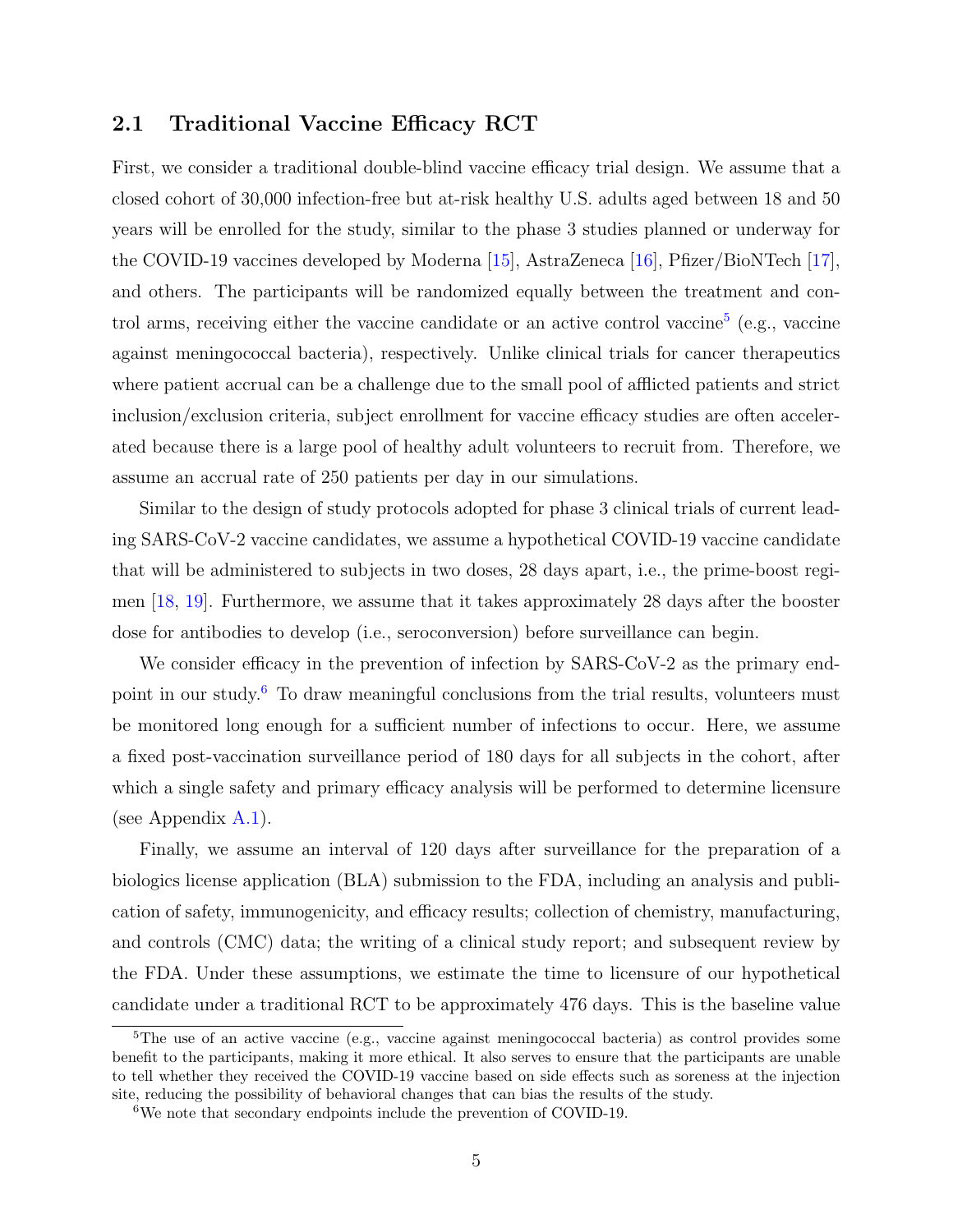against which we will compare the other three trial designs.

### <span id="page-8-0"></span>2.2 Optimized Vaccine Efficacy RCT

Depending on the transmission rate of COVID-19 during the trial and the assumed efficacy of the hypothetical candidate, a shorter surveillance period might be sufficient to observe significant results.<sup>[7](#page-8-3)</sup> Therefore, we consider an optimized version of the traditional vaccine efficacy RCT design (ORCT) in which the surveillance period is optimized between 30 to 180 days based on different epidemiological scenarios and vaccine efficacies to maximize the expected number of incremental infections and deaths prevented.[8](#page-8-4) Apart from the surveillance period, we assume that the ORCT is identical to the RCT in all other aspects.

### <span id="page-8-1"></span>2.3 Adaptive Vaccine Efficacy RCT

An adaptive version of the traditional vaccine efficacy RCT design (ARCT) is based on group sequential methods [\[20\]](#page-23-7). Instead of a fixed study duration with a single final analysis at the end, we allow for early stopping for efficacy via periodic interim analyses of accumulating trial data (see Appendix [A.2\)](#page-29-0). While this reduces the expected duration of the trial, we note that adaptive trials typically require more complex study protocols which can be operationally challenging to implement for test sites unfamiliar with this framework. In our simulations, we assume a maximum of six interim analyses spaced 30 days apart, with the first analysis performed when the first 10,000 subjects have been monitored for at least 30 days.<sup>[9](#page-8-5)</sup>

### <span id="page-8-2"></span>2.4 HCT

Unlike traditional vaccine efficacy field trials which require large sample sizes to observe significant results, we assume that the HCT requires only 250 volunteers, randomized 4:1 between the treatment and control arms. Furthermore, to minimize the risk to participants,

<span id="page-8-3"></span><sup>&</sup>lt;sup>7</sup>In general, the higher the transmission rate, the shorter the surveillance period required to observe a statistically significant difference in infection risk between the treatment arm and the control arm (or the lack of thereof) at the same level of significance and power, assuming a constant sample size and vaccine efficacy.

<span id="page-8-4"></span><sup>&</sup>lt;sup>8</sup>There is a trade-off between time and power: A shorter surveillance period will, *ceteris paribus*, reduce the power of the RCT. However, it will also reduce the time to licensure of the vaccine (if approved), which can potentially prevent more infections and save more lives. Conversely, a longer surveillance period will increase the power of the RCT and prolong the time it takes for the vaccine to be approved. See Fig. [A.4](#page-42-1) for an illustration.

<span id="page-8-5"></span><sup>9</sup>While we have assumed interim analyses at periodic calendar time points here, we note that most vaccine efficacy trials are event based, e.g., performing interim analyses when pre-specified numbers of events occur.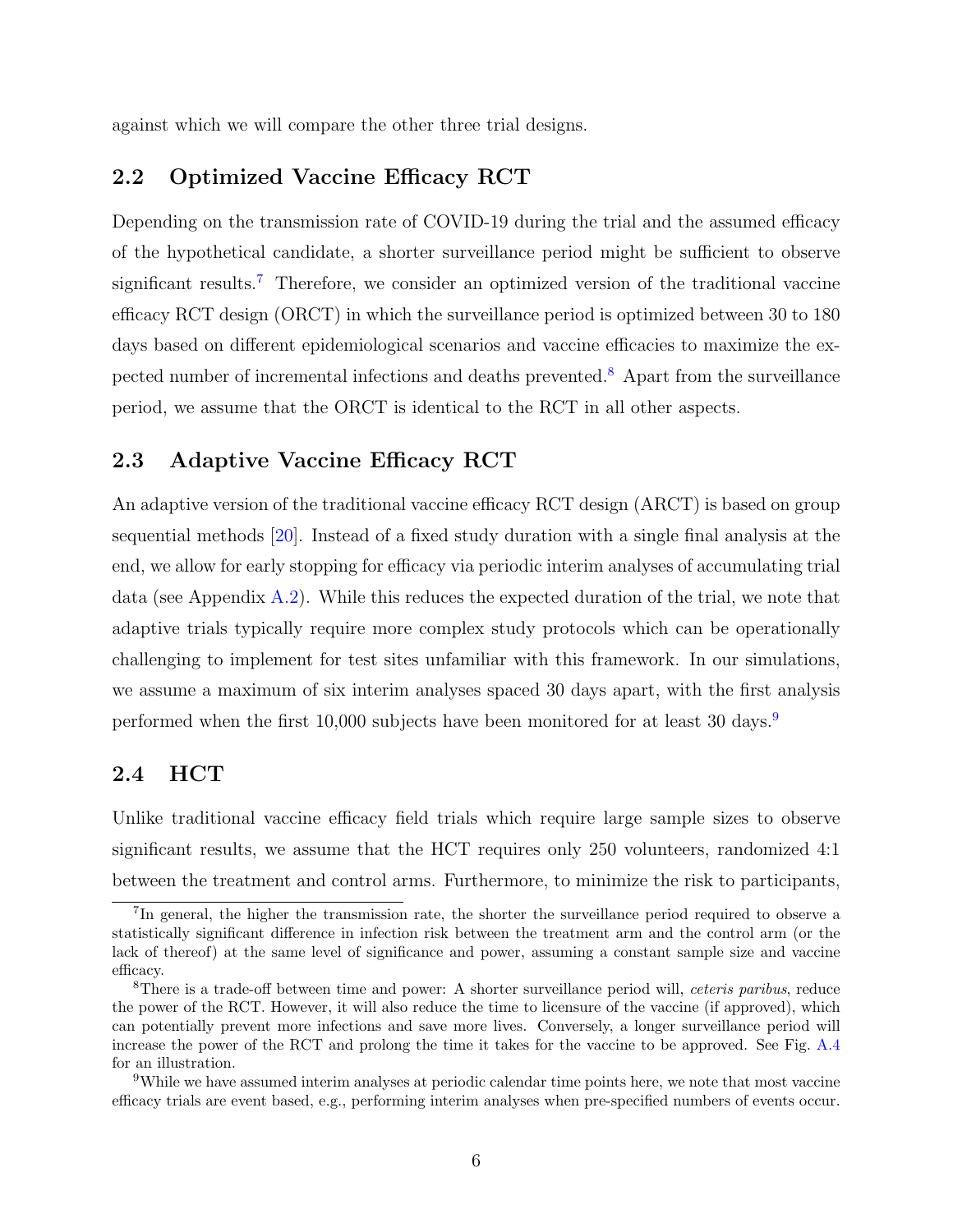we assume that this study will recruit only young and healthy adults aged between 18 and 25 years without any underlying chronic conditions because this group of individuals has the lowest risk of mortality and complications after recovering from the infection [\[21,](#page-23-8) [22,](#page-23-9) [23\]](#page-23-10).

It is clear that extensive preparations are required to set up an HCT: selecting, devel-oping, testing an appropriate challenge virus strain;<sup>[10](#page-9-0)</sup> manufacturing a batch of the selected challenge strain under good manufacturing practices (GMP); and identifying the dose level required to achieve satisfactory attack risk of non-severe clinical illness [\[23\]](#page-23-10). From discussions with challenge trial experts, there seems to be a lack of consensus on the appropriate set-up time for HCTs. We reflect this uncertainty in our simulations by incorporating a lag time for HCTs ("set-up time") that ranges between 30 to 120 days.

In the challenge study, volunteers are deliberately exposed to the SARS-CoV-2 virus, reducing post-vaccination monitoring times because investigators do not need to wait for infections to occur naturally as with non-challenge RCTs. Therefore, we assume a surveillance period of only 14 days (the incubation period for COVID-19 [\[24,](#page-24-0) [25,](#page-24-1) [26\]](#page-24-2)) for the challenge study. Moreover, the attack rate in the control arm will be independent of the population epidemiological model since the study will be conducted in isolated facilities. In our simulations, we assume that 90% of the subjects in the control arm will be infected after the challenge.[11](#page-9-1)

We note that the FDA is unlikely to approve an experimental vaccine tested in only 200 subjects (versus thousands in non-challenge RCTs), hence we assume that a large-scale safety study will be performed immediately after the conclusion of the challenge study—conditional on positive efficacy results—to evaluate the safety of the hypothetical vaccine candidate in a broader population. Assuming a single-arm study with 5,000 subjects followed for 30 days, we expect the process to be completed in 106 days. To accelerate licensure, we assume that the collection of safety data will be performed in parallel with BLA submission and FDA review. Since the latter is assumed to take 120 days, the additional safety study does not actually add to the time to licensure of the vaccine candidate. It does, however, add to the financial costs of the HCT (see Appendix  $A.4$ ).

<span id="page-9-0"></span>Apart from the sample size, randomization ratio, set-up time, surveillance period, and

<sup>&</sup>lt;sup>10</sup>There are multiple lineages of SARS-CoV-2 to choose from. In addition, a decision must be made between using a fully virulent or an attenuated strain of the SARS-CoV-2 virus.

<span id="page-9-1"></span><sup>11</sup>We do not assume a 100% attack rate since the challenge strain used is likely weakened to reduce risk to volunteers, and some individuals might have innately stronger immune systems that can counteract the virus.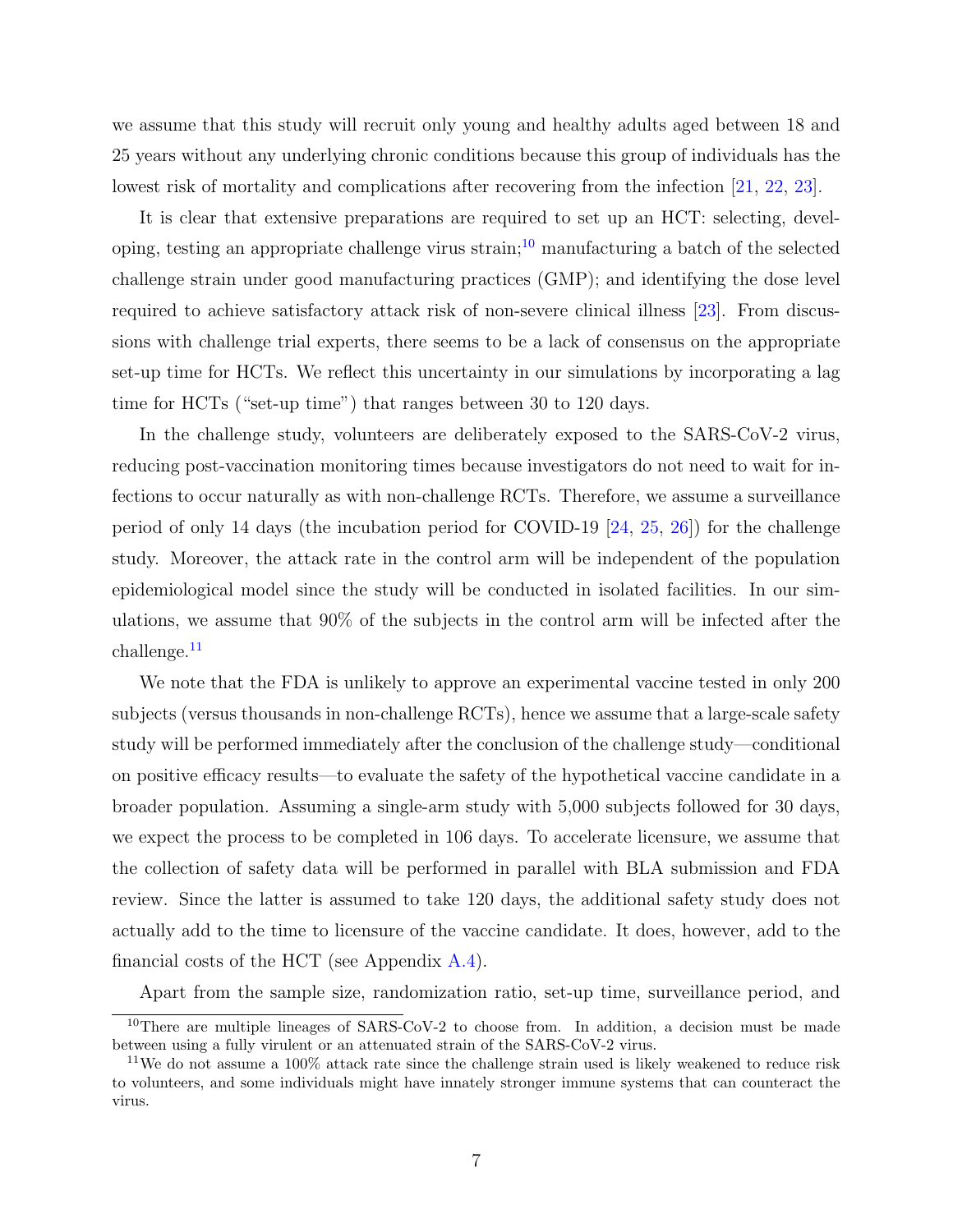safety data requirement, we assume that the HCT is identical to the RCT in all other respects. See Appendix [A.3](#page-32-0) for a summary of our assumptions.

We anticipate similar post-marketing commitments for both the HCT and the RCTs, in terms of the collection of additional safety and effectiveness data, and supplementary studies to support the effectiveness of the vaccine in populations not included in the initial efficacy study, e.g., infants. However, we do not model them here because they do not affect our cost/benefit computations.

### <span id="page-10-0"></span>3 Epidemiological Model

To estimate the attack rate encountered by subjects in a given clinical trial—a key component for our cost/benefit calculations—we require information about the spread of the COVID-19 epidemic in the U.S. We use the Susceptible-Infected-Resolving-Dead-ReCovered with social distancing (SIRDC-SD) model proposed by Fernandez-Villaverde and Jones [\[27\]](#page-24-3), chosen because it is able to fit both the cumulative and daily number of deaths in all the states well despite being a simple model, to establish a baseline for the epidemic. The details of the model are described in Appendix [A.5.](#page-34-0)

We estimate the model for each of the 50 states in the U.S. and Washington, D.C., using the time series of deaths in the U.S. obtained from the John Hopkins Center for Systems Science and Engineering (CSSE) COVID-19 repository [\[28\]](#page-24-4). Our data was downloaded on June 16, 2020. We do not scale the number of deaths but continue to perform a centered moving average smoothing on the daily number of deaths, as described in Fernandez-Villaverde and Jones [\[27\]](#page-24-3). Our estimation method is detailed in Appendix [A.6](#page-35-0) and the estimated parameters are reported in Table [A.3.](#page-35-1)

The estimated models show how the epidemic has played out thus far but we will need to predict how it will evolve in the future after the lockdowns are relaxed and/or vaccines are developed. To do so, we extend the SIRDC-SD model to take into account semi-effective vaccination. The new model, which we shall name Susceptible-Infected-Resolving-Dead-ReCovered-Vaccinated with social distancing (SIRDCV), is explained in Appendix [A.8.](#page-39-0)

### <span id="page-10-1"></span>3.1 Evolution of Epidemic with Reopening

We consider three different scenarios for the evolution of the epidemic over time. In the first, we assume that the current situation will continue indefinitely until the end of the epidemic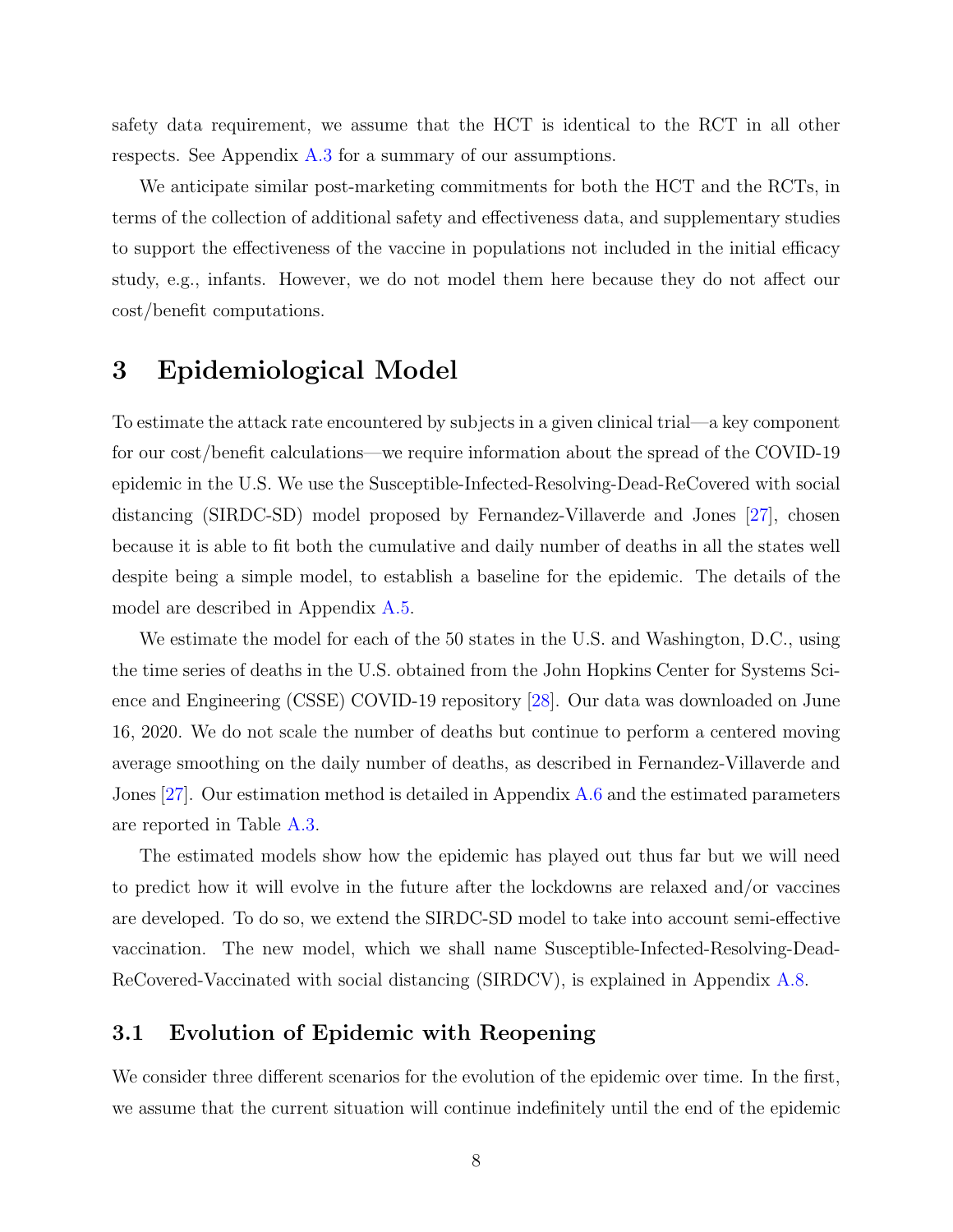("status quo"). That is, stay-home orders and bans on social gatherings will be extended until there are no new infections. We simply forecast ahead of time using the estimated parameters in this scenario.

In the second, we consider that there will be a partial reopening with strict monitoring across all states starting from June 15, 2020 ("ramp"). To model this, we assume a ramp function for  $\beta(t)$  that will increase to 0.22 over 90 days and maintain at that level until the end of the epidemic. The parameters are chosen to imply a final  $R_0$  of 1.1, which reflects close monitoring and contact tracing, and if needed, temporary quarantines to arrest clusters of infections that may pop up. The contact rate parameter,  $\beta$ , in this scenario is described by Eq. [A.39.](#page-40-1)

In the third, we consider the behavioral-based response proposed by John Cochrane ("behavioral"), whereby people voluntarily reduce social contact when they perceive danger (e.g., when they observe that there is an uptick in the daily number of deaths) and increase social contact when they observe that there is a decrease in risk (e.g., when they observe a reduction in the daily number of deaths) [\[29\]](#page-24-5). The functional form of  $\beta$  is given by Eq. [A.42.](#page-41-0)

We give an example of how the basic reproduction number, or  $R_0$ , may look for each of the scenarios in Fig. [A.3.](#page-41-1)

### <span id="page-11-0"></span>3.2 Population Vaccination Schedule

We assume that vaccines will be immediately available for distribution and inoculation upon licensure. This reflects how the leading vaccine companies have been scaling up their manufacturing capabilities and started producing millions of doses at industrial scale in parallel to the clinical trials [\[30,](#page-24-6) [31\]](#page-24-7) and well before the demonstration of vaccine efficacy and safety. We model three ways that the susceptible population will be vaccinated upon vaccine licensure: 1M, 10M, and infinite doses administered per day. In the last case, the entire U.S. population is assumed to be vaccinated the day after licensure. While unrealistic, this gives an upper bound on the potential benefit of vaccine development. We assume that the vaccines are distributed proportionally to states according to their relative population at the start of the epidemic.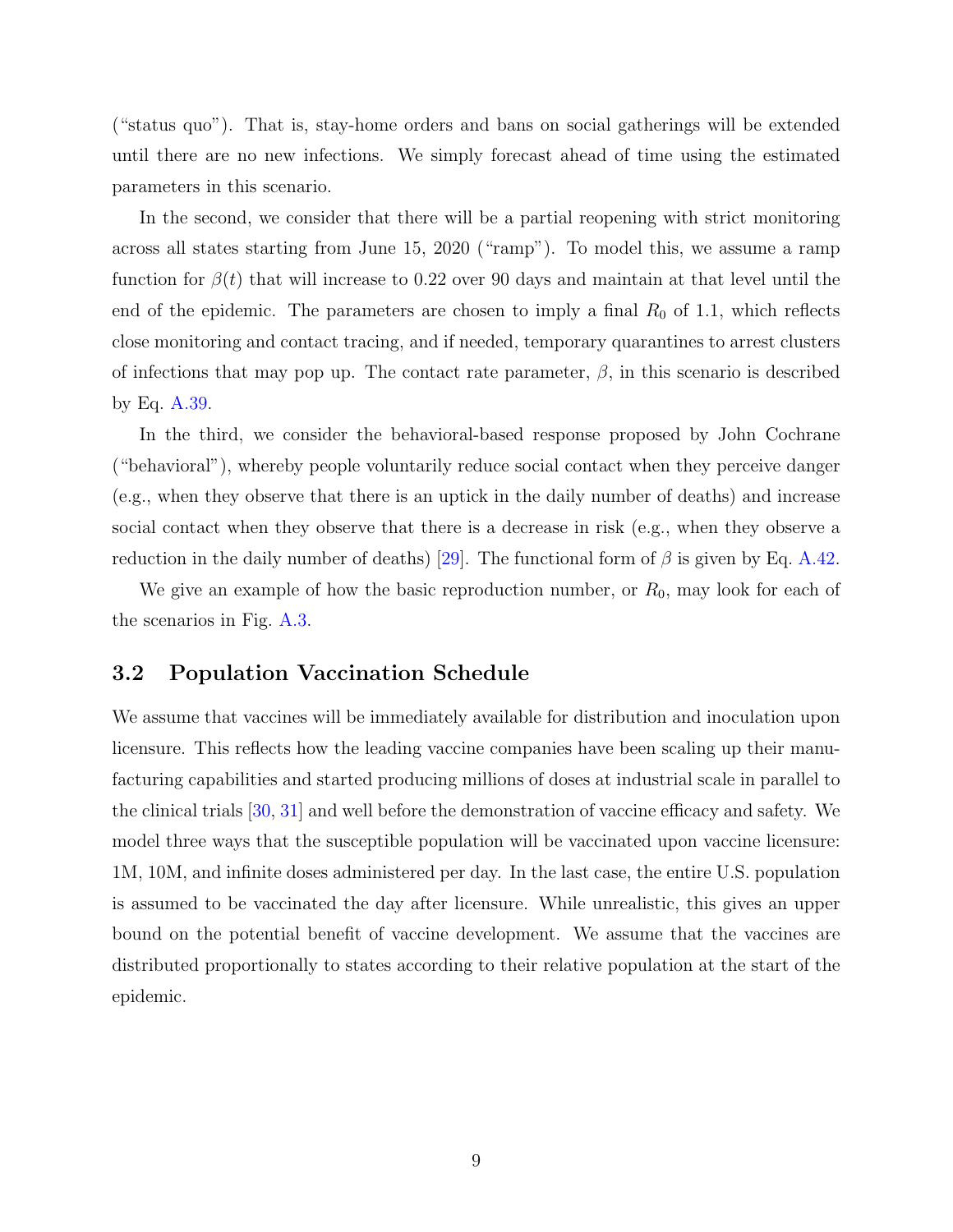### <span id="page-12-0"></span>3.3 Forecasting Infections and Deaths

We forecast the cumulative number of infections and deaths in each state between February 29, 2020, and December 31, 2022, using the SIRDCV described by Eq. [A.32](#page-39-1) to Eq. [A.38](#page-39-2) before summing over all states in order to produce estimates for the entire U.S. The attack rate at time t is the ratio of the number of new infections at time t to the number of susceptible persons at time  $t - 1$ .

### <span id="page-12-1"></span>4 Results

Given the parameters for each trial design and an epidemiological model, we simulate the outcome of hypothetical clinical trials for all four designs and measure their incremental differences. Our cost/benefit methodology is described in Section [4.1,](#page-12-2) we report the numerical results in Section [4.2,](#page-13-0) and discuss them in Section [5.](#page-17-0)

### <span id="page-12-2"></span>4.1 Cost/Benefit Analysis

We apply cost benefit analysis to quantify and compare the net value of each trial design. We focus on public health outcomes—that is, the risks of mortality and morbidity—and provide a qualitative discussion of the societal and financial impact in Section [5.](#page-17-0)

As shown by Montazerhodjat et al. [\[32\]](#page-24-8), Isakov et al. [\[33\]](#page-24-9), and Chaudhuri et al. [\[34\]](#page-24-10), the value associated with a pathway is computed as the difference between the post-trial benefit and the in-trial cost (Eq. [1\)](#page-12-3). The former estimates the net benefit of the trial to society at large while the latter measures the cost of conducting the study to volunteers in the trial.

<span id="page-12-3"></span>
$$
Net Value = Post-trial Benefit - In-trial Cost
$$
\n
$$
(1)
$$

We quantify the cost of a trial design in terms of the number of COVID-19 infections and deaths observed in the clinical study. For post-trial benefit, we first consider a baseline scenario in which a vaccine is never developed and the epidemic is allowed to run its course. Next, we simulate the case where a vaccine is approved at some point in time depending on the duration of the trial design. The post-trial benefit is then the difference in the cumulative number of infections and deaths in the population between the two scenarios, i.e., the incremental number of infections and deaths prevented with a vaccine licensure. In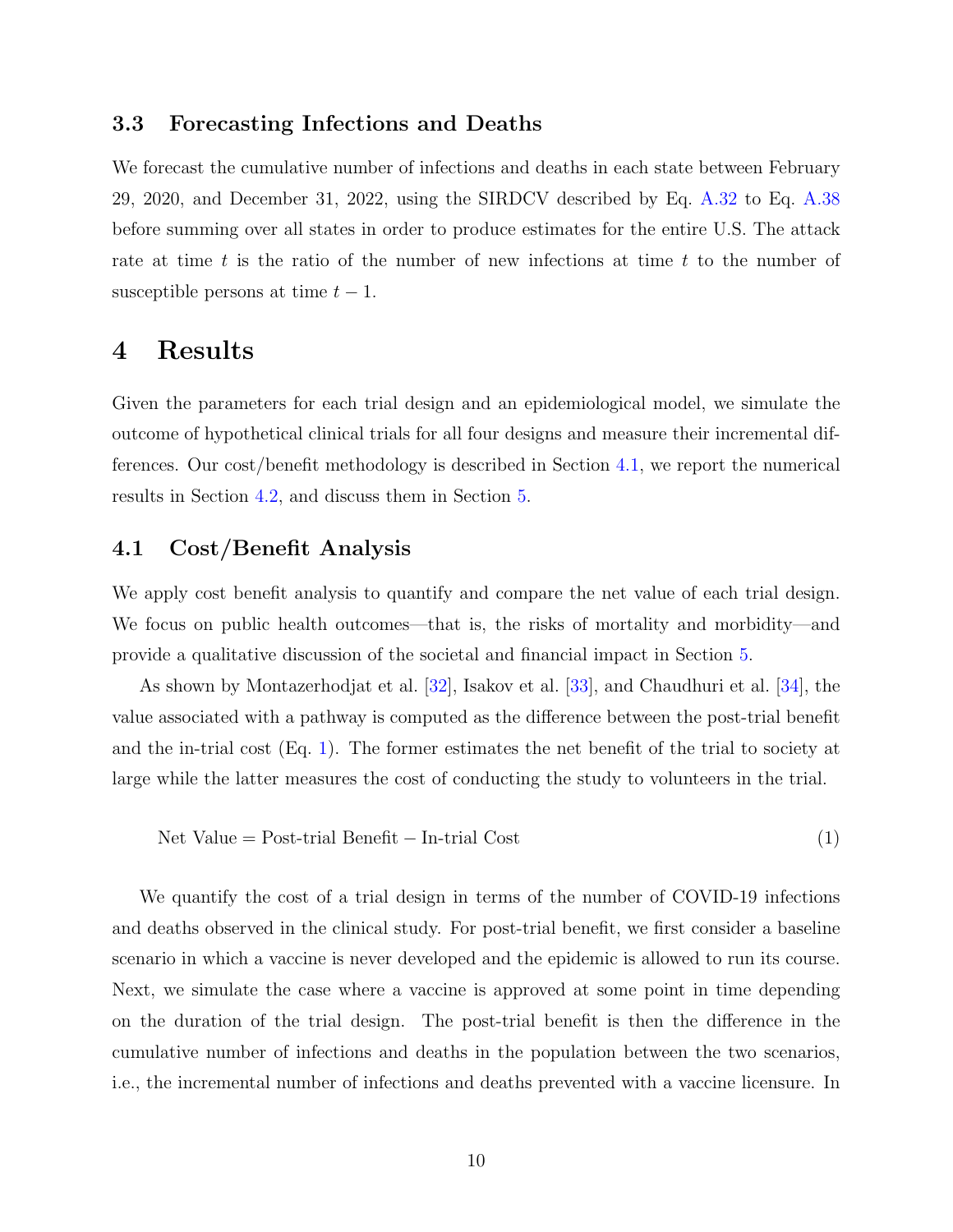cases where the vaccine candidate is rejected, $^{12}$  $^{12}$  $^{12}$  net value will be negative since post-trial benefit is zero but cost has been incurred for conducting the clinical trial. Lastly, we assume that the hypothetical vaccine candidate is generally well tolerated and any vaccine-related adverse reactions are mild and negligible with respect to in-trial costs and post-trial benefits [\[35\]](#page-24-11).

### <span id="page-13-0"></span>4.2 Simulation Results

We compute the expected net value of different trial designs using Monte Carlo simulations and asymptotic distributions of the efficacy test statistics (see Appendix [A.1\)](#page-27-1). Fig. [1](#page-5-0) illustrates the inputs, computations, and outputs of our simulation framework. We assume that all trials start on August 1, 2020, and simulate the epidemiological models until December 31, 2022. We perform sensitivity analysis over a wide range of trial design, epidemiological model, and population vaccination schedule assumptions (see Table [1\)](#page-14-0), covering 504 different scenarios. We summarize our results in Table [2](#page-15-0) and Appendix [A.11.](#page-43-0) In addition to our results, we release an open-source version of our simulation software, and encourage readers to rerun our simulations with their own preferred set of assumptions and inputs.

Assuming superiority testing and a vaccine efficacy of 50%, we estimate the date of licensure of the hypothetical vaccine candidate to be some time in November 2021 under an RCT (476 days), between June and August 2021 under an ORCT (326 to 380 days), between April and June 2021 under an ARCT (246 to 306 days), and between March and June 2021 under an HCT (221 to 311 days). Apart from an RCT which has a fixed trial duration, the dates of licensure from the ORCT and ARCT depend largely on the status of the epidemic during the clinical trial. If the transmission rate of the disease is low (e.g., due to social distancing or other non-pharmaceutical interventions), an extended surveillance period is required to accrue enough natural infections in order to observe a statistically significant difference in infection risk between the treatment arm and the control arm. Conversely, when the transmission rate is high, a short surveillance period is sufficient to observe significant results. We note that an HCT, on the other hand, does not depend on the epidemic situation but is instead limited by the time required to set up the challenge model. In general, we

<span id="page-13-1"></span><sup>&</sup>lt;sup>12</sup>In our simulations, we consider a vaccine candidate with some efficacy  $\epsilon$  and assume that infections in the clinical study follow a stochastic process (e.g., binomial distribution). Due to this randomness, false rejections of the efficacious vaccine might occur. This is also known as type II error. The false negative rate depends on the trial design (e.g., sample size, surveillance period, maximum type I error, superiority testing) and the epidemiological model (e.g., attack rate in the clinical study).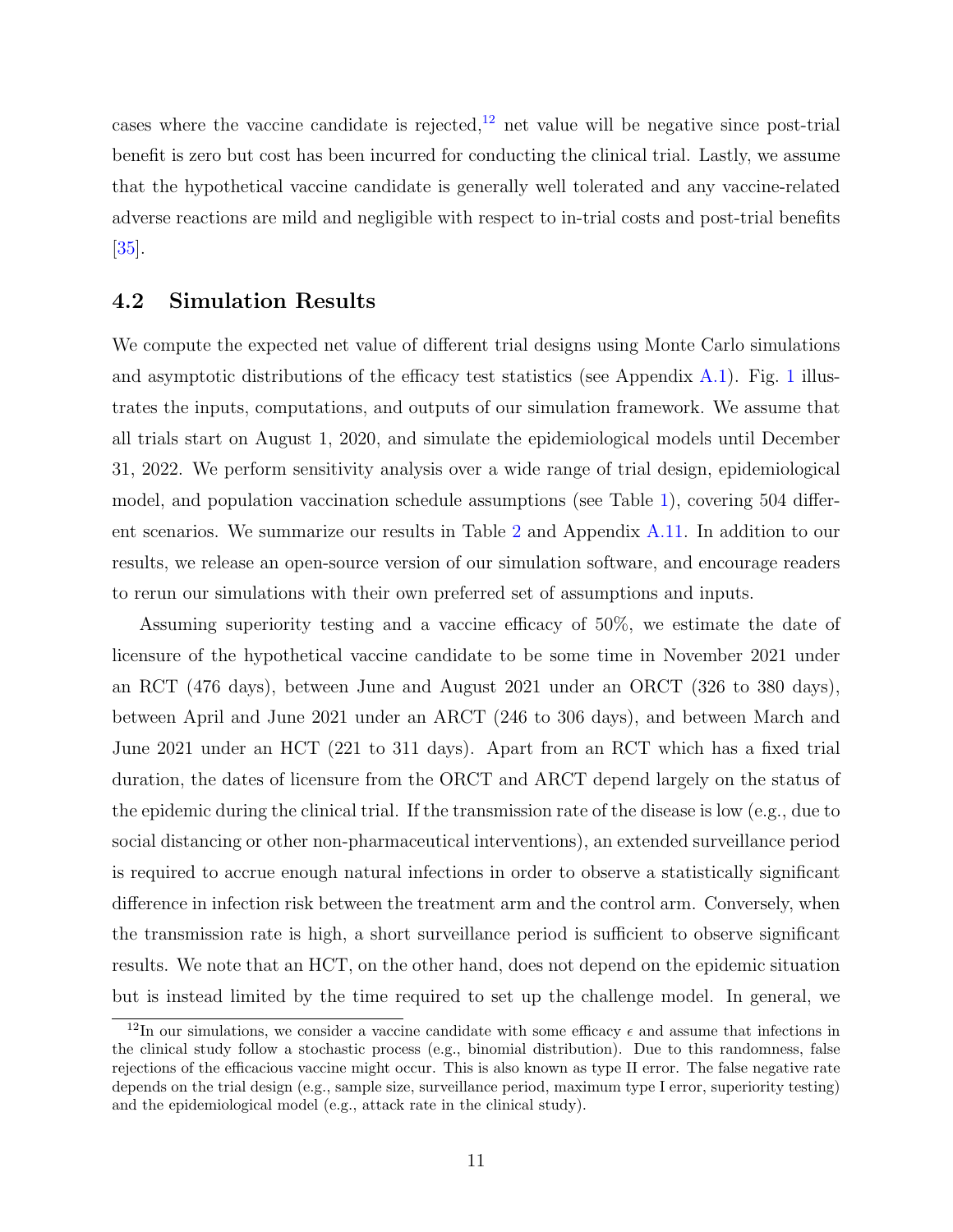<span id="page-14-0"></span>Table 1: Sensitivity analysis with respect to trial design, epidemiological model, and population vaccination schedule assumptions.

| Parameter                     | Values                                           |
|-------------------------------|--------------------------------------------------|
| Trial design                  | RCT, ORCT, ARCT, HCT                             |
| Vaccine efficacy of           | 30, 50, 70, 90                                   |
| hypothetical candidate $(\%)$ |                                                  |
| Set-up time for HCT (days)    | 30, 60, 90, 120                                  |
| Efficacy requirement          | Superiority, superiority by margin of $50\%$ [5] |
| Epidemiological scenario      | Status quo, ramp, behavioral                     |
| Population vaccination        | 1M, 10M, infinite                                |
| schedule (doses/day)          |                                                  |

find that the time to licensure under ORCT and ARCT decreases with increasing vaccine efficacy: the greater the efficacy, the easier it is to observe a significant treatment effect.

We find that the ARCT provides the greatest expected net benefit among the three RCT designs in almost all scenarios. The utility of an HCT versus the RCTs, however, depends critically on the set-up time and the dynamics of the epidemic. For example, assuming superiority testing, a vaccine efficacy of 50%, the behavioral epidemiological model, and a population vaccination schedule of 10M doses per day, we estimate that the ARCT can help accelerate licensure by almost 8 months versus the RCT, thus preventing approximately 2.9M incremental infections and 23,000 incremental deaths from COVID-19 in the U.S. versus the latter.

Under the same set of assumptions, an HCT that requires 30 days to set up can *further* reduce the time to licensure by a month, thus preventing approximately 1.1M more infections and 8,000 more deaths versus the ARCT. However, the advantage of the HCT vanishes when its set-up time is long: an HCT that requires 90 days to set up takes about one month longer to reach licensure as compared to the ARCT, leading to around 1.0M more infections and 8,000 more deaths versus the latter (see Fig. [2a\)](#page-16-0). Under such circumstances, the use of an HCT is worthwhile only when the prevalent transmission rate is low. If we consider the status quo scenario instead of the behavioral epidemiological model, the time to licensure is about one month shorter under the HCT than under the ARCT even with a 90 day setup period (see Fig. [2b\)](#page-16-0). In this case, the HCT prevents approximately 60,000 incremental infections and 500 incremental deaths versus the ARCT. We observe similar trends under superiority-by-margin testing at a threshold of 50%.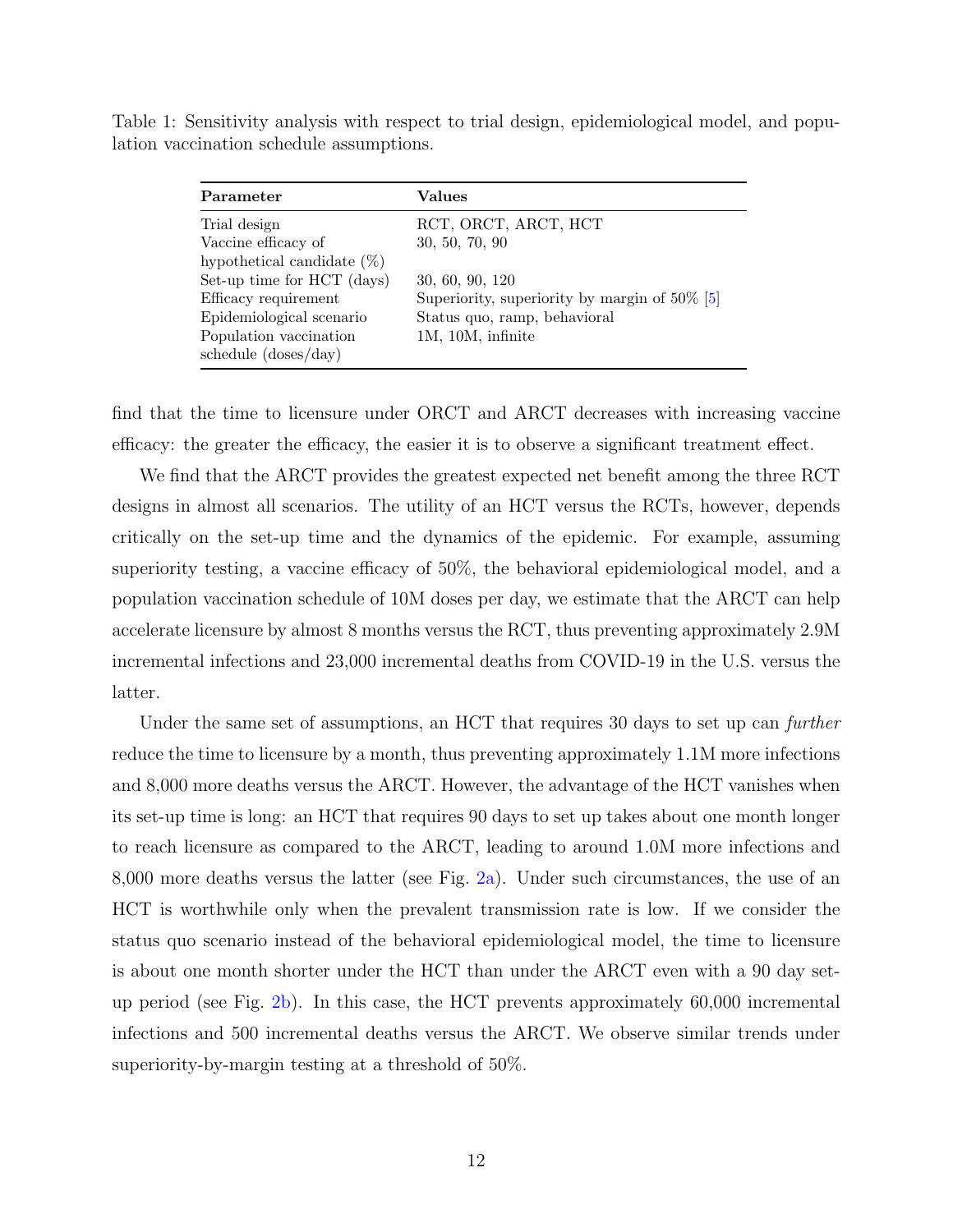<span id="page-15-0"></span>Table 2: Expected number of incremental infections and deaths avoided in the U.S. under different trial designs, vaccine efficacies, and epidemiological scenarios, assuming trials start on August 1, 2020, superiority testing, and 10M doses of a vaccine per day are available after licensure, compared to the baseline case in which no vaccine is ever approved.

|                        | Vaccine Efficacy $(\%)$               |                                    |                                       |                                    |                                       |                                    |                                       |                                    |
|------------------------|---------------------------------------|------------------------------------|---------------------------------------|------------------------------------|---------------------------------------|------------------------------------|---------------------------------------|------------------------------------|
|                        | 30                                    |                                    | 50                                    |                                    | 70                                    |                                    | 90                                    |                                    |
|                        | $\mathbb{E}[\Delta\text{Infections}]$ | $\mathbb{E}[\Delta \text{Deaths}]$ | $\mathbb{E}[\Delta\text{Infections}]$ | $\mathbb{E}[\Delta \text{Deaths}]$ | $\mathbb{E}[\Delta\text{Infections}]$ | $\mathbb{E}[\Delta \text{Deaths}]$ | $\mathbb{E}[\Delta\text{Infections}]$ | $\mathbb{E}[\Delta \text{Deaths}]$ |
| Status Quo             |                                       |                                    |                                       |                                    |                                       |                                    |                                       |                                    |
| RCT                    | 3.914                                 | 31                                 | 11,539                                | 92                                 | 19,130                                | 151                                | 21,557                                | 170                                |
| ORCT                   | 5,589                                 | 45                                 | 16,802                                | 134                                | 33,757                                | 269                                | 50,288                                | 401                                |
| ARCT                   | 9,596                                 | 76                                 | 31,473                                | 250                                | 66,641                                | 531                                | 83,522                                | 665                                |
| $HCT$ (30-day set-up)  | 140,731                               | 1,124                              | 152,263                               | 1,216                              | 156,885                               | 1,254                              | 159,876                               | 1,277                              |
| $HCT$ (60-day set-up)  | 110,046                               | 879                                | 118,937                               | 950                                | 122,482                               | 979                                | 124,777                               | 997                                |
| $HCT$ (90-day set-up)  | 86,466                                | 690                                | 93,370                                | 745                                | 96,111                                | 768                                | 97,886                                | 782                                |
| $HCT$ (120-day set-up) | 68,213                                | 544                                | 73,611                                | 587                                | 75,747                                | 605                                | 77,132                                | 615                                |
| Behavioral             |                                       |                                    |                                       |                                    |                                       |                                    |                                       |                                    |
| <b>RCT</b>             | 363,382                               | 2,845                              | 386,081                               | 3.026                              | 397,396                               | 3.117                              | 404,562                               | 3,174                              |
| ORCT                   | 1,139,585                             | 9,061                              | 1,377,157                             | 10.955                             | 1,426,014                             | 11,345                             | 1,457,500                             | 11,598                             |
| ARCT                   | 2,588,881                             | 20,647                             | 3,248,449                             | 25,924                             | 3.389.541                             | 27,052                             | 3,473,035                             | 27,720                             |
| $HCT$ (30-day set-up)  | 3.903.566                             | 31,167                             | 4,309,316                             | 34,411                             | 4,481,448                             | 35,789                             | 4,591,750                             | 36,671                             |
| $HCT$ (60-day set-up)  | 2,795,316                             | 22,301                             | 3.082,676                             | 24,598                             | 3,205,159                             | 25,579                             | 3,283,975                             | 26,209                             |
| $HCT$ (90-day set-up)  | 2,011,244                             | 16,028                             | 2,211,985                             | 17,633                             | 2,297,350                             | 18,316                             | 2,352,436                             | 18,757                             |
| $HCT$ (120-day set-up) | 1,466,239                             | 11,668                             | 1,605,833                             | 12,784                             | 1,664,613                             | 13,255                             | 1,702,601                             | 13,558                             |
| Ramp                   |                                       |                                    |                                       |                                    |                                       |                                    |                                       |                                    |
| RCT                    | 1,075,634                             | 8,316                              | 1,131,531                             | 8,764                              | 1,160,564                             | 8.996                              | 1,179,234                             | 9,145                              |
| ORCT                   | 2,853,202                             | 22,569                             | 3.839.945                             | 30,432                             | 3.973.769                             | 31,501                             | 4,050,013                             | 32,111                             |
| ARCT                   | 5,711,310                             | 45,401                             | 7,442,922                             | 59,253                             | 7.924,650                             | 63,107                             | 8,071,866                             | 64,285                             |
| $HCT$ (30-day set-up)  | 8,744,377                             | 69,672                             | 9,452,413                             | 75,330                             | 9,725,022                             | 77,511                             | 9,897,591                             | 78,892                             |
| $HCT$ (60-day set-up)  | 6.814.762                             | 54,235                             | 7.381,425                             | 58,762                             | 7.602,878                             | 60,534                             | 7,743,514                             | 61,659                             |
| $HCT$ (90-day set-up)  | 5,266,925                             | 41,851                             | 5,711,663                             | 45,404                             | 5,887,421                             | 46,811                             | 5,999,381                             | 47,706                             |
| $HCT$ (120-day set-up) | 4,053,134                             | 32,141                             | 4,396,033                             | 34,879                             | 4,532,400                             | 35,970                             | 4,619,521                             | 36,667                             |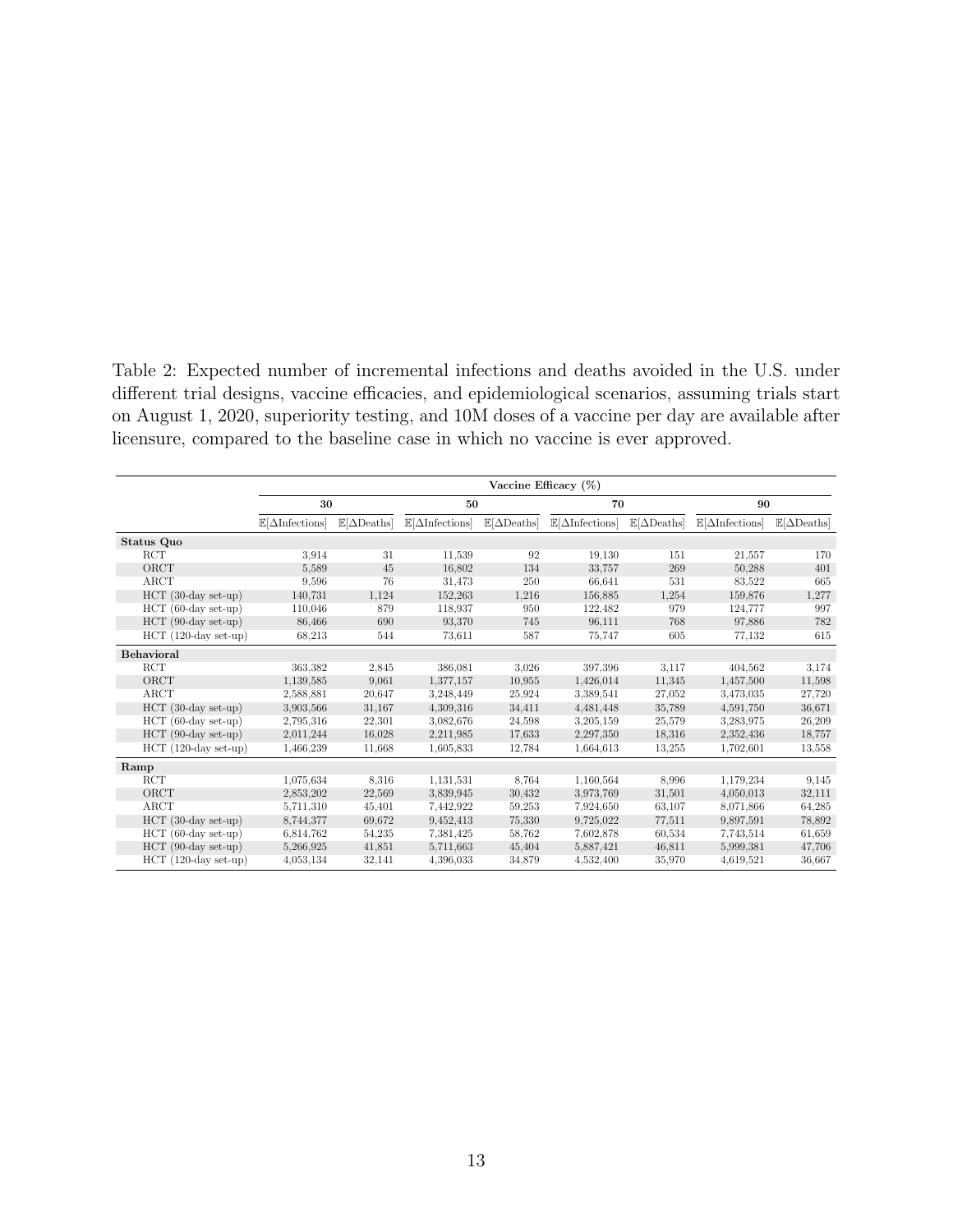<span id="page-16-0"></span>

Figure 2: Dates of licensure under RCT, ORCT, ARCT, HCT (30-day set-up time), and HCT (90-day set-up time), assuming superiority testing, a vaccine efficacy of 50%, and a population vaccination schedule of 10M doses per day.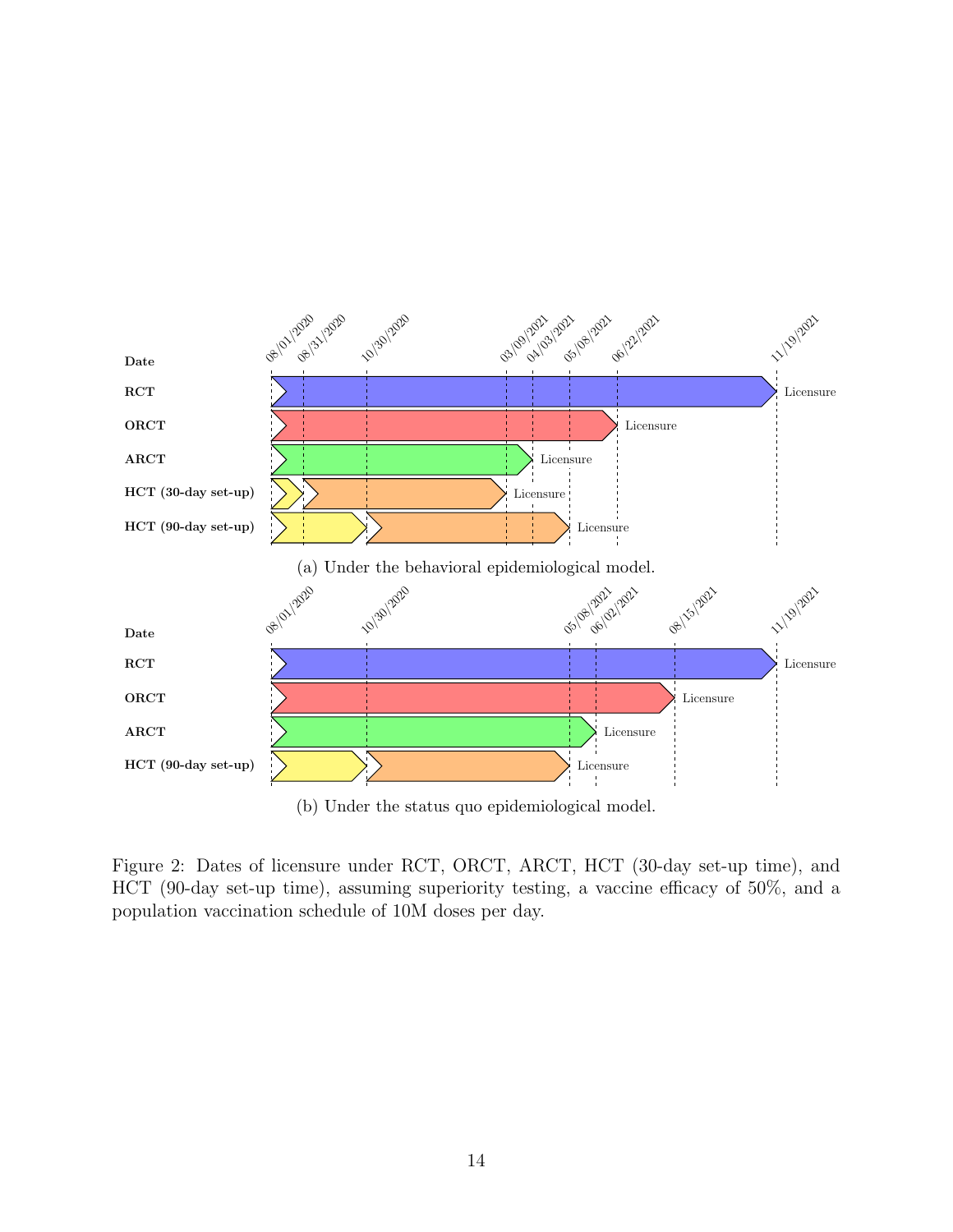## <span id="page-17-0"></span>5 Discussion

There has been a plethora of papers highlighting various ethical considerations for conducting HCTs [\[36,](#page-25-0) [37\]](#page-25-1), some specifically for COVID-19 [\[9,](#page-22-8) [38,](#page-25-2) [39,](#page-25-3) [40,](#page-25-4) [41,](#page-25-5) [42\]](#page-25-6). Some of the main ethical concerns are: (1) what is the explicit scientific rationale for, and societal value of, an HCT; (2) whether the risks of harm to the subjects and the public at large are understood by the scientists and have been minimized; (3) whether informed consents have been obtained from subjects after they are given full disclosures of the risks involved; and (4) whether the subjects have been selected fairly and given appropriate compensation for both the risk and actual harm brought on by HCTs. Most bioethicists generally accept that these concerns can be addressed within the existing ethical framework for human medical research.

Our paper addresses the first and second of these ethical concerns. We provide scientific justifications for COVID-19 HCTs by considering how conducting them can allow companies to learn about the protection curves and accelerate the development of vaccines against SARS-CoV-2.

However, our analysis does not address the latter two ethical considerations as they concern the execution of HCTs, which is beyond the scope of this paper. Nonetheless, companies and scientists seeking to perform HCTs, and especially regulators, will have to address those concerns to preserve public trust and avoid a public backlash that could jeopardize other important medical research critical to addressing the current epidemic.

Some scientists argue that "a single death or severe illness in an otherwise healthy volunteer would be unconscionable" [\[42\]](#page-25-6). However, it can be argued that allowing tens of thousands of individuals to die by denying the consent of an informed individual to take a calculated risk is equally unconscionable. In this paper, we adopt the Benthamite approach [\[43\]](#page-25-7), where every individual's utility is weighted equally in the aggregate utility function, as is the common convention in public economics analyses. Within this ethical perspective, our calculations show that an HCT can potentially provide substantial public health benefits in terms of accelerating vaccine development and reducing the burden of coronavirus-related mortality and morbidity in the U.S.—in some cases, by more than 1.1M infections and 8,000 deaths compared to the best performing RCT—when conducted early in the pandemic's life cycle and in cases where the spread of COVID-19 in the population is muted due to non-pharmaceutical interventions.

We also expect the financial costs of an HCT—which includes the cost of liability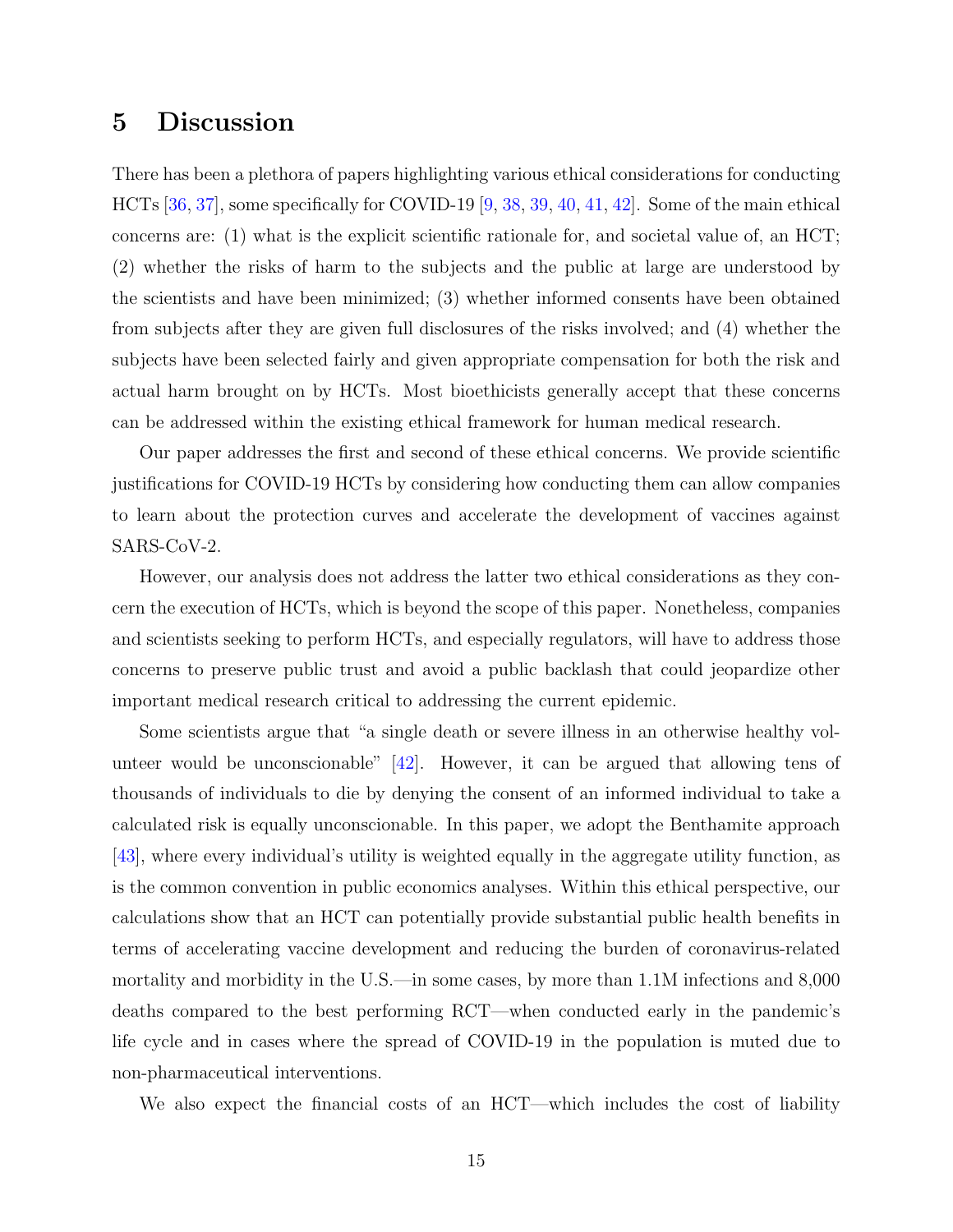protection—to be lower than those of a traditional vaccine efficacy RCT, adding further support for a challenge design (see Appendix [A.4](#page-33-0) for further discussion). While we have focused on public health outcomes here, it is clear that accelerated vaccine development provides tremendous societal and economic benefits as well—e.g., savings in insured medical costs, direct medical expenditures, and hospitalization costs, and accelerated economic recovery from an earlier reopening.

We emphasize that the expected costs and benefits of a clinical trial depend critically on many assumptions about existing conditions. For example, recruiting subjects in sufficient numbers and diversity can sometimes present a challenge for clinical trials involving experimental vaccines (although, in the case of HCTs for COVID-19, the organization 1Day Sooner reports over 32,000 registered volunteers as of July 27, 2020). Also, we do not include set-up time for non-challenge RCTs because phase 3 vaccine efficacy trials are already imminent as of now. Moreover, we assume a relatively short set-up time for HCTs because a challenge study can be set up relatively quickly using a wild-type strain [\[23\]](#page-23-10), and the National Institute of Allergy and Infectious Diseases (NIAID) appears to have already made some headway in manufacturing challenge doses [\[44\]](#page-25-8). If, instead, we assume comparable set-up times (e.g., two months) and start dates for both an HCT and non-challenge RCTs, we expect that an HCT can accelerate licensure by two months when compared to an adaptive RCT.<sup>[13](#page-18-0)</sup> Some have argued that at least one to two years is required to develop a robust model from scratch [\[42\]](#page-25-6). In this case, our results indicate that an ARCT will almost always be faster than an HCT. However, even if an HCT with a long set-up time does not lead to faster vaccine licensures over an ARCT given current conditions, the creation of a standing HCT agent and setting up an HCT now can provide a hedge against potential failures in the current crop of vaccine candidates. By having an approved, ready-to-go challenge virus and ready-to-go HCT sites that vaccine developers can access immediately, the approval process for as-yet-untested SARS-CoV-2 vaccine candidates can be accelerated when required. For a pandemic like COVID-19, such a hedge will almost always show substantial net benefits relative to its costs.

HCTs have several other benefits that will be more obvious as the pandemic progresses. They require many fewer eligible volunteers, whose numbers will dwindle as the pandemic progresses. They do not depend on attack rates at clinical trial sites which are notori-

<span id="page-18-0"></span><sup>&</sup>lt;sup>13</sup>Assuming superiority testing, a vaccine efficacy of 50%, and the behavioral epidemiological model.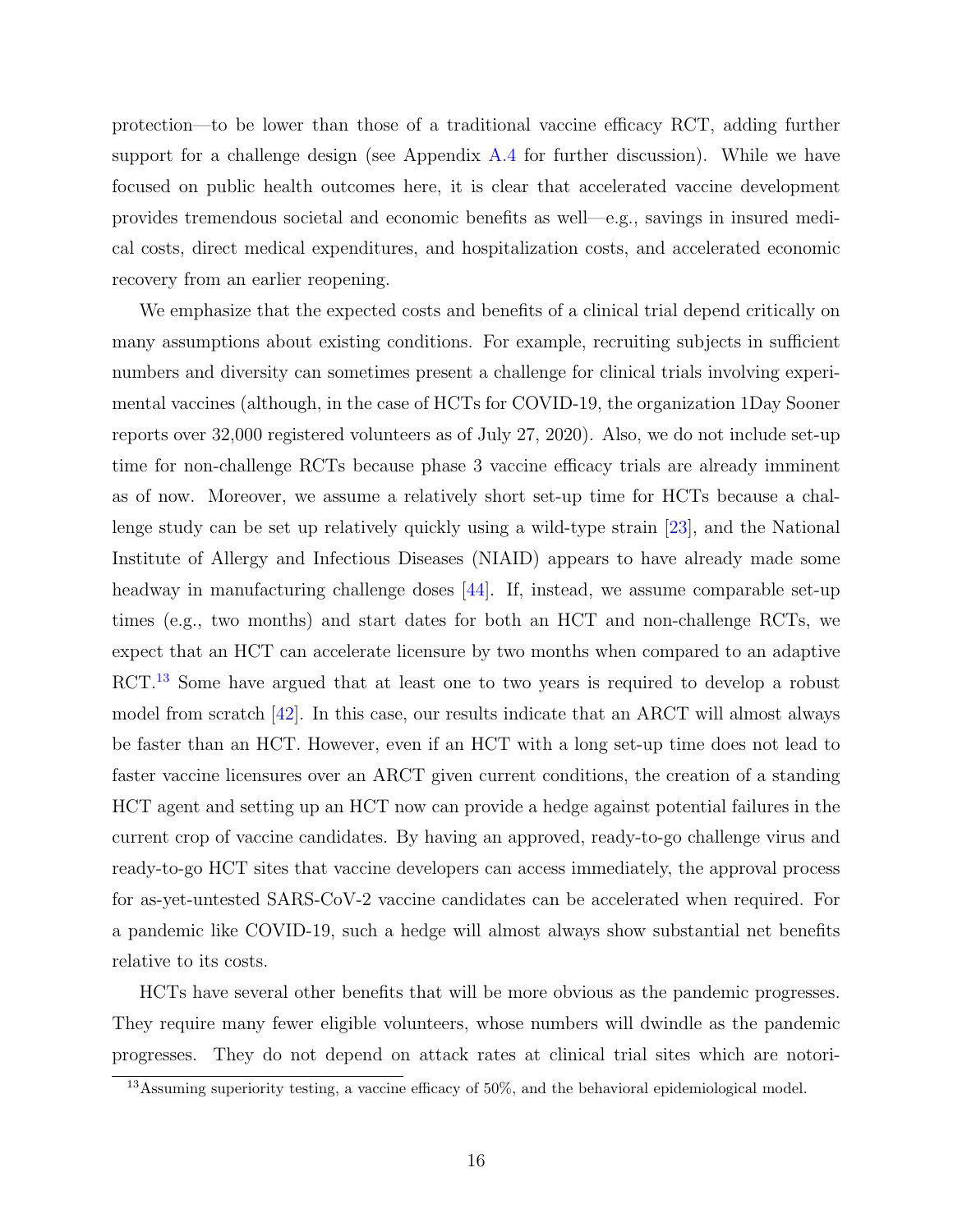ously difficult to estimate and highly dependent on non-pharmaceutical interventions such as lockdowns and other social-distancing policies. They also avoid logistical problems such as identifying subjects, obtaining subjects' consent, obtaining institutional review board's approval or tracking subjects, particularly when attempting large-scale clinical trials in places where contract research organizations (CROs) have little experience.

It is conceivable that multiple vaccines—instead of the single vaccine in our simulation study—are tested concurrently in a single trial design [\[45\]](#page-25-9). For example, five vaccines, such as those selected by Operation Warp Speed [\[46\]](#page-25-10), could be tested concurrently in a six-arm trial (five vaccine arms and a control arm), requiring 40% fewer test subjects, thereby reducing in-trial expected morbidity and mortality costs by the same amount. The benefits can be increased if an adaptive platform clinical trial—designed to eliminate ineffective vaccines at the first signs of futility—is adopted. A clinical trial testing multiple vaccines can also reduce competition for volunteers, a problem that continues to plague vaccine developers [\[47\]](#page-25-11).

We choose to quantify the cost and benefits of the clinical trials by measuring the number of infections and deaths avoided, and refrain from performing a traditional health technology assessment, such as comparing the economic value of an HCT versus an RCT using qualityadjusted life years measures or willingness to pay estimates such as the value of a statistical life. Performing such computations is straightforward given the output of our simulations, but we have refrained from doing so in deference to non-economist stakeholders who find it offensive to use any pecuniary measures when discussing the loss of human life.

Finally, our analysis focuses mainly on the U.S. for practical reasons involving access to data with which to calibrate our simulations and the broader goal of informing U.S. public health officials and policymakers as the country enters the final stages of vaccine development. However, a vaccine licensure may apply internationally. Given that the U.S. currently comprises 25% of all confirmed COVID-19 cases (as of July 7, 2020) [\[28\]](#page-24-4), if the assumptions made in our study also hold internationally, the net benefits for all the clinical trials will scale by a factor of 4, in which case HCTs can save an additional 4.4M infections and 32,000 deaths compared to the best performing RCT in certain situations.

We highlight that these figures depend heavily on the development of the epidemic in the U.S. moving forward. We have considered three simple scenarios, status quo, ramp, and behavioral, corresponding to low transmission, moderate transmission, and behavioral-based response, respectively. There are clearly many other sources of uncertainty that are not re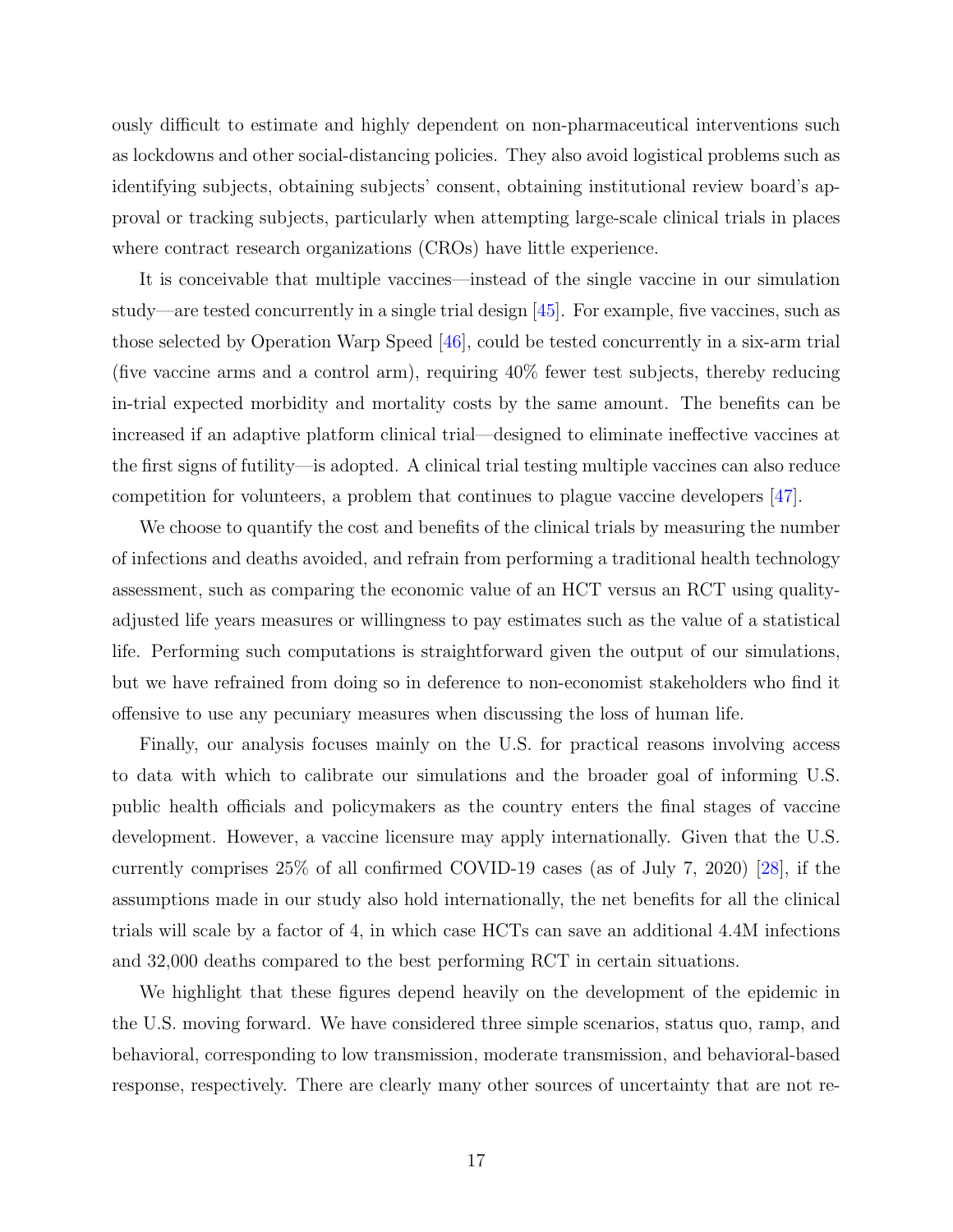flected here. For example, non-adherence to social distancing advisories and/or resistance to precaution recommendations such as wearing a mask in public will lead to an uncontrolled outbreak, which will help to accelerate non-challenge RCTs, making them attractive even when compared to an HCT with a short set-up time. We have found it difficult and impractical to incorporate these uncertainties in our assumptions due to the speed at which things are evolving and the unpredictability of public reaction. In addition, studies that have attempted to incorporate such uncertainties in their epidemic model report huge error bounds in their projections [\[48\]](#page-25-12). The wide confidence intervals prevent us from drawing any useful conclusions, which severely limit the usefulness of such models. Therefore, we recommend readers not to take our results as final or definitive, but to re-run our simulations with their own preferred set of assumptions, calibrated using the most current epidemiological data.

## <span id="page-20-0"></span>6 Conclusion

Our paper presents a systematic framework for quantitatively accessing the in-trial and societal cost/benefit trade-offs of various clinical trial designs in terms of infections and deaths averted. We hope that this framework will allow stakeholders to make more informed practical and ethical decisions regarding accelerating COVID-19 vaccine development in the ongoing pandemic.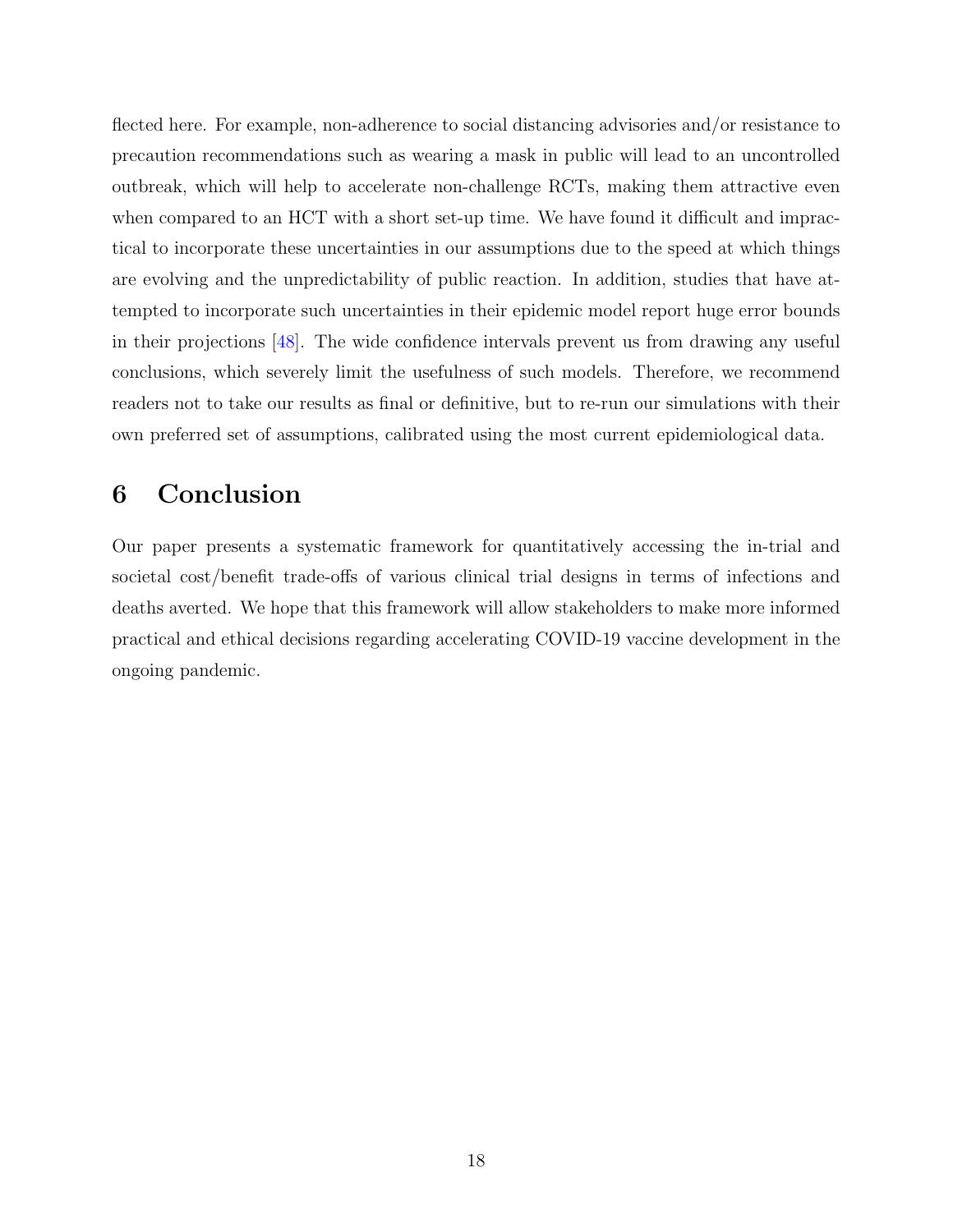## <span id="page-21-0"></span>Conflict of Interest Disclosure

D.B. and S. B. are employed by Berry Consultants LLC which provides statistical support for clinical trials.

P.H., K.S., and C.W. report no conflicts.

L.I. is an employee of the biotech company Seqirus and receives salary and company stock as part of compensation

A.L. reports personal investments in private biotech companies, biotech venture capital funds, and mutual funds. A.L. is a co-founder and partner of QLS Advisors, a healthcare analytics and consulting company; an advisor to BrightEdge Ventures; a director of BridgeBio Pharma, Roivant Sciences, and Annual Reviews; chairman emeritus and senior advisor to AlphaSimplex Group; and a member of the Board of Overseers at Beth Israel Deaconess Medical Center and the NIH's National Center for Advancing Translational Sciences Advisory Council and Cures Acceleration Network Review Board. During the most recent six-year period, A.L. has received speaking/consulting fees, honoraria, or other forms of compensation from: AIG, AlphaSimplex Group, BIS, BridgeBio Pharma, Citigroup, Chicago Mercantile Exchange, Financial Times, FONDS Professionell, Harvard University, IMF, National Bank of Belgium, Q Group, Roivant Sciences, Scotia Bank, State Street Bank, University of Chicago, and Yale University.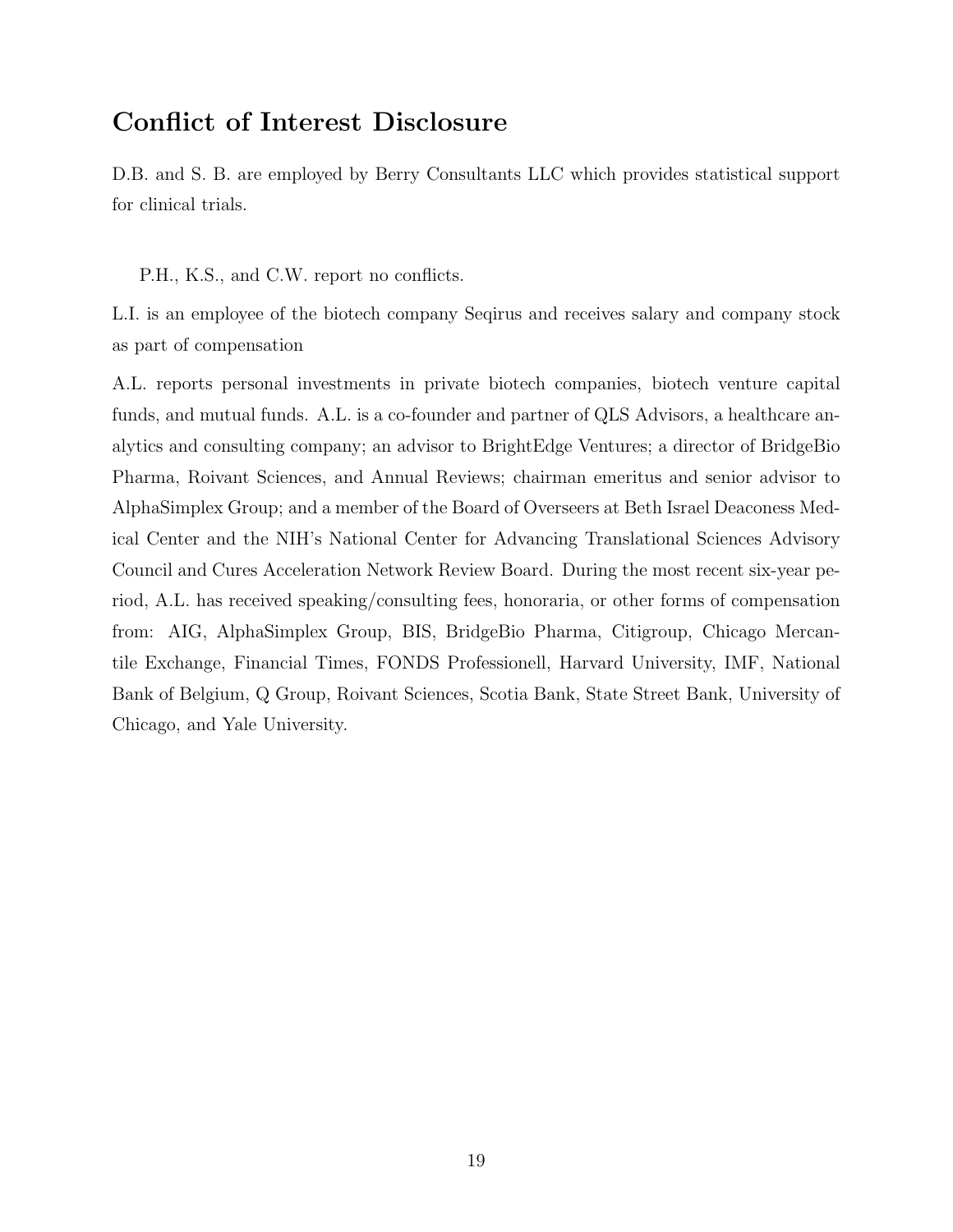## References

- <span id="page-22-0"></span>[1] J. Deutsch, "Von der leyen: Life won't return to normal until vaccine," Politico, Apr 2020, accessed: 2020-06-25. [Online]. Available: [https://www.politico.eu/article/ursula](https://www.politico.eu/article/ursula-von-der-leyen-vaccine/)[von-der-leyen-vaccine/](https://www.politico.eu/article/ursula-von-der-leyen-vaccine/)
- <span id="page-22-1"></span>[2] Y. Abutaleb, J. Dawsey, L. McGinley, and C. Y. Johnson, "Trump pushing officials to speed up already-ambitious coronavirus vaccine timeline," Washington Post, Jun 2020, accessed: 2020-06-15. [Online]. Available: [https://www.washingtonpost.com/health/](https://www.washingtonpost.com/health/2020/06/17/trump-coronavirus-vaccine) [2020/06/17/trump-coronavirus-vaccine](https://www.washingtonpost.com/health/2020/06/17/trump-coronavirus-vaccine)
- <span id="page-22-2"></span>[3] A. W. Lo, K. W. Siah, and C. H. Wong, "Estimating probabilities of success of vaccine and other anti-infective therapeutic development programs," *Harvard Data Science* Review, May 2020. [Online]. Available: <https://doi.org/10.1162/99608f92.e0c150e8>
- <span id="page-22-3"></span>[4] N. Lurie, M. Saville, R. Hatchett, and J. Halton, "Developing covid-19 vaccines at pandemic speed," New England Journal of Medicine, vol. 382, no. 21, pp. 1969–1973, 2020.
- <span id="page-22-4"></span>[5] T. M. Burton, "Fda to require proof virus vaccine is effective before approving its use," The Wall Street Journal, Jun 2020. [Online]. Available: [https://www.wsj.com/](https://www.wsj.com/articles/fda-to-issue-guidance-on-covid-19-vaccine-approval-11593516090) [articles/fda-to-issue-guidance-on-covid-19-vaccine-approval-11593516090](https://www.wsj.com/articles/fda-to-issue-guidance-on-covid-19-vaccine-approval-11593516090)
- <span id="page-22-5"></span>[6] International Federation of Pharmaceutical Manufacturers & Associations, "The complex journey of a vaccine," International Federation of Pharmaceutical Manufacturers & Associations, Tech. Rep., Jul 2019. [Online]. Available: [https://www.](https://www.ifpma.org/wp-content/uploads/2019/07/IFPMA-ComplexJourney-2019_FINAL.pdf) [ifpma.org/wp-content/uploads/2019/07/IFPMA-ComplexJourney-2019](https://www.ifpma.org/wp-content/uploads/2019/07/IFPMA-ComplexJourney-2019_FINAL.pdf) FINAL.pdf
- <span id="page-22-6"></span>[7] J. Nauta, "Statistics in clinical and observational vaccine studies," 2020.
- <span id="page-22-7"></span>[8] Food and Drug Administration, "Development and licensure of vaccines to prevent covid-19," Jun 2020, accessed: 2020-07-10. [Online]. Available: [https:](https://www.fda.gov/media/139638/download) [//www.fda.gov/media/139638/download](https://www.fda.gov/media/139638/download)
- <span id="page-22-8"></span>[9] S. K. Shah, F. G. Miller, T. C. Darton, D. Duenas, C. Emerson, H. F. Lynch, E. Jamrozik, N. S. Jecker, D. Kamuya, M. Kapulu *et al.*, "Ethics of controlled human infection to address covid-19," Science, vol. 368, no. 6493, pp. 832–834, 2020.
- <span id="page-22-9"></span>[10] A. C. Sherman, A. Mehta, N. W. Dickert, E. J. Anderson, and N. Rouphael, "The future of flu: a review of the human challenge model and systems biology for advancement of influenza vaccinology," Frontiers in cellular and infection microbiology, vol. 9, p. 107, 2019.
- <span id="page-22-10"></span>[11] D. I. Stanisic, J. S. McCarthy, and M. F. Good, "Controlled human malaria infection: applications, advances, and challenges," Infection and immunity, vol. 86, no. 1, 2018.
- <span id="page-22-11"></span>[12] M. Raymond, M. M. Gibani, N. P. Day, and P. Y. Cheah, "Typhoidal salmonella human challenge studies: ethical and practical challenges and considerations for low-resource settings," Trials, vol. 20, no. 2, pp. 1–7, 2019.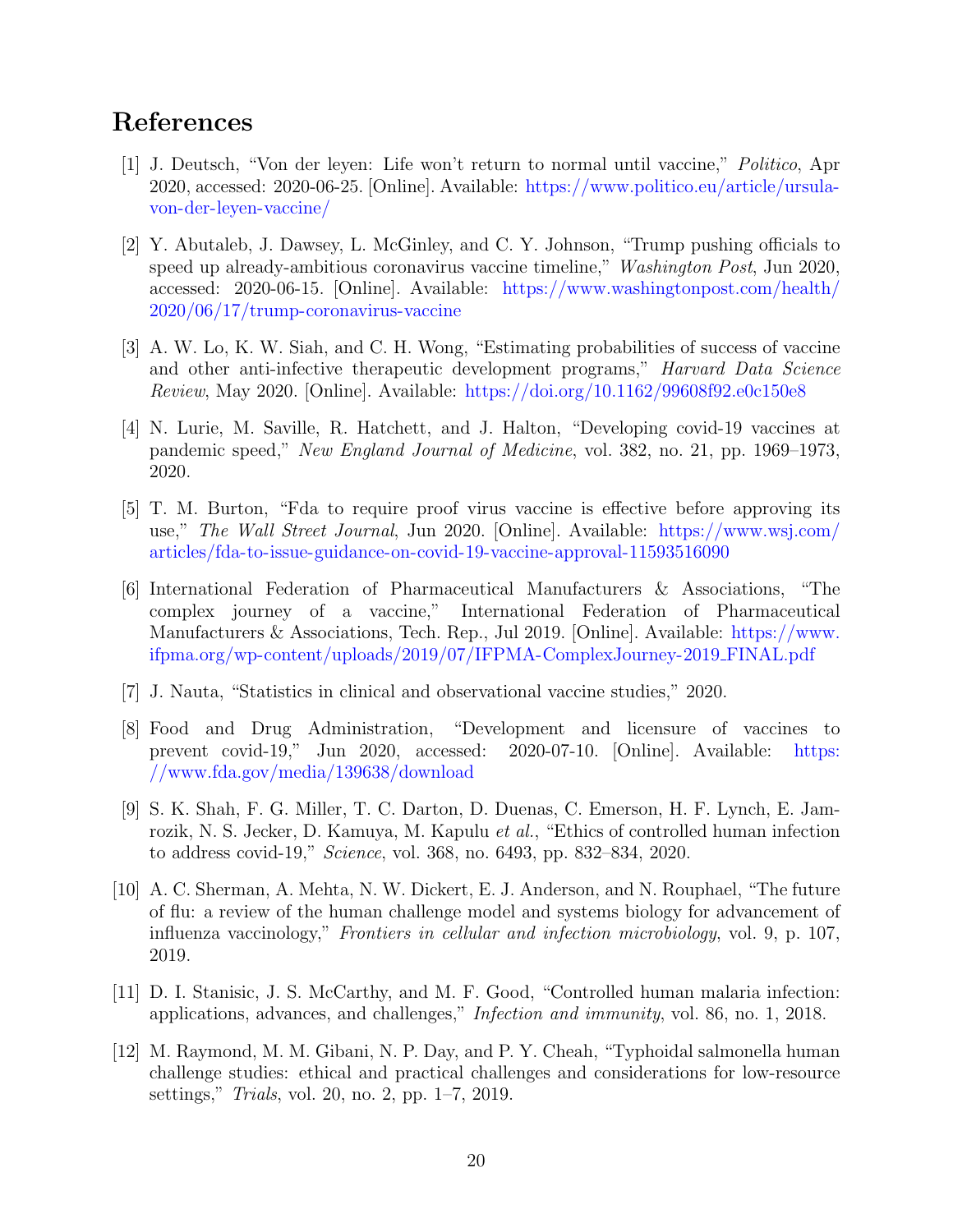- <span id="page-23-0"></span>[13] D.-A. T. Shirley and M. A. McArthur, "The utility of human challenge studies in vaccine development: lessons learned from cholera," Vaccine: development and therapy, vol. 2011, no. 1, p. 3, 2011.
- <span id="page-23-1"></span>[14] W. Yan, "Challenge accepted: Human challenge trials for dengue," 2015.
- <span id="page-23-2"></span>[15] Moderna, "Moderna advances late-stage development of its vaccine (mrna-1273) against covid-19," Jun 2020, accessed: 2020-07-01. [Online]. Available: [https://investors.modernatx.com/news-releases/news-release-details/moderna](https://investors.modernatx.com/news-releases/news-release-details/moderna-advances-late-stage-development-its-vaccine-mrna-1273)[advances-late-stage-development-its-vaccine-mrna-1273](https://investors.modernatx.com/news-releases/news-release-details/moderna-advances-late-stage-development-its-vaccine-mrna-1273)
- <span id="page-23-3"></span>[16] AstraZeneca, "Astrazeneca advances response to global covid-19 challenge as it receives first commitments for oxford's potential new vaccine," May 2020, accessed: 2020-07-03. [Online]. Available: [https://www.astrazeneca.com/media-centre/press](https://www.astrazeneca.com/media-centre/press-releases/2020/astrazeneca-advances-response-to-global-covid-19-challenge-as-it-receives-first-commitments-for-oxfords-potential-new-vaccine.html)[releases/2020/astrazeneca-advances-response-to-global-covid-19-challenge-as-it](https://www.astrazeneca.com/media-centre/press-releases/2020/astrazeneca-advances-response-to-global-covid-19-challenge-as-it-receives-first-commitments-for-oxfords-potential-new-vaccine.html)[receives-first-commitments-for-oxfords-potential-new-vaccine.html](https://www.astrazeneca.com/media-centre/press-releases/2020/astrazeneca-advances-response-to-global-covid-19-challenge-as-it-receives-first-commitments-for-oxfords-potential-new-vaccine.html)
- <span id="page-23-4"></span>[17] Business Wire, "Pfizer and biontech granted fda fast track designation for two investigational mrna-based vaccine candidates against sars-cov-2," July 2020, accessed: 2020-07-14. [Online]. Available: [https://www.businesswire.com/news/home/](https://www.businesswire.com/news/home/20200713005168/en/Pfizer-BioNTech-Granted-FDA-Fast-Track-Designation) [20200713005168/en/Pfizer-BioNTech-Granted-FDA-Fast-Track-Designation](https://www.businesswire.com/news/home/20200713005168/en/Pfizer-BioNTech-Granted-FDA-Fast-Track-Designation)
- <span id="page-23-5"></span>[18] Moderna, "Moderna announces ind submitted to u.s. fda for phase 2 study of mrna vaccine (mrna-1273) against novel coronavirus," Apr 2020, accessed: 2020-06- 29. [Online]. Available: [https://investors.modernatx.com/news-releases/news-release](https://investors.modernatx.com/news-releases/news-release-details/moderna-announces-ind-submitted-us-fda-phase-2-study-mrna)[details/moderna-announces-ind-submitted-us-fda-phase-2-study-mrna](https://investors.modernatx.com/news-releases/news-release-details/moderna-announces-ind-submitted-us-fda-phase-2-study-mrna)
- <span id="page-23-6"></span>[19] N. P. Taylor, "Astrazeneca's covid-19 vaccine enters phase 2/3 clinical trial," May 2020, accessed: 2020-06-28. [Online]. Available: [https://www.fiercebiotech.com/biotech/](https://www.fiercebiotech.com/biotech/astrazeneca-s-covid-19-vaccine-enters-phase-2-3-clinical-trial) [astrazeneca-s-covid-19-vaccine-enters-phase-2-3-clinical-trial](https://www.fiercebiotech.com/biotech/astrazeneca-s-covid-19-vaccine-enters-phase-2-3-clinical-trial)
- <span id="page-23-7"></span>[20] C. Jennison and B. W. Turnbull, "Group-sequential analysis incorporating covariate information," Journal of the American Statistical Association, vol. 92, no. 440, pp. 1330–1341, 1997.
- <span id="page-23-8"></span>[21] Centers for Disease Control and Prevention, "Covid-19 provisional counts - weekly updates by select demographic and geographic characteristics," May 2020, accessed: 2020-06-22. [Online]. Available: [https://www.cdc.gov/nchs/nvss/vsrr/covid](https://www.cdc.gov/nchs/nvss/vsrr/covid_weekly/index.htm) weekly/ [index.htm](https://www.cdc.gov/nchs/nvss/vsrr/covid_weekly/index.htm)
- <span id="page-23-9"></span>[22] G. Onder, G. Rezza, and S. Brusaferro, "Case-fatality rate and characteristics of patients dying in relation to covid-19 in italy," Jama, vol. 323, no. 18, pp. 1775–1776, 2020.
- <span id="page-23-10"></span>[23] World Health Organization, "Feasibility, potential value and limitations of establishing a closely monitored challenge model of experimental covid-19 infection and illness in healthy young adult volunteers," World Health Organization, Tech. Rep., Jun 2020. [Online]. Available: [https://www.who.int/publications/m/item/feasibility](https://www.who.int/publications/m/item/feasibility-potential-value-and-limitations-of-establishing-a-closely-monitored-challenge-model-of-experimental-covid-19-infection-and-illness-in-healthy-young-adult-volunteers)[potential-value-and-limitations-of-establishing-a-closely-monitored-challenge-model](https://www.who.int/publications/m/item/feasibility-potential-value-and-limitations-of-establishing-a-closely-monitored-challenge-model-of-experimental-covid-19-infection-and-illness-in-healthy-young-adult-volunteers)[of-experimental-covid-19-infection-and-illness-in-healthy-young-adult-volunteers](https://www.who.int/publications/m/item/feasibility-potential-value-and-limitations-of-establishing-a-closely-monitored-challenge-model-of-experimental-covid-19-infection-and-illness-in-healthy-young-adult-volunteers)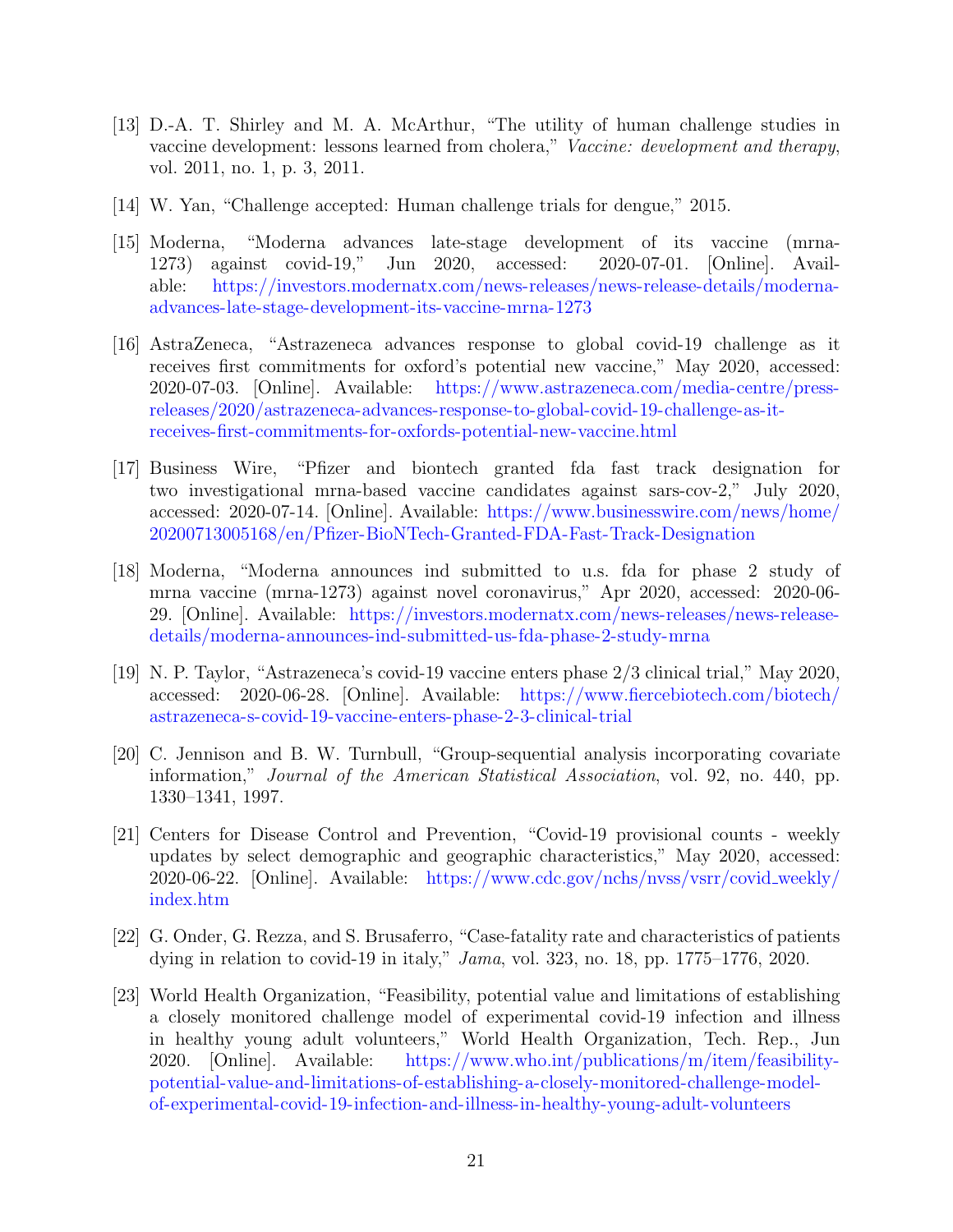- <span id="page-24-0"></span>[24] S. A. Lauer, K. H. Grantz, Q. Bi, F. K. Jones, Q. Zheng, H. R. Meredith, A. S. Azman, N. G. Reich, and J. Lessler, "The incubation period of coronavirus disease 2019 (covid-19) from publicly reported confirmed cases: estimation and application," Annals of internal medicine, vol. 172, no. 9, pp. 577–582, 2020.
- <span id="page-24-1"></span>[25] W. J. Guan, Z. Y. Ni, Y. Hu, W. H. Liang, C. Q. Ou, J. X. He, L. Liu, H. Shan, C. L. Lei, D. S. Hui et al., "Clinical characteristics of coronavirus disease 2019 in china," New England journal of medicine, vol. 382, no. 18, pp. 1708–1720, 2020.
- <span id="page-24-2"></span>[26] Q. Li, X. Guan, P. Wu, X. Wang, L. Zhou, Y. Tong, R. Ren, K. S. Leung, E. H. Lau, J. Y. Wong et al., "Early transmission dynamics in wuhan, china, of novel coronavirus– infected pneumonia," New England Journal of Medicine, 2020.
- <span id="page-24-3"></span>[27] J. Fernandez-Villaverde and C. I. Jones, "Estimating and simulating a sird model of covid-19 for many countries, states, and cities," National Bureau of Economic Research, Tech. Rep., 2020.
- <span id="page-24-4"></span>[28] Center for Systems Science and Engineering (CSSE), "COVID-19 Data Repository by the Center for Systems Science and Engineering (CSSE) at Johns Hopkins University," [https://github.com/CSSEGISandData/COVID-19,](https://github.com/CSSEGISandData/COVID-19) 2020.
- <span id="page-24-5"></span>[29] J. Cochrane, "An SIR model with behavior," May 2020, accessed: 2020-07-17. [Online]. Available: [https://johnhcochrane.blogspot.com/2020/05/an-sir-model-with](https://johnhcochrane.blogspot.com/2020/05/an-sir-model-with-behavior.html)[behavior.html](https://johnhcochrane.blogspot.com/2020/05/an-sir-model-with-behavior.html)
- <span id="page-24-6"></span>[30] Moderna, "Moderna and catalent announce collaboration for fill-finish manufacturing of moderna's covid-19 vaccine candidate," Jun 2020, accessed: 2020-07- 01. [Online]. Available: [https://investors.modernatx.com/news-releases/news-release](https://investors.modernatx.com/news-releases/news-release-details/moderna-and-catalent-announce-collaboration-fill-finish)[details/moderna-and-catalent-announce-collaboration-fill-finish](https://investors.modernatx.com/news-releases/news-release-details/moderna-and-catalent-announce-collaboration-fill-finish)
- <span id="page-24-7"></span>[31] Emergent BioSolutions, "Emergent biosolutions signs agreement to be u.s. manufacturing partner for astrazeneca's covid-19 vaccine candidate," Jun 2020, accessed: 2020- 07-14. [Online]. Available: [https://investors.emergentbiosolutions.com/news-releases/](https://investors.emergentbiosolutions.com/news-releases/news-release-details/emergent-biosolutions-signs-agreement-be-us-manufacturing-0) [news-release-details/emergent-biosolutions-signs-agreement-be-us-manufacturing-0](https://investors.emergentbiosolutions.com/news-releases/news-release-details/emergent-biosolutions-signs-agreement-be-us-manufacturing-0)
- <span id="page-24-8"></span>[32] V. Montazerhodjat, S. E. Chaudhuri, D. J. Sargent, and A. W. Lo, "Use of bayesian decision analysis to minimize harm in patient-centered randomized clinical trials in oncology,"  $JAMA$  oncology, vol. 3, no. 9, pp. e170 123–e170 123, 2017.
- <span id="page-24-9"></span>[33] L. Isakov, A. W. Lo, and V. Montazerhodjat, "Is the fda too conservative or too aggressive?: A bayesian decision analysis of clinical trial design," Journal of econometrics, vol. 211, no. 1, pp. 117–136, 2019.
- <span id="page-24-10"></span>[34] S. E. Chaudhuri, M. P. Ho, T. Irony, M. Sheldon, and A. W. Lo, "Patient-centered clinical trials," Drug discovery today, vol. 23, no. 2, pp. 395–401, 2018.
- <span id="page-24-11"></span>[35] A. T. Newall, N. Chaiyakunapruk, P. Lambach, and R. C. Hutubessy, "Who guide on the economic evaluation of influenza vaccination," Influenza and other respiratory viruses, vol. 12, no. 2, pp. 211–219, 2018.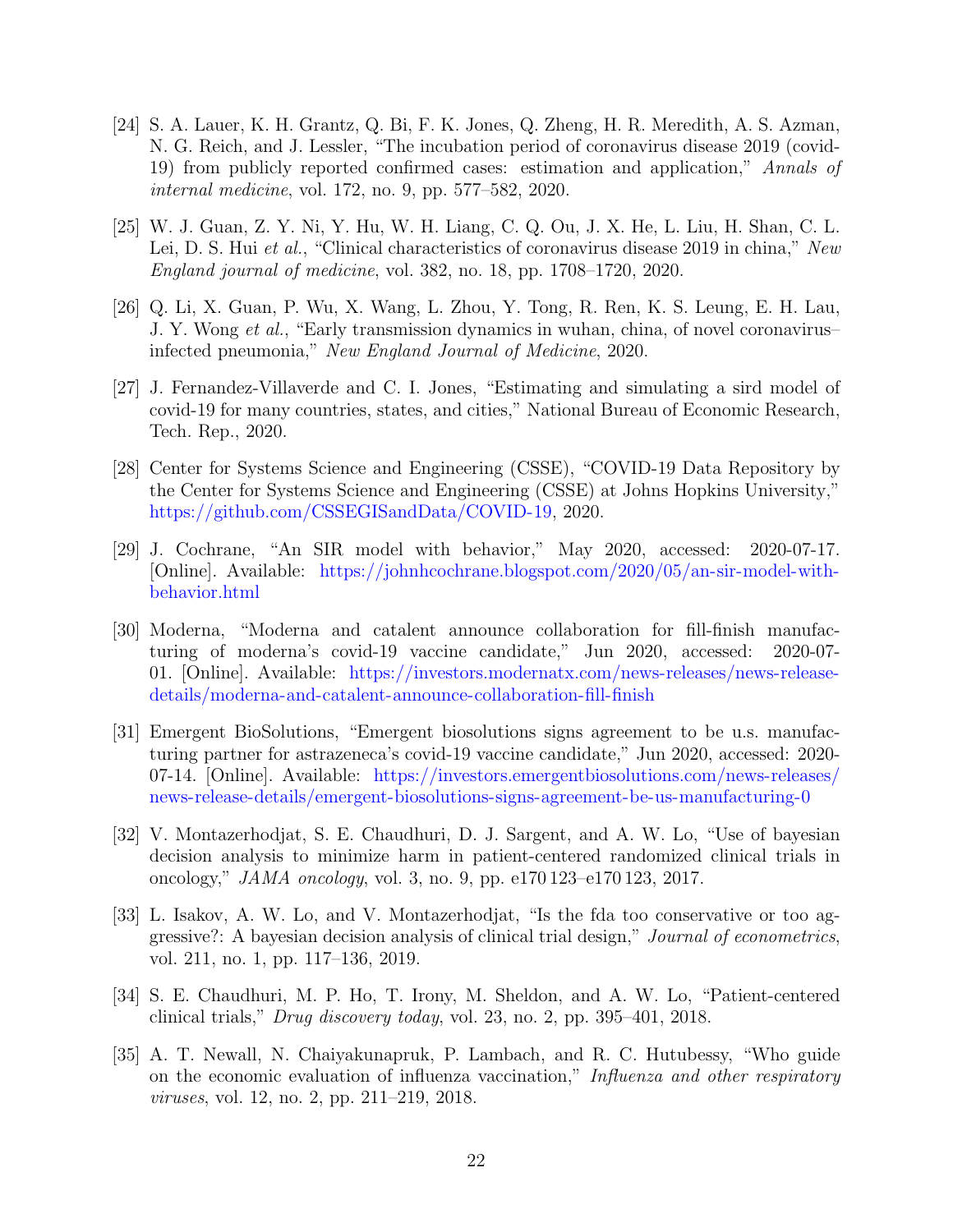- <span id="page-25-0"></span>[36] B. Bambery, M. Selgelid, C. Weijer, J. Savulescu, and A. J. Pollard, "Ethical criteria for human challenge studies in infectious diseases," *Public Health Ethics*, vol. 9, no. 1, pp. 92–103, 2016.
- <span id="page-25-1"></span>[37] G. M. Franklin and C. Grady, "The ethical challenge of infection-inducing challenge experiments," Clinical Infectious Diseases, vol. 33, no. 7, pp. 1028–1033, 2001.
- <span id="page-25-2"></span>[38] N. Eyal, M. Lipsitch, and P. G. Smith, "Human challenge studies to accelerate coronavirus vaccine licensure," The Journal of infectious diseases, vol. 221, no. 11, pp. 1752–1756, 2020.
- <span id="page-25-3"></span>[39] S. A. Plotkin and A. Caplan, "Extraordinary diseases require extraordinary solutions," Vaccine, vol. 38, no. 24, p. 3987, 2020.
- <span id="page-25-4"></span>[40] E. Jamrozik and M. J. Selgelid, "Covid-19 human challenge studies: ethical issues," The Lancet Infectious Diseases, 2020.
- <span id="page-25-5"></span>[41] World Health Organization, "Key criteria for the ethical acceptability of covid-19 human challenge studies," World Health Organization, Tech. Rep., 2020.
- <span id="page-25-6"></span>[42] M. E. Deming, N. L. Michael, M. Robb, M. S. Cohen, and K. M. Neuzil, "Accelerating development of sars-cov-2 vaccines—the role for controlled human infection models," New England Journal of Medicine, 2020.
- <span id="page-25-7"></span>[43] J. Bentham, A fragment on government. The Lawbook Exchange, Ltd., 2001.
- <span id="page-25-8"></span>[44] O. Sarah, "White house pressure for a vaccine raises risk the u.s. will approve one that doesn't work," Jun 2020, accessed: 2020-07-15. [Online]. Available: [https://www.politico.com/news/2020/06/15/pressure-coronavirus-vaccine](https://www.politico.com/news/2020/06/15/pressure-coronavirus-vaccine-risk-approval-316094)[risk-approval-316094](https://www.politico.com/news/2020/06/15/pressure-coronavirus-vaccine-risk-approval-316094)
- <span id="page-25-9"></span>[45] World Health Organization, "An international randomised trial of candidate vaccines against covid-19," World Health Organization, Tech. Rep., April 2020. [Online]. Available: [https://www.who.int/blueprint/priority-diseases/key](https://www.who.int/blueprint/priority-diseases/key-action/Outline_CoreProtocol_vaccine_trial_09042020.pdf?ua=1)action/Outline CoreProtocol vaccine trial [09042020.pdf?ua=1](https://www.who.int/blueprint/priority-diseases/key-action/Outline_CoreProtocol_vaccine_trial_09042020.pdf?ua=1)
- <span id="page-25-10"></span>[46] A. Keown, "'operation warp speed' narrows list of potential covid-19 vaccine candidates down to five," Jun 2020, accessed: 2020-07-02. [Online]. Available: [https://www.biospace.com/article/white-house-narrows-covid-19-vaccine](https://www.biospace.com/article/white-house-narrows-covid-19-vaccine-candidates-down-to-5-for-operation-warp-speed/)[candidates-down-to-5-for-operation-warp-speed/](https://www.biospace.com/article/white-house-narrows-covid-19-vaccine-candidates-down-to-5-for-operation-warp-speed/)
- <span id="page-25-11"></span>[47] J. S. Hopkins and P. Loftus, "Coronavirus researchers compete to enroll subjects for vaccine tests," Jul 2020, accessed: 2020-07-07. [Online]. Available: [https://www.wsj.com/articles/coronavirus-researchers-compete-to-enroll](https://www.wsj.com/articles/coronavirus-researchers-compete-to-enroll-subjects-for-vaccine-tests-11593968711)[subjects-for-vaccine-tests-11593968711](https://www.wsj.com/articles/coronavirus-researchers-compete-to-enroll-subjects-for-vaccine-tests-11593968711)
- <span id="page-25-12"></span>[48] D. Ray, M. Salvatore, R. Bhattacharyya, L. Wang, J. Du, S. Mohammed, S. Purkayastha, A. Halder, A. Rix, D. Barker, M. Kleinsasser, Y. Zhou, D. Bose, P. Song, M. Banerjee, V. Baladandayuthapani, P. Ghosh, and B. Mukherjee, "Predictions, role of interventions and effects of a historic national lockdown in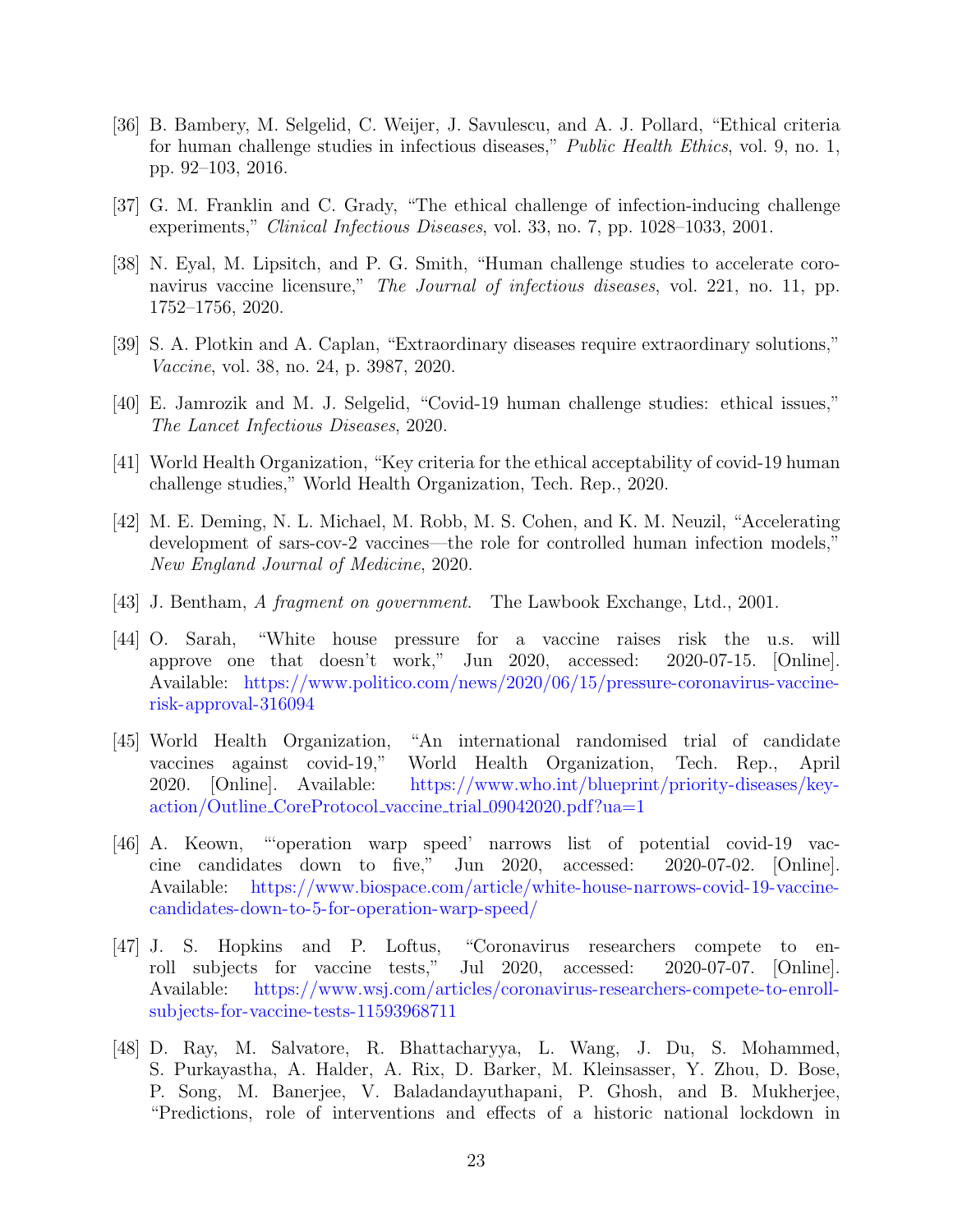india's response to the the covid-19 pandemic: Data science call to arms," Harvard Data Science Review, 6 2020, https://hdsr.mitpress.mit.edu/pub/r1qq01kw. [Online]. Available: <https://hdsr.mitpress.mit.edu/pub/r1qq01kw>

- <span id="page-26-0"></span>[49] R. D. Kirkcaldy, B. A. King, and J. T. Brooks, "Covid-19 and postinfection immunity: Limited evidence, many remaining questions," JAMA, 2020.
- <span id="page-26-1"></span>[50] J. Seow, C. Graham, B. Merrick, S. Acors, K. J. Steel, O. Hemmings, A. O'Bryne, N. Kouphou, S. Pickering, R. Galao, G. Betancor, H. D. Wilson, A. W. Signell, H. Winstone, C. Kerridge, N. Temperton, L. Snell, K. Bisnauthsing, A. Moore, A. Green, L. Martinez, B. Stokes, J. Honey, A. Izquierdo-Barras, G. Arbane, A. Patel, L. OConnell, G. O. Hara, E. MacMahon, S. Douthwaite, G. Nebbia, R. Batra, R. Martinez-Nunez, J. D. Edgeworth, S. J. Neil, M. H. Malim, and K. Doores, "Longitudinal evaluation and decline of antibody responses in sars-cov-2 infection," July 2020, accessed: 2020-07-14. [Online]. Available: <https://www.medrxiv.org/content/10.1101/2020.07.09.20148429v1>
- <span id="page-26-2"></span>[51] C. P. Farrington and G. Manning, "Test statistics and sample size formulae for comparative binomial trials with null hypothesis of non-zero risk difference or non-unity relative risk," *Statistics in medicine*, vol. 9, no. 12, pp. 1447–1454, 1990.
- <span id="page-26-3"></span>[52] J. L. Fleiss, B. Levin, and M. C. Paik, Statistical methods for rates and proportions. john wiley & sons, 2013.
- <span id="page-26-4"></span>[53] S. J. Pocock, "Group sequential methods in the design and analysis of clinical trials," Biometrika, vol. 64, no. 2, pp. 191–199, 1977.
- <span id="page-26-5"></span>[54] D. W. Light, J. K. Andrus, and R. N. Warburton, "Estimated research and development costs of rotavirus vaccines," Vaccine, vol. 27, no. 47, pp. 6627–6633, 2009.
- <span id="page-26-6"></span>[55] A. Waye, P. Jacobs, and A. B. Schryvers, "Vaccine development costs: a review," Expert review of vaccines, vol. 12, no. 12, pp. 1495–1501, 2013.
- <span id="page-26-7"></span>[56] T. J. Moore, H. Zhang, G. Anderson, and G. C. Alexander, "Estimated costs of pivotal trials for novel therapeutic agents approved by the us food and drug administration, 2015-2016," JAMA internal medicine, vol. 178, no. 11, pp. 1451–1457, 2018.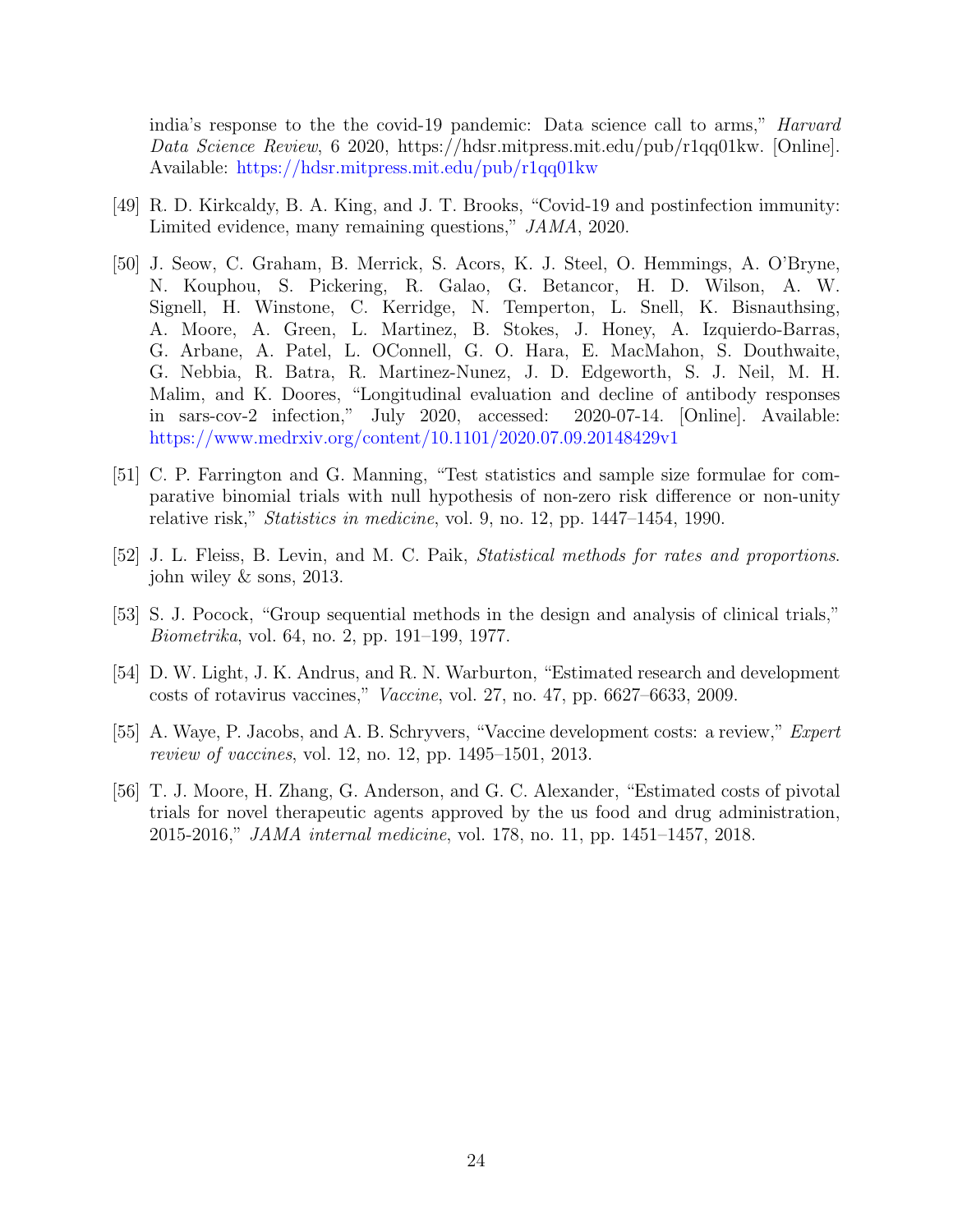## <span id="page-27-0"></span>A Appendix

In this appendix, we include detailed results about clinical trial design (Sections [A.1](#page-27-1)[–A.4\)](#page-33-0), epidemiological models (Sections [A.5](#page-34-0)[–A.9\)](#page-40-0), and additional simulation results (Section [A.11\)](#page-43-0).

### <span id="page-27-1"></span>A.1 Efficacy Analysis

<span id="page-27-2"></span>The protective effect of a vaccine—that is, vaccine efficacy—is defined as [\[7\]](#page-22-6):

$$
\varepsilon = 1 - \frac{p_1}{p_0} = 1 - \frac{c_1/n_1}{c_0/n_0} \tag{A.1}
$$

where  $\varepsilon$  refers to the vaccine efficacy,  $p_1$  and  $p_0$  are the attack rates observed in the treatment arm and the control arm, respectively,  $n_1$  and  $n_0$  refer to the sample sizes of the treatment arm and the control arm, respectively, and  $c_1$  and  $c_0$  refer to the number of infections observed in the treatment arm and the control arm, respectively. The attack rate is defined as the fraction of a cohort at risk that becomes infected during the surveillance period. There are conflicting views on the possibility of human reinfections [\[49,](#page-26-0) [50\]](#page-26-1); for simplicity, we rule out recurrent infections in our simulations.

#### Superiority Testing

First, we consider superiority testing to determine the licensure of a vaccine candidate at the end of a clinical study, e.g., RCT, ORCT, or HCT. The aim is to demonstrate that the efficacy of the candidate in the prevention of infections is greater than zero. Such a criteria might be appropriate for emergency use authorization during a pandemic where no alternative treatments are available. For this, we consider the following null and alternative hypotheses:

$$
H_0: p_1 - p_0 = 0 \t , \t H_1: p_1 - p_0 \neq 0 \t (A.2)
$$

The test statistic under the null hypothesis is given by:

$$
z = \frac{|p_1 - p_0| - a}{\sqrt{2\bar{p}\bar{q}a}} , \quad a = \frac{r+1}{2rn_0} , \quad r = \frac{n_1}{n_0}
$$
 (A.3)

$$
\bar{p} = \frac{c_1 + c_0}{n_0(r+1)} = \frac{rp_1 + p_0}{r+1} \quad , \quad \bar{q} = 1 - \bar{p} \tag{A.4}
$$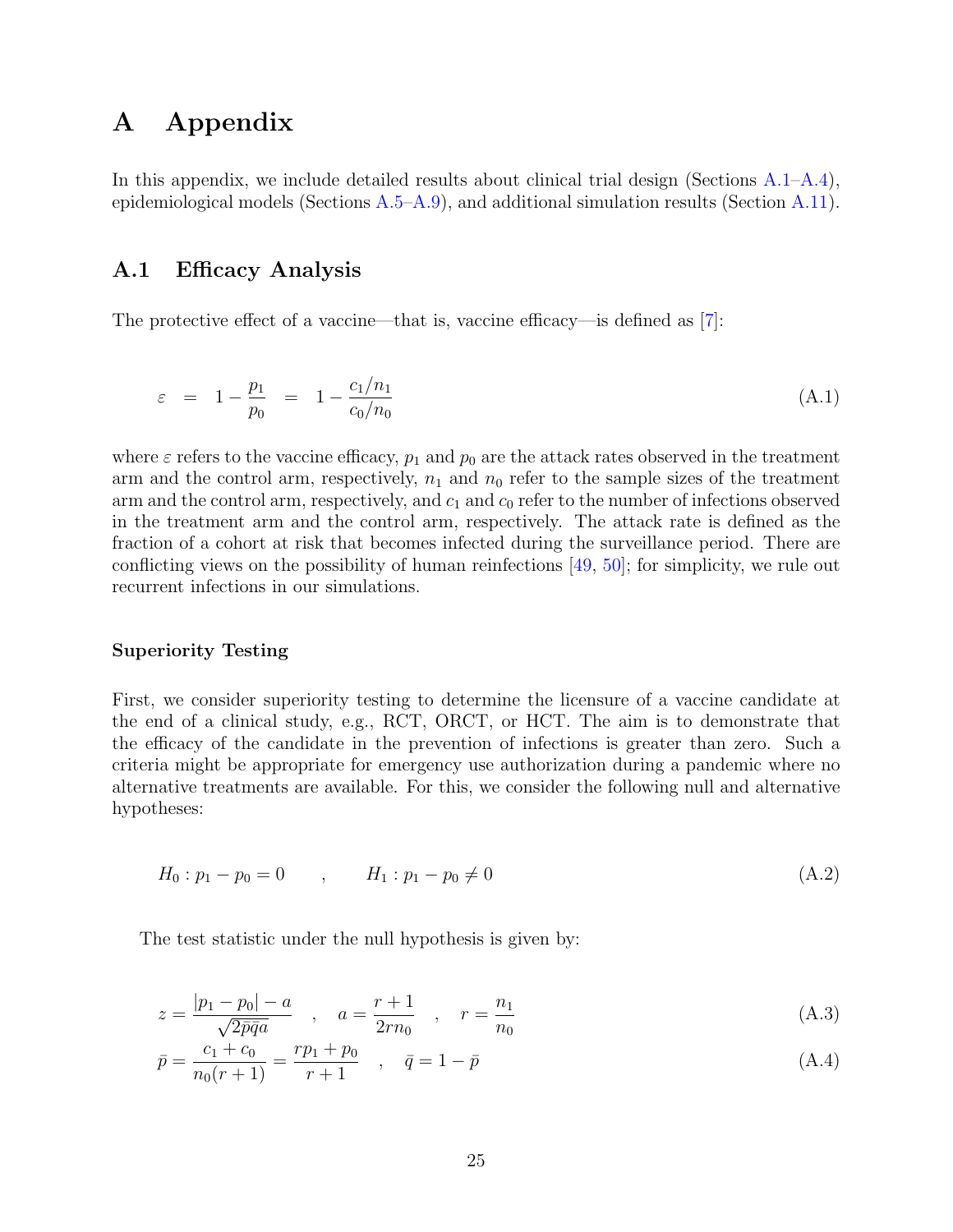where  $z$  is the test statistic. For large samples,  $z$  is approximately the standard Normal distribution.

The power of a vaccine efficacy study under superiority testing is given by [\[51,](#page-26-2) [52\]](#page-26-3):

$$
z_{\beta} = \frac{|P_1 - P_0|\sqrt{rn_0 - (r+1)/|P_1 - P_0|} - z_{\alpha/2}\sqrt{(r+1)\bar{P}\bar{Q}}}{\sqrt{P_1Q_1 + rP_0Q_0}}
$$
(A.5)

$$
\bar{P} = \frac{rP_1 + P_0}{r+1} \quad , \quad \bar{Q} = 1 - \bar{P} \tag{A.6}
$$

$$
P_1 = (1 - \epsilon)P_0 \quad , \quad Q_i = 1 - P_i, \quad i \in \{0, 1\} \tag{A.7}
$$

where  $\alpha$  is the level of significance,  $\beta$  refers to the type II error under the alternative hypothesis,  $z_a$  is the 100(1 − a) percentage points of the standard Normal distribution,  $P_1$ and  $P_0$  refer to the underlying (true) attack rate in the treatment arm and the control arm, respectively, and  $\epsilon$  refers to the true vaccine efficacy.

#### Superiority-by-Margin Testing

Next, we consider the case where superiority by margin (also known as super-superiority) that is, a vaccine efficacy that is greater than some minimum threshold—must be demonstrated for full licensure:

$$
H_0: \vartheta - \theta = 0 \quad , \quad H_1: \vartheta - \theta \neq 0 \tag{A.8}
$$

where  $\vartheta = p_1/p_0$ , and  $\theta$  is a specified minimum threshold larger than 0 and smaller than 1.

The test statistic under the null hypothesis is given by [\[51\]](#page-26-2):

$$
\chi^2 = \frac{(p_1 - \theta p_0)^2}{(\tilde{p}_1 \tilde{q}_1 + r\theta^2 \tilde{p}_0 \tilde{q}_0)/rn_0}, \qquad \tilde{q}_i = 1 - \tilde{p}_i, \qquad i \in \{0, 1\}
$$
\n(A.9)

where  $\chi^2$  is the test statistic, and  $\tilde{p}_1$  and  $\tilde{p}_0$  are the large sample approximations of the constrained maximum likelihood estimate of  $P_1$  and  $P_0$ , respectively, under the null hypothesis (see below for closed-form solutions). For large samples,  $\chi^2$  is approximately the chi-square distribution on one degree of freedom.

The power of a vaccine efficacy study under superiority-by-margin testing is given by:

$$
z_{\beta} = \frac{(\theta P_0 - P_1)\sqrt{rn_0} - z_{\alpha/2}\sqrt{\tilde{p}_1 \tilde{q}_1 + r\theta^2 \tilde{p}_0 \tilde{q}_0}}{\sqrt{P_1 Q_1 + r\theta^2 P_0 Q_0}}
$$
(A.10)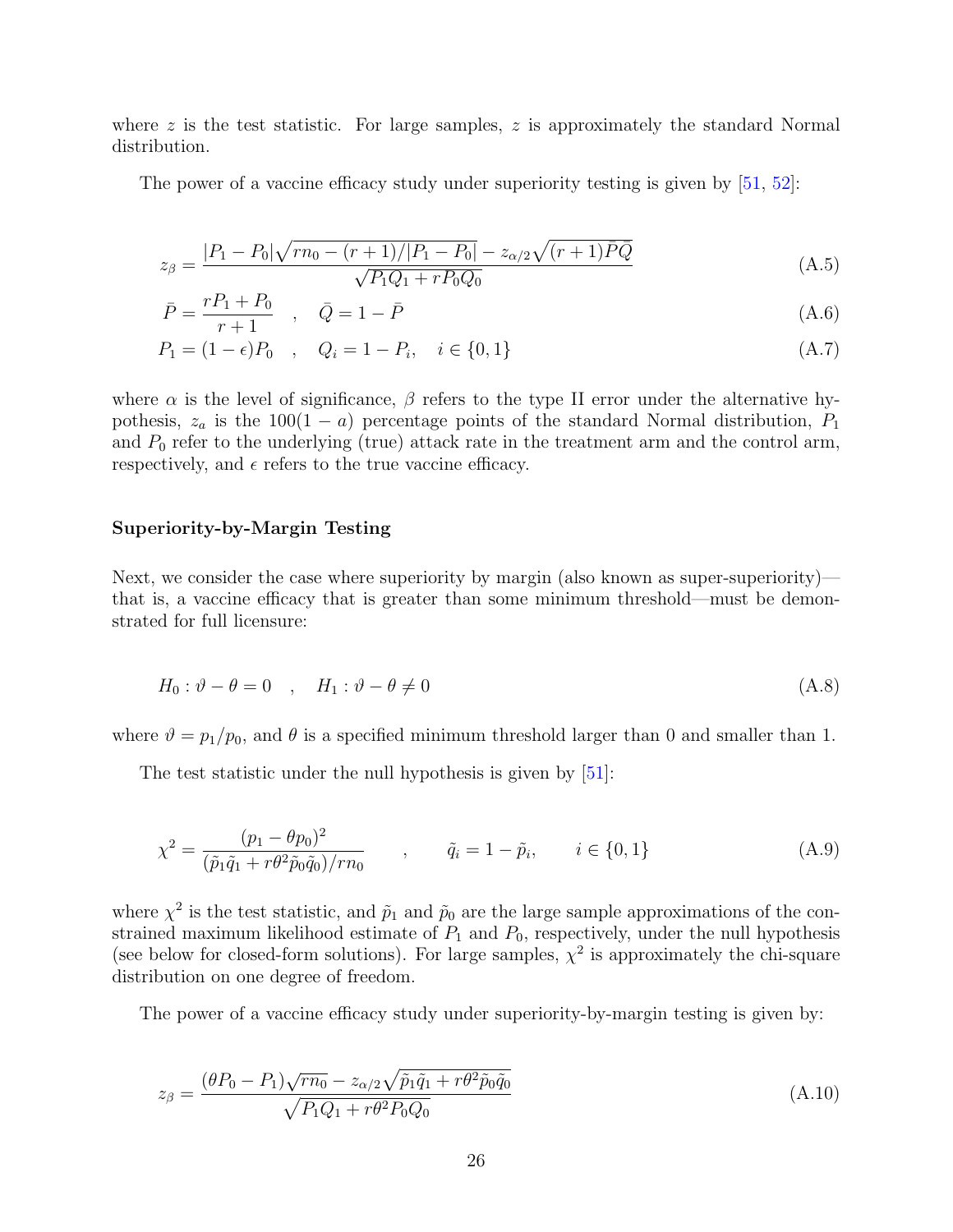#### Asymptotics for Superiority-by-Margin Testing

The constraint is:

$$
\hat{p}_1 = \theta \hat{p}_0 \tag{A.11}
$$

where  $\hat{p}_1$  and  $\hat{p}_0$  are the constrained maximum likelihood estimates of  $P_1$  and  $P_0$ , respectively, under the null hypothesis.

The closed-form solution is given by:

$$
\hat{p}_0 = \frac{-B - \sqrt{B^2 - 4AC}}{2A} \tag{A.12}
$$

$$
A = (r+1)\theta n_0 , \qquad B = -(\theta r n_0 + c_1 + n_0 + \theta c_0 ) , \qquad C = c_1 + c_0
$$
 (A.13)

The asymptotic approximation is:

$$
\tilde{p}_0 = \frac{-B - \sqrt{B^2 - 4AC}}{2A} \qquad , \qquad \tilde{p}_1 = \theta \tilde{p}_0 \tag{A.14}
$$

$$
A = (r+1)\theta \qquad , \qquad B = -(\theta r + rP_1 + 1 + \theta P_0) \qquad , \qquad C = rP_1 + P_0 \qquad (A.15)
$$

### <span id="page-29-0"></span>A.2 Adaptive Vaccine Efficacy RCT

We propose an adaptive vaccine efficacy RCT design (ARCT) based on group sequential methods. First, we consider an alternative definition of vaccine efficacy based on relative force of infection, as opposed to relative risk of infection in Eq. [A.1:](#page-27-2)

$$
\varepsilon \approx 1 - \frac{\Lambda_1}{\Lambda_0} \qquad , \qquad \Lambda_i = \int_0^{t_s} \lambda_i(u) \, \mathrm{d}u, \qquad i \in \{0, 1\} \tag{A.16}
$$

where  $\lambda_1$  and  $\lambda_0$  refer to the force of infection in the treatment arm and the control arm, respectively, and  $t_s$  refers to the duration of the surveillance period. The force of infection of an infectious disease is defined as the expected number of new cases of the disease per unit person-time at risk. When the risk of infection is small, e.g., smaller than 0.10, the risk of infection is approximately equal to the cumulative force of infection [\[7\]](#page-22-6).

Next, we note that the force of infection and the hazard function in survival analysis actually take the same functional form [\[7\]](#page-22-6). This suggests that infections can also be treated as time-to-event data, in addition to binary variables as in Eq. [A.1.](#page-27-2) By performing Cox regression on the time-to-infections data of a clinical trial, we can estimate the efficacy of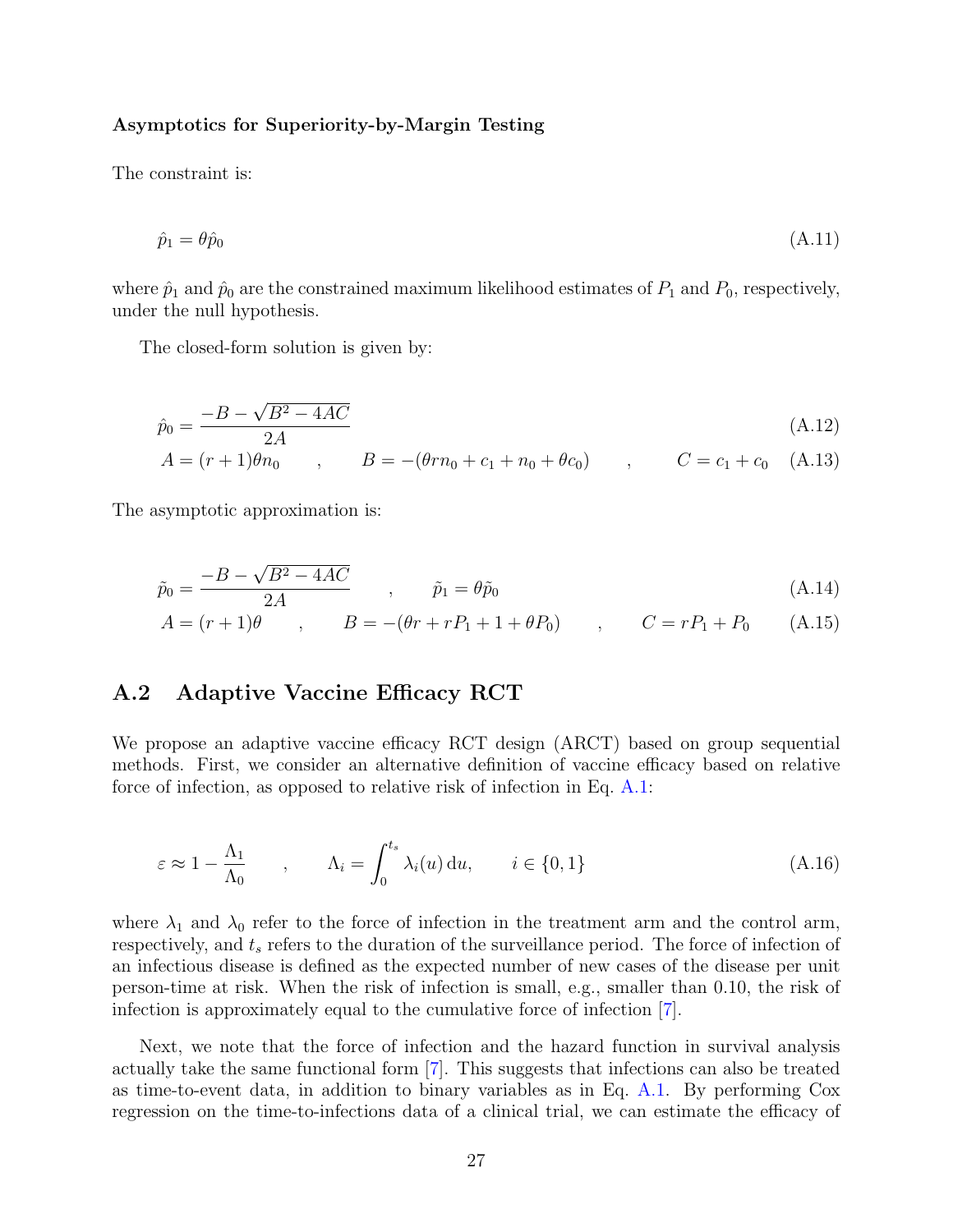the vaccine candidate from the hazard ratio of the treatment arm versus the control arm:

$$
\varepsilon \approx 1 - \exp(\beta) \qquad , \qquad \lambda(t|z) = \lambda_{\text{baseline}}(t) \exp(\beta z) \tag{A.17}
$$

where z refers to the treatment variable, i.e., whether the patient is vaccinated or not,  $\lambda_{\text{baseline}}$ is the baseline hazard function, and  $\beta$  is the log hazard ratio. We note that the proportional hazards assumption is not unreasonable if we assume that the proportion of cases prevented by the vaccine is independent of the possibly non-homogeneous force of infection [\[7\]](#page-22-6).

We consider the following null and alternative hypotheses based on the coefficient of the treatment variable in the Cox model:

$$
H_0: \beta - \beta_0 = 0 \qquad , \qquad H_1: \beta - \beta_0 \neq 0 \tag{A.18}
$$

where  $\beta_0$  is 1 for superiority testing and smaller than 1 for superiority-by-margin testing.

The test statistic under the null hypothesis is given by:

$$
z = \frac{\hat{\beta} - \beta_0}{\text{se}(\hat{\beta})} \tag{A.19}
$$

where  $\hat{\beta}$  is the maximum partial likelihood estimate of  $\beta$  and se( $\hat{\beta}$ ) is its standard error, and z is asymptotically Normal. This is also known the Wald test. It turns out this statistic satisfies the criteria for group sequential testing [\[20\]](#page-23-7), allowing us to perform periodic interim analyses of accumulating trial data, rather than just a single final analysis at the end of a traditional vaccine efficacy RCT (see Fig. [A.1\)](#page-31-0). Under the group sequential testing framework, we estimate a new Cox model at each interim calendar time point based on the infections data that has accrued up to that point, over the course of the study surveillance period. At the interim analyses, we decide whether to stop the study early by rejecting the null hypothesis, i.e., approving the vaccine candidate, or to continue on to the next analysis by monitoring the subjects for a longer period of time [\[20\]](#page-23-7).

We adopt Pocock's test for sequential testing [\[53\]](#page-26-4). It involves repeated testing at successive interim analyses at some constant nominal significance level over the course of the study (see Algorithm [1\)](#page-31-1). The critical value is chosen to satisfy the maximum type I error requirement, e.g., 5%.

In our simulations, we consider a maximum of six interim analyses spaced 30 days apart, with the first analysis performed when the first 10,000 subjects enrolled have been monitored for at least 30 days. To keep the type I error at 5%, we consider a nominal significance level of 2.453 at each interim analyses [\[53\]](#page-26-4).

For each of the epidemiological-model and population-vaccination schedule assumptions,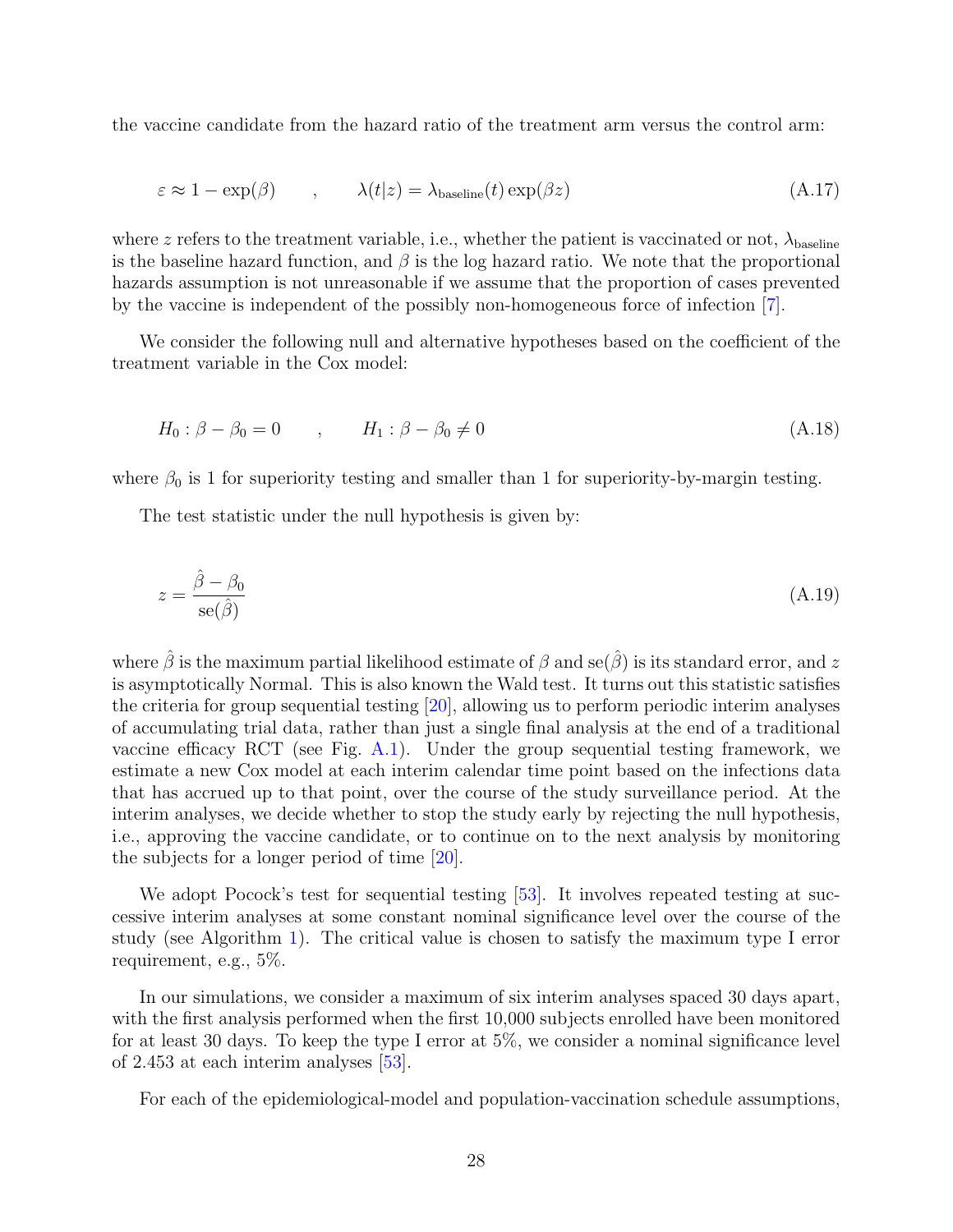<span id="page-31-0"></span>

Figure A.1: Infections as time-to-event data, measured from the start of surveillance. The horizontal lines represent the time to infection of ten subjects enrolled at different times. We monitor the subjects until an infection occurs or the end of study, whichever comes earlier. A solid circle at the right end denotes an infection, whereas a hollow circle indicates censoring. In the figure, we consider up to six analyses. At an interim analysis, subjects are considered censored if they are known to be uninfected and at risk at that point in time. Information on these subjects will continue to accrue through the surveillance period.

we compute the expected net value of ARCT over 100,000 Monte Carlo simulation paths. For each path, we track the infections data of 30,000 patients for up to 180 days of surveillance. In addition, we estimate up to six Cox proportional hazards models, one at each interim analysis. The simulation process is computationally intensive despite parallelization, requiring approximately 8 hours to complete on the MIT Sloan "Engaging" high-performance computing cluster using over 400 processors.

While we have considered a simple adaptive design in this paper, we note that our framework can be easily extended to other sequential boundaries such as the O'Brien & Fleming's Test, to two-sided tests that allow for early stopping under the null hypothesis, i.e., early stopping for both futility and efficacy, and to flexible monitoring using the error spending approach, instead of using a constant nominal significance level for all interim analyses [\[20\]](#page-23-7).

<span id="page-31-1"></span>Algorithm 1 Pocock's test. k refers to the  $k^{\text{th}}$  interim analysis, K refers to the maximum number of interim analyses planned,  $z_k$  refers to the test statistic at the  $k^{\text{th}}$  interim analysis, and  $c(K, \alpha)$  refers to the nominal significance level which is a function of K and  $\alpha$ , the maximum type I error allowed.

```
for k = 1, \ldots, K do
  if |z_k| \ge c(K, \alpha) then
    stop, reject H_0else
    if k == K then
       stop, accept H_0else
       continue
    end if
  end if
end for
```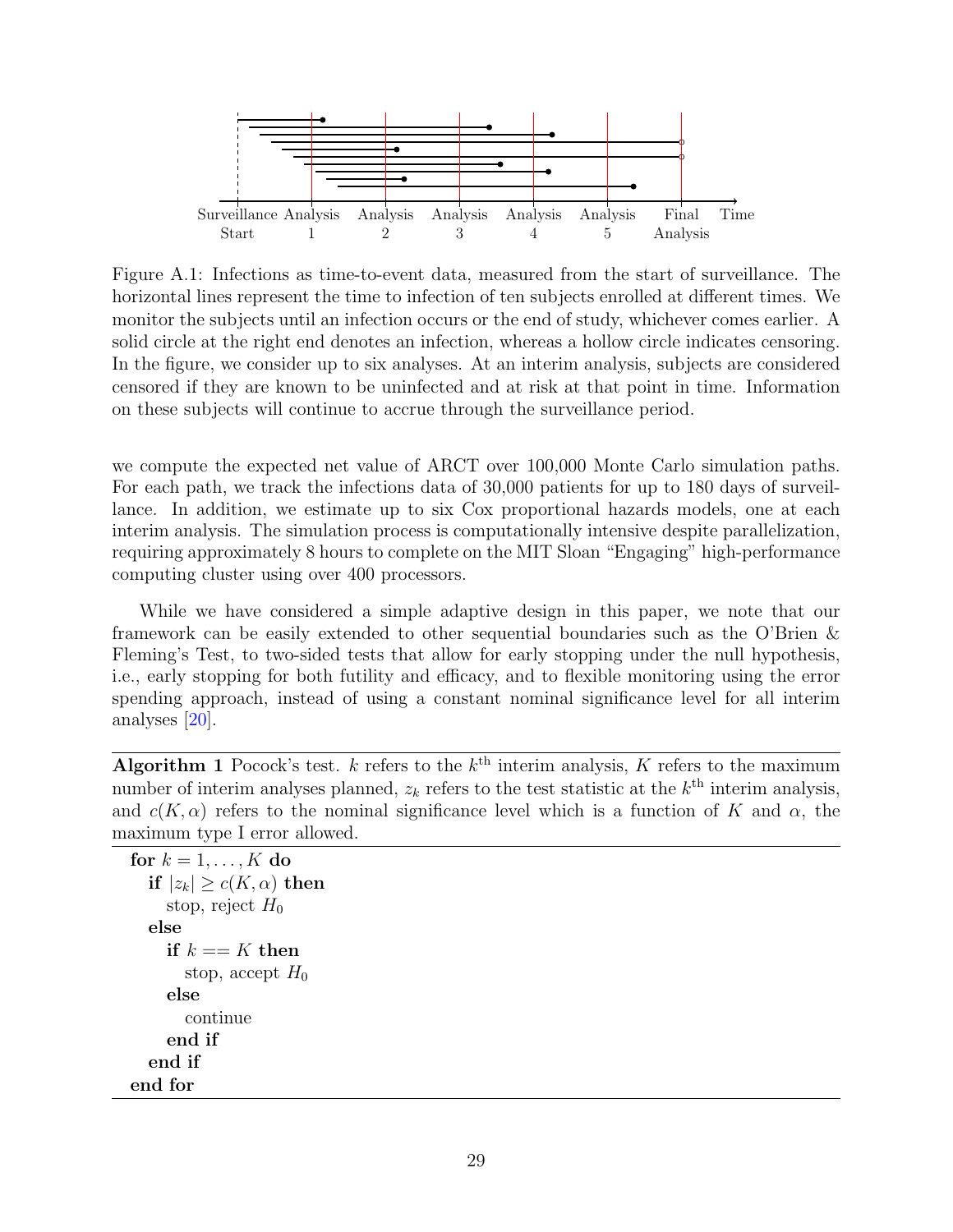# <span id="page-32-0"></span>A.3 Trial Design Assumptions

| Parameter                             | Value                                |
|---------------------------------------|--------------------------------------|
| Cohort                                | Closed and fixed                     |
| Accrual rate (patients/day)           | 250                                  |
| Control arm                           | Vaccine for meningococcal bacteria   |
| Treatment arm                         | Vaccine candidate for COVID-19       |
| Vaccination schedule                  | Two doses administered 28 days apart |
| Vaccine efficacy $(\%)$               | $30 - 90$                            |
| Time for immune response (days)       | 28                                   |
| Endpoint                              | Infection by SARS-CoV-2              |
| Time for safety data collection, data | 120                                  |
| analysis, and FDA review (days)       |                                      |
| Type I error $(\%)$                   | 5                                    |

Table A.1: Trial design assumptions common across RCT, ORCT, ARCT, and HCT.

Table A.2: Trial design assumptions specific to RCT, ORCT, ARCT, and HCT.

| Parameter                             | $\bf{RCT}$                             | <b>ORCT</b>                                                       | <b>ARCT</b>                                                       | <b>HCT</b>                          |
|---------------------------------------|----------------------------------------|-------------------------------------------------------------------|-------------------------------------------------------------------|-------------------------------------|
| Set-up time (days)                    |                                        |                                                                   |                                                                   | $30 - 120$                          |
| Sample size                           | 30,000                                 | 30,000                                                            | 30,000                                                            | 250                                 |
| Inclusion criteria                    | Healthy adults<br>aged 18-50 years     | Healthy adults<br>aged 18-50 years                                | Healthy adults<br>aged 18-50 years                                | Healthy adults<br>aged 18-25 years  |
| Randomization<br>ratio                | 1:1                                    | 1:1                                                               | 1:1                                                               | 4:1                                 |
| (treatment:control)                   |                                        |                                                                   |                                                                   |                                     |
| Time for<br>enrollment (days)         | 120                                    | 120                                                               | $40 - 120$                                                        | $\mathbf{1}$                        |
| Surveillance period                   | Fixed and constant                     | Fixed and constant                                                | Calendar time                                                     | Fixed and constant                  |
| (days)                                | for all subjects;<br>180               | for all subjects;<br>$30 - 180$                                   | interval                                                          | for all subjects; 14                |
| Attack rate $(\%)$                    | Depends on<br>epidemiological<br>model | Depends on<br>epidemiological<br>model and<br>surveillance period | Depends on<br>epidemiological<br>model and<br>surveillance period | 90                                  |
| Efficacy analysis                     | Single analysis at<br>end of study     | Single analysis at<br>end of study                                | Up to 6 interim<br>analyses spaced 30<br>days apart               | Single analysis at<br>end of study  |
| Additional safety<br>study            |                                        |                                                                   |                                                                   | Single-arm with<br>$5,000$ subjects |
| Estimated time to<br>licensure (days) | 476                                    | 326-476                                                           | 246-396                                                           | $221 - 311$                         |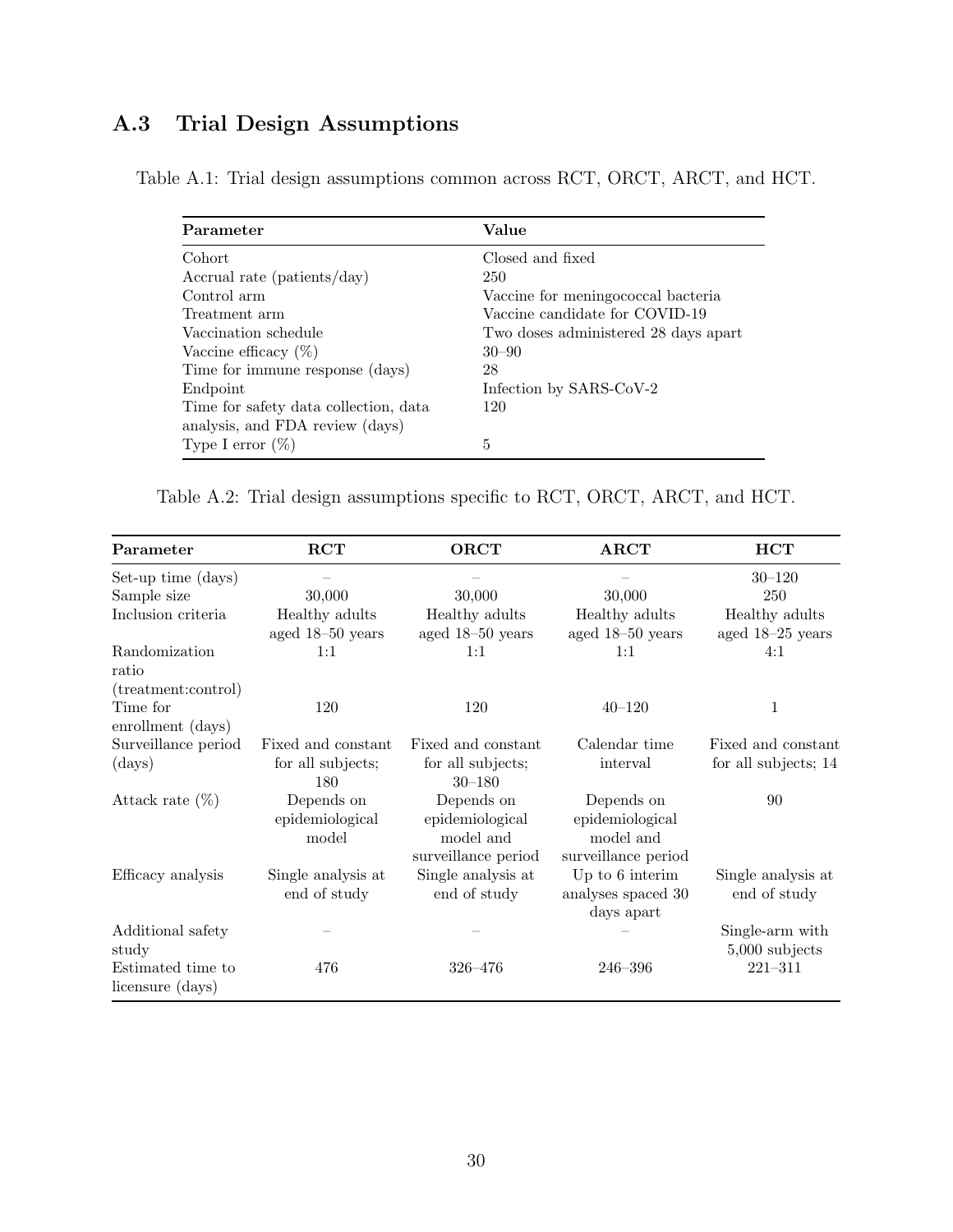### <span id="page-33-0"></span>A.4 Financial Cost of Vaccine Efficacy Studies

There are many sources of costs involved in a clinical trial, e.g., patient recruitment and retention, medical and administrative staff, clinical procedures and central laboratory, site management, and data collection and analysis. For a back-of-the-envelope calculation, we assume that the cost per subject in a phase 3 vaccine efficacy trial is around US\$5,000. This suggests a cost of US\$150M for a study with 30,000 subjects, close to that estimated for rotavirus vaccines [\[54\]](#page-26-5) in one of the very few studies that estimate the cost of vaccine development [\[55\]](#page-26-6). The figure is very high as compared to the median expense of a phase 3 trial for novel therapeutic agents, estimated to be US\$19M [\[56\]](#page-26-7). However, this is not surprising because vaccine efficacy studies are notorious for being costly due to the large sample sizes and lengthy follow-up durations. If we assume that challenge studies have a cost per subject that is ten times higher, i.e., US\$50,000 per volunteer, the estimated cost of an HCT is approximately US\$37.5M, where we have assumed a cost of US\$5,000 per subject for the follow-up single-arm safety study comprising of 5,000 subjects. This makes up just 25% of the cost of an RCT with 30,000 subjects.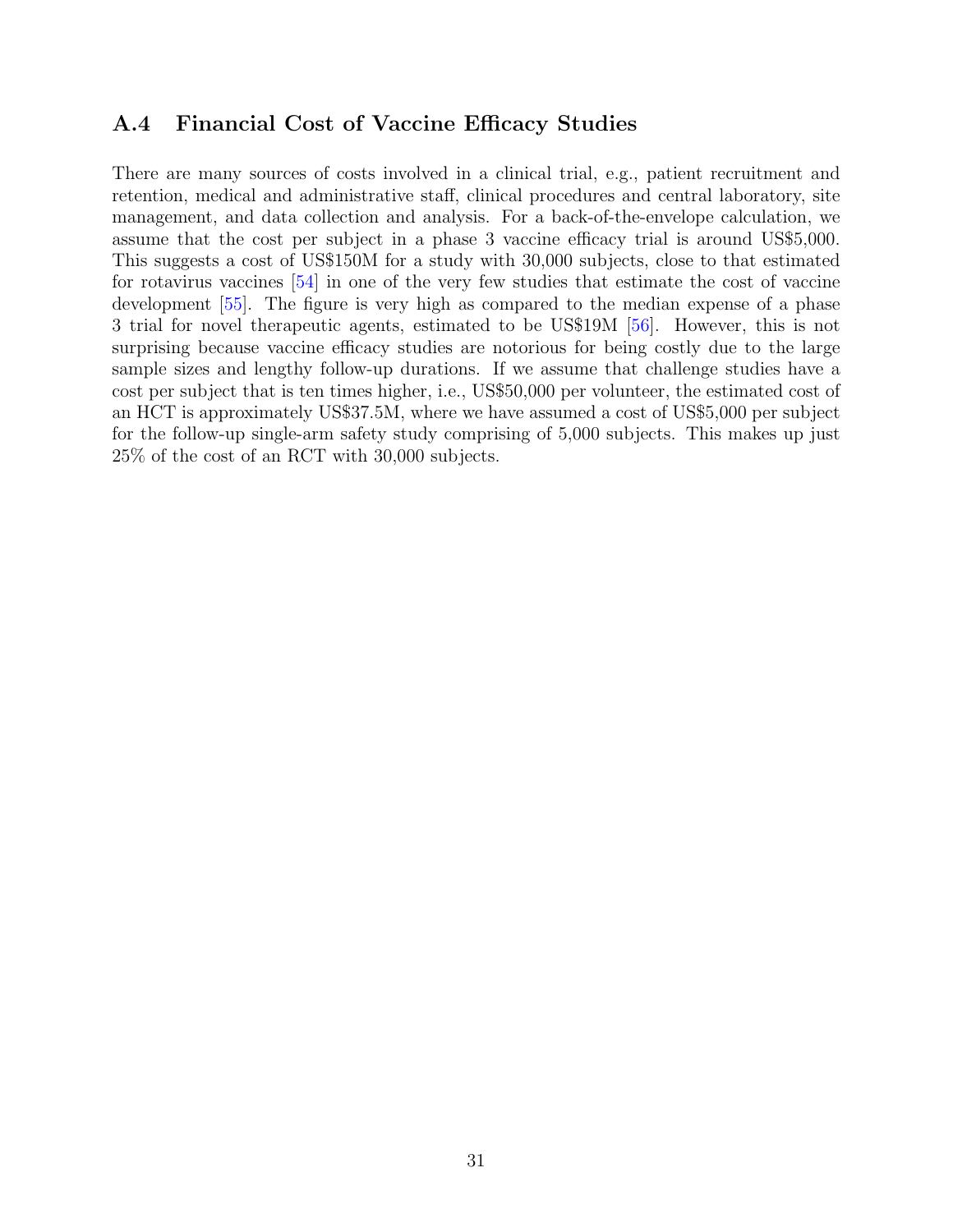### <span id="page-34-0"></span>A.5 SIRDC with Social Distancing (SIRDC-SD) Model

We assume that there is a constant population of  $N$  people. The number of people who are susceptible to infection, infected, resolving their infected status, dead, and recovered are denoted as  $S_t$ ,  $I_t$ ,  $R_t$ ,  $D_t$ , and  $C_t$  respectively.

$$
N = S_t + I_t + R_t + D_t + C_t \tag{A.20}
$$

The dynamics of the epidemic are governed by the following differential equations:

<span id="page-34-1"></span>
$$
\frac{dS_t}{dt} = -\frac{\beta(t)S_t I_t}{N} \tag{A.21}
$$

<span id="page-34-2"></span>
$$
\frac{dI_t}{dt} = \frac{\beta(t)S_tI_t}{N} - \gamma I_t
$$
\n(A.22)

$$
\frac{dR_t}{dt} = \gamma I_t - \theta R_t \tag{A.23}
$$

$$
\frac{dD_t}{dt} = \delta\theta R_t \tag{A.24}
$$

$$
\frac{dC_t}{dt} = (1 - \delta)\theta R_t \tag{A.25}
$$

Unlike most epidemiological models, the SIRDC-SD model assumes a contact rate parameter,  $\beta(t)$ , that decreases exponentially over time at a rate of  $\lambda$  from an initial value of  $\beta_0$  to  $\beta^*$  instead of a static one.

$$
\beta(t) = \beta_0 e^{-\lambda t} + \beta^*(1 - e^{\lambda t})
$$
\n(A.26)

This dynamic  $\beta(t)$  incorporates the belief that social distancing over time will lead to a lower contact rate. This is particularly true in the U.S., where many cities have issued stay-athome orders. Many people are also voluntarily wearing masks and are avoiding crowded places, which serve to reduce the contact rate.

The model also assumes that infections resolve at a Poisson rate  $\gamma$ , which implies that a person is infectious for a period of  $1/\gamma$  on average. Thereafter, he will stop being infectious and transition into the 'resolving' state. Resolving cases will clear up at a Poisson rate of  $\theta$ . There is an implicit assumption that people who recovered from the virus gain immunity to the virus and cannot be reinfected.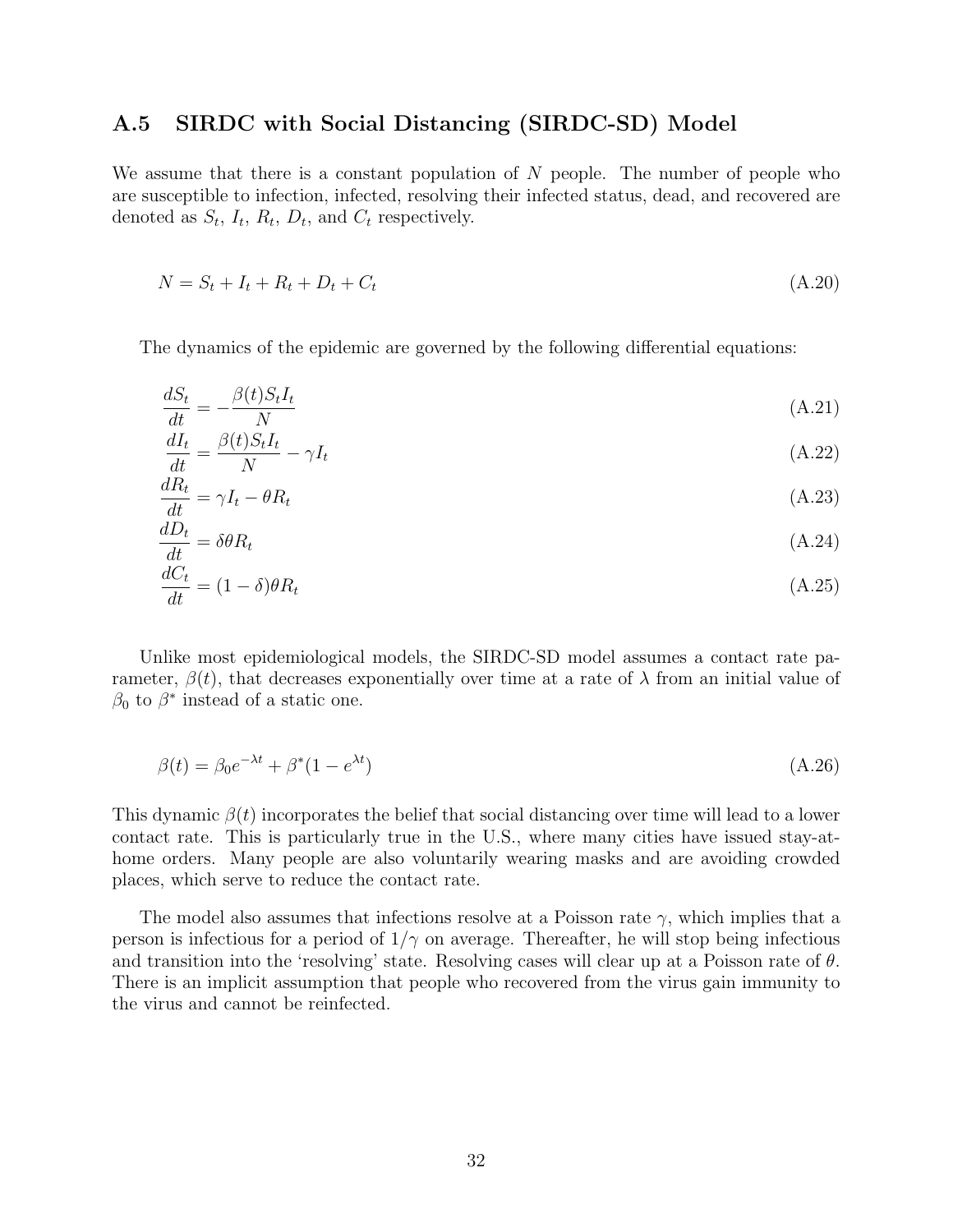### <span id="page-35-0"></span>A.6 Parameter Estimation/Calibration for SIRDC-SD Model

<span id="page-35-2"></span>Let  $D_t$  and  $d_t$  be the cumulative and daily number of deaths from data at time t, respectively. Let variables with hats denote the model's estimated values. We use the following optimization program to estimate the parameters of the model.

$$
\underset{\beta_0, \beta^*, \lambda, I_0, \eta}{\text{minimize}} \quad \ln \left( \sum_t (D_t - \hat{D}_t)^2 \right) + \ln \left( \sum_t (d_t - \hat{d}_t)^2 \right) \tag{A.27}
$$

subject to:

<span id="page-35-4"></span><span id="page-35-3"></span>
$$
I_0 < N \tag{A.28}
$$

$$
R_0 = \eta I_0 \tag{A.29}
$$

<span id="page-35-5"></span>
$$
S_0 = N - R_0 - I_0 \t\t( A.30)
$$

<span id="page-35-6"></span>
$$
\beta_0 > \beta^* \tag{A.31}
$$

Our loss function is given by Eq.  $A.27$ , which says that we minimize the sum of 1) the natural logarithm of the sum of squared errors for the cumulative deaths, and 2) the natural logarithm of the sum of squared errors for the daily deaths. The minimization program is subjected to the four constraints. Eq. [A.28](#page-35-3) says that the initial number of infected must be less than the entire population. Eq. [A.29](#page-35-4) imposes that the number of initial resolving cases must be less than the number of initial infected cases. Eq. [A.30](#page-35-5) states that the conservation of population must hold at time  $= 0$  and Eq. [A.31](#page-35-6) constrains the initial contact rate to be greater than the final contact rate.

We set  $\gamma$ ,  $\delta$ , and  $\theta$  to 0.2, 0.008, and 0.1, respectively, as suggested by [\[27\]](#page-24-3).

<span id="page-35-1"></span>The optimization program is solved using the constrained Trust-Region algorithm as implemented in the SciPy Optimize package for each of the 50 U.S. states and Washington, D.C. Our estimated parameters for each state are reported in Table [A.3.](#page-35-1)

| <b>State</b>           | N          | $\beta_0$ | $\beta^*$ | η     | $\lambda$ |  |  |  |  |
|------------------------|------------|-----------|-----------|-------|-----------|--|--|--|--|
| Alabama                | 4,903,185  | 0.211     | 0.211     | 0.000 | 21.159    |  |  |  |  |
| Alaska                 | 731,545    | 0.799     | 0.000     | 0.947 | 0.430     |  |  |  |  |
| Arizona                | 7,278,717  | 2.841     | 0.218     | 0.999 | 0.410     |  |  |  |  |
| Arkansas               | 3,017,804  | 0.255     | 0.001     | 1.000 | 0.008     |  |  |  |  |
| California             | 39,512,223 | 1.546     | 0.188     | 0.002 | 0.100     |  |  |  |  |
| Colorado               | 5,758,736  | 1.961     | 0.188     | 0.511 | 0.149     |  |  |  |  |
| Connecticut            | 3,565,287  | 3.006     | 0.177     | 0.006 | 0.169     |  |  |  |  |
| Delaware               | 973,764    | 0.228     | 0.222     | 0.000 | 53.755    |  |  |  |  |
| Continued on next page |            |           |           |       |           |  |  |  |  |

Table A.3: Estimated parameters of the SIRDC model.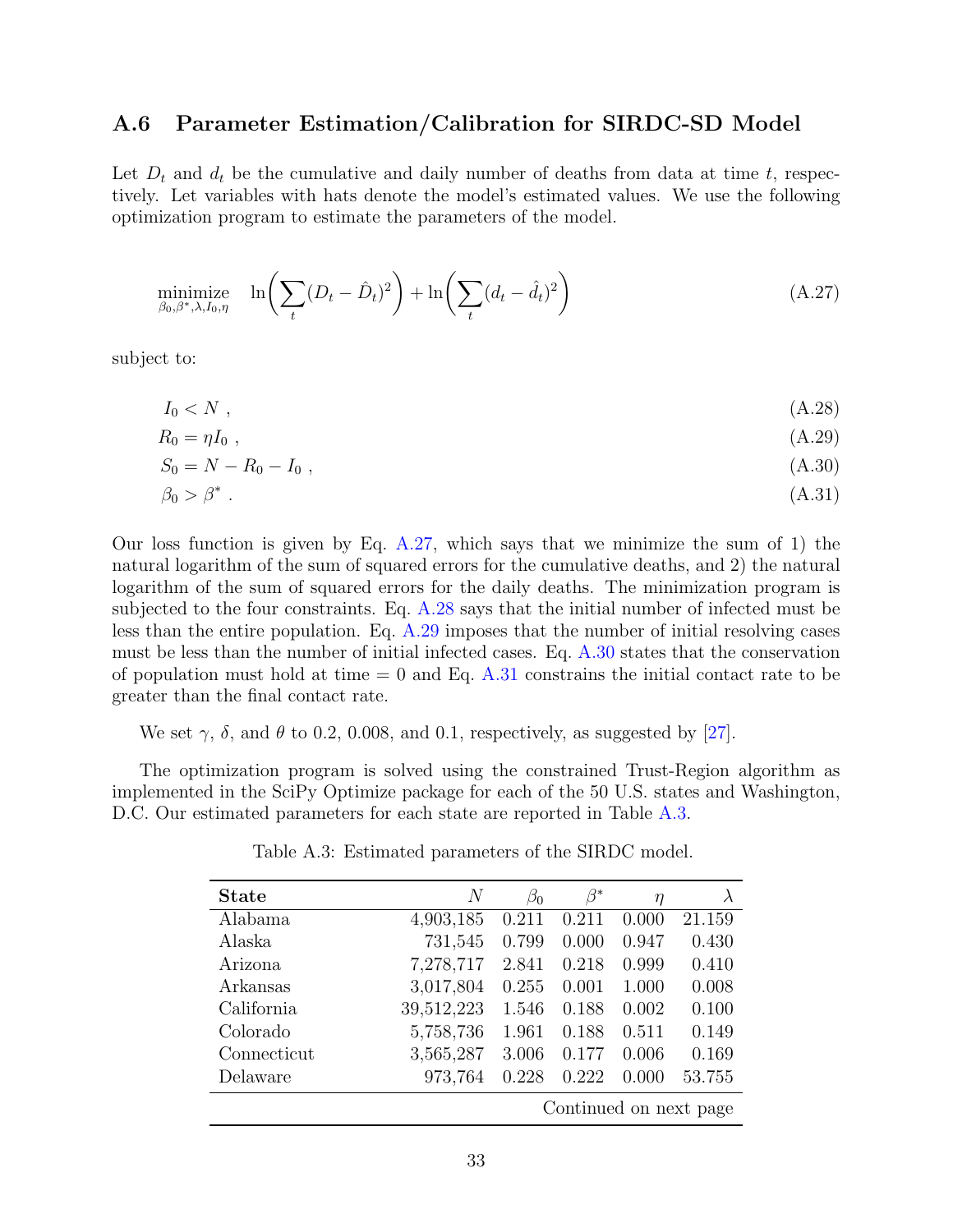| Table $A.3$ – continued from previous page |  |  |
|--------------------------------------------|--|--|

| <b>State</b>         | $\,N$      | $\beta_0$ | $\beta^*$ | $\eta$ | $\lambda$              |
|----------------------|------------|-----------|-----------|--------|------------------------|
| District of Columbia | 705,749    | 0.699     | 0.171     | 0.999  | 0.078                  |
| Florida              | 21,477,737 | 1.712     | 0.185     | 0.975  | 0.122                  |
| Georgia              | 10,617,423 | 3.491     | 0.191     | 0.824  | 0.223                  |
| Hawaii               | 1,415,872  | 3.621     | 0.110     | 0.006  | 0.404                  |
| Idaho                | 1,787,065  | 2.871     | 0.134     | 0.994  | 0.462                  |
| Illinois             | 12,671,821 | 3.895     | 0.208     | 0.275  | 0.238                  |
| Indiana              | 6,732,219  | 1.270     | 0.188     | 0.993  | 0.128                  |
| Iowa                 | 3,155,070  | 3.813     | 0.223     | 0.507  | 0.332                  |
| Kansas               | 2,913,314  | 1.594     | 0.157     | 0.379  | 0.132                  |
| Kentucky             | 4,467,673  | 4.129     | 0.185     | 0.140  | 0.269                  |
| Louisiana            | 4,648,794  | 4.324     | 0.181     | 0.370  | 0.257                  |
| Maine                | 1,344,212  | 7.164     | 0.169     | 0.991  | 0.962                  |
| Maryland             | 6,045,680  | 1.976     | 0.183     | 0.369  | 0.138                  |
| Massachusetts        | 6,892,503  | 2.258     | 0.182     | 0.412  | 0.148                  |
| Michigan             | 9,986,857  | 4.154     | 0.163     | 0.547  | 0.246                  |
| Minnesota            | 5,639,632  | 0.829     | 0.184     | 0.999  | 0.089                  |
| Mississippi          | 2,976,149  | 3.150     | 0.217     | 0.988  | 0.343                  |
| Missouri             | 6,137,428  | 0.882     | 0.189     | 1.000  | 0.125                  |
| Montana              | 1,068,778  | 0.149     | 0.149     | 1.000  | 3.169                  |
| Nebraska             | 1,934,408  | 4.622     | 0.201     | 0.541  | 0.396                  |
| Nevada               | 3,080,156  | 3.501     | 0.189     | 0.810  | 0.292                  |
| New Hampshire        | 1,359,711  | 1.506     | 0.221     | 0.866  | 0.236                  |
| New Jersey           | 8,882,190  | 2.766     | 0.179     | 0.048  | 0.130                  |
| New Mexico           | 2,096,829  | 0.421     | 0.148     | 1.000  | 0.043                  |
| New York             | 26,161,672 | 6.095     | 0.148     | 0.461  | 0.229                  |
| North Carolina       | 10,488,084 | 3.224     | 0.194     | 0.997  | 0.324                  |
| North Dakota         | 762,062    | 1.789     | 0.213     | 0.984  | 0.391                  |
| Ohio                 | 11,689,100 | 2.524     | 0.204     | 0.994  | 0.244                  |
| Oklahoma             | 3,956,971  | 3.219     | 0.168     | 0.867  | 0.316                  |
| Oregon               | 4,217,737  | 3.309     | 0.176     | 0.021  | 0.296                  |
| Pennsylvania         | 12,801,989 | 1.721     | 0.180     | 0.734  | 0.124                  |
| Rhode Island         | 1,059,361  | 3.872     | 0.214     | 1.000  | 0.499                  |
| South Carolina       | 5,148,714  | 2.219     | 0.192     | 0.488  | 0.180                  |
| South Dakota         | 884,659    | 0.587     | 0.000     | 0.999  | 0.021                  |
| Tennessee            | 6,829,174  | 0.198     | 0.196     | 0.000  | 84.504                 |
| Texas                | 28,995,881 | 5.141     | 0.200     | 0.279  | 0.311                  |
| Utah                 | 3,205,958  | 1.390     | 0.212     | 0.999  | 0.447                  |
| Vermont              | 623,989    | 0.160     | 0.160     | 0.085  | 54.439                 |
| Virginia             | 8,535,519  | 6.097     | 0.216     | 0.000  | 0.315                  |
| Washington           | 7,614,893  | 1.490     | 0.175     | 0.968  | 0.138                  |
|                      |            |           |           |        | Continued on next page |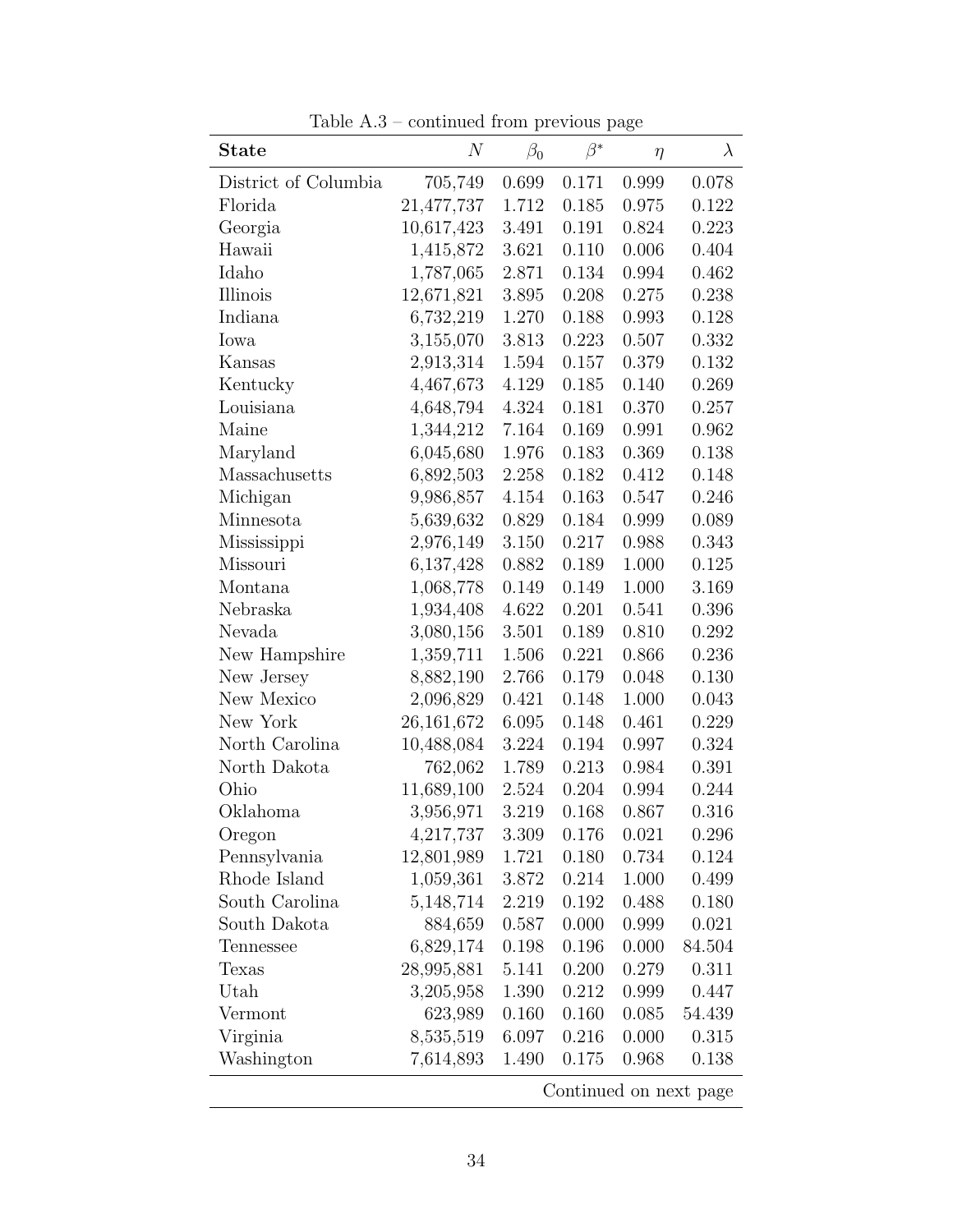| <b>State</b>  | $N_{\perp}$                            | $\beta_0$ | $\beta^*$ |       |
|---------------|----------------------------------------|-----------|-----------|-------|
| West Virginia | 1,792,147  0.194  0.193  0.000  26.549 |           |           |       |
| Wisconsin     | 5,822,434 9.799 0.188 0.618 0.556      |           |           |       |
| Wyoming       | 578,759  0.160  0.160  1.000           |           |           | 6.478 |

Table A.3 – continued from previous page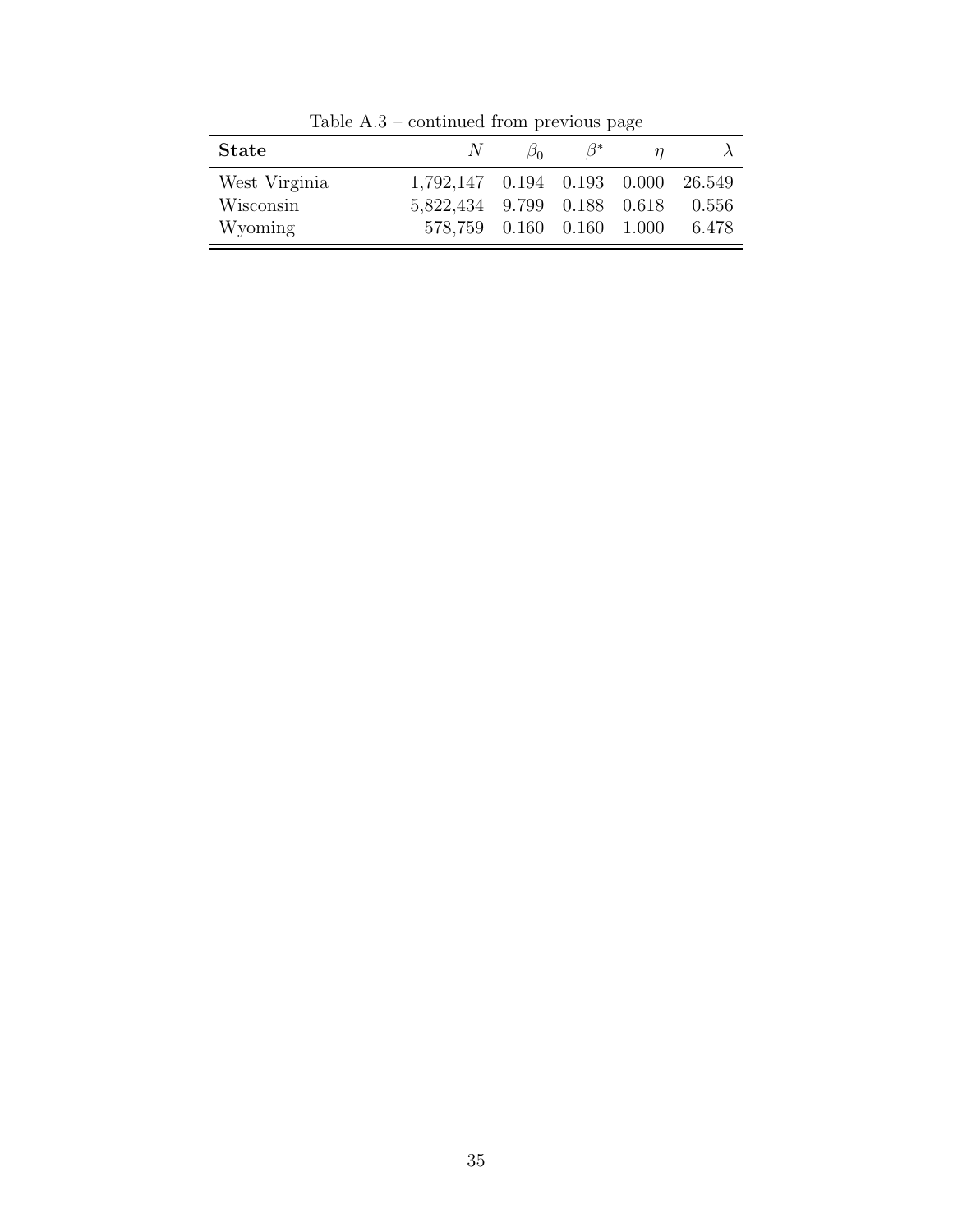### <span id="page-38-0"></span>A.7 Infections and Deaths Across Scenarios

Fig. [A.2](#page-38-1) illustrates how the cumulative number of infections and deaths change over time given the different evolution paths of the epidemic and vaccination schedules. We assume that the epidemic evolves based on our scenarios after June 15, 2020, and that the vaccine is approved on March 13, 2021. The vaccine efficacy assumed is 50%.

<span id="page-38-1"></span>

Figure A.2: Illustration of how the cumulative number of infections and deaths change over time given the different evolution paths of the epidemic and vaccination schedules.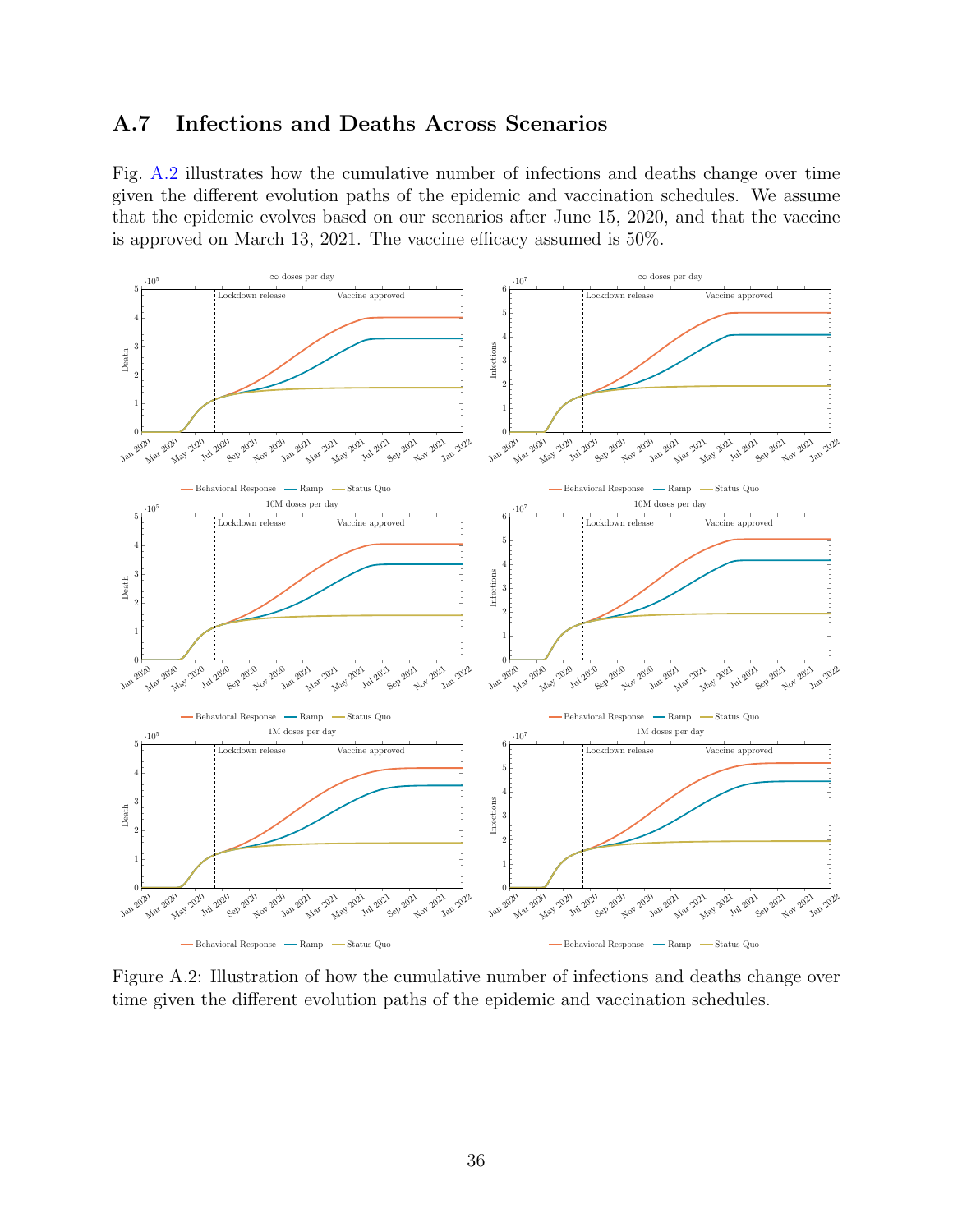### <span id="page-39-0"></span>A.8 SIRDCV Model

We let  $\bar{V}$  and  $\epsilon$  be the number of persons vaccinated at every time step and the *effectiveness* of the vaccine, respectively. Effectiveness is defined as the performance of the vaccine under real-world conditions in a general population whereas efficacy is defined as the ability to protect against a virus under ideal conditions in a homogeneous population. The former is usually is less than the latter due to several reasons, e.g., improper storage of vaccines leading to loss of potency and non-compliance with the vaccine dosing schedule. For simplicity, we assume that the effectiveness of the vaccine in the epidemiological model is identical to the efficacy of the vaccine in the clinical trials.  $V_t^r$  and  $V_t^{nr}$  represent the stock of people who are inoculated, and respond  $(r)$  and do not respond  $(nr)$  to the vaccine, respectively.

<span id="page-39-3"></span><span id="page-39-1"></span>
$$
\frac{dS_t}{dt} = -\frac{\beta(t)S_t I_t}{N} - \bar{V} \tag{A.32}
$$

$$
\frac{dI_t}{dt} = \frac{\beta(t)(S_t + V_t^{nr})I_t}{N} - \gamma I_t
$$
\n(A.33)

$$
\frac{dV_t^{nr}}{dt} = (1 - \epsilon)\bar{V} - \frac{\beta(t)V_t^{nr}I_t}{N}
$$
\n(A.34)

<span id="page-39-5"></span><span id="page-39-4"></span>
$$
\frac{dV_t^r}{dt} = \epsilon \bar{V} \tag{A.35}
$$

$$
\frac{dR_t}{dt} = \gamma I_t - \theta R_t \tag{A.36}
$$

$$
\frac{dD_t}{dt} = \delta\theta R_t \tag{A.37}
$$

<span id="page-39-2"></span>
$$
\frac{dC_t}{dt} = (1 - \delta)\theta R_t \tag{A.38}
$$

Eq. [A.21](#page-34-1) has been modified to remove vaccinated persons at every time step in Eq. [A.32.](#page-39-1) We also modify Eq. [A.22](#page-34-2) to allow people who are vaccinated but do not respond to the inoculation to be infected in Eq. [A.33.](#page-39-3) Eq. [A.34](#page-39-4) and Eq. [A.35](#page-39-5) keep track of the stock of people who are vaccinated. With this specification, the virus is allowed to spread even when the entire population is vaccinated because not everyone will respond to the mass inoculation.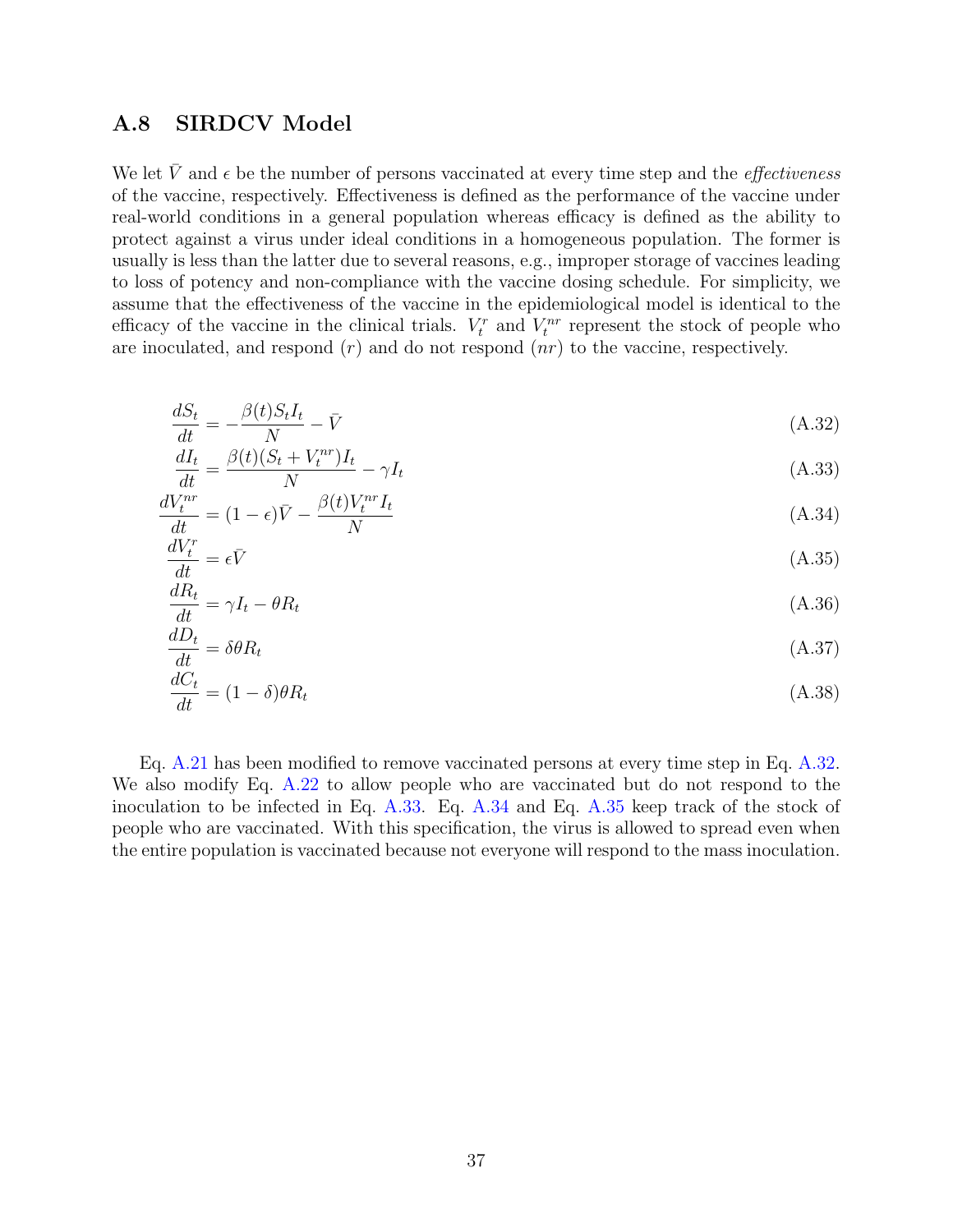### <span id="page-40-0"></span>A.9 Evolution of the Epidemic

As mentioned in the main text, we model three different scenarios regarding the evolution of the epidemic after lockdown is relaxed. We explain them here. Below,  $\beta_{ss}$  is defined to be  $max(0.22, \beta(T_v))$ , where  $\beta(T_v)$  is the value of  $\beta$  when the lockdown is released.

#### Status Quo

For the 'status quo' scenario, we will use the estimated dynamic  $\beta(t)$  to perform our forecast.

#### Ramp Response

For the 'ramp' scenario, we model  $\beta(t)$  with Eq. [A.39.](#page-40-1) We have explained our rationale for this function in the main text (see Section [3.1\)](#page-10-1).

<span id="page-40-1"></span>
$$
\beta'(t) = \begin{cases} \beta(t) & \forall t < T_v \\ \beta(T_v) + \frac{\beta_{ss} - \beta(T_v)}{90}t & \forall T_v \le t \le T_v + 90 \\ \beta_{ss} & \text{otherwise} \end{cases}
$$
(A.39)

#### Behavioral Response

<span id="page-40-2"></span>The 'behavioral' scenario is modeled by making the percentage change in contact rate parameter negatively proportionate to the change in the observed death rate over an interval of  $t_o$ . That is,

$$
\frac{1}{\beta} \frac{d\beta}{d(\frac{\Delta D}{N})} = -k \tag{A.40}
$$

<span id="page-40-3"></span>Integrating Eq. [A.40](#page-40-2) will yield Eq. [A.41.](#page-40-3)

$$
\ln \beta = c - k \frac{\Delta D}{N} = c - k \frac{D_t - D_{t-t_o}}{N}
$$
\n(A.41)

The exponent of c is the long term steady-state value of  $\beta$ . k can be interpreted as the percentage increase/decrease in  $\beta$  if there is a decrease/increase in the death rate. In our simulations,  $t_0$ , c, and k are set to 7,  $\ln \beta_{ss}$ , and 50,000, respectively. The default scenario of  $c = \ln 0.2$  will correspond to a  $R_0$  of 1 when approximately 16,000 deaths per week are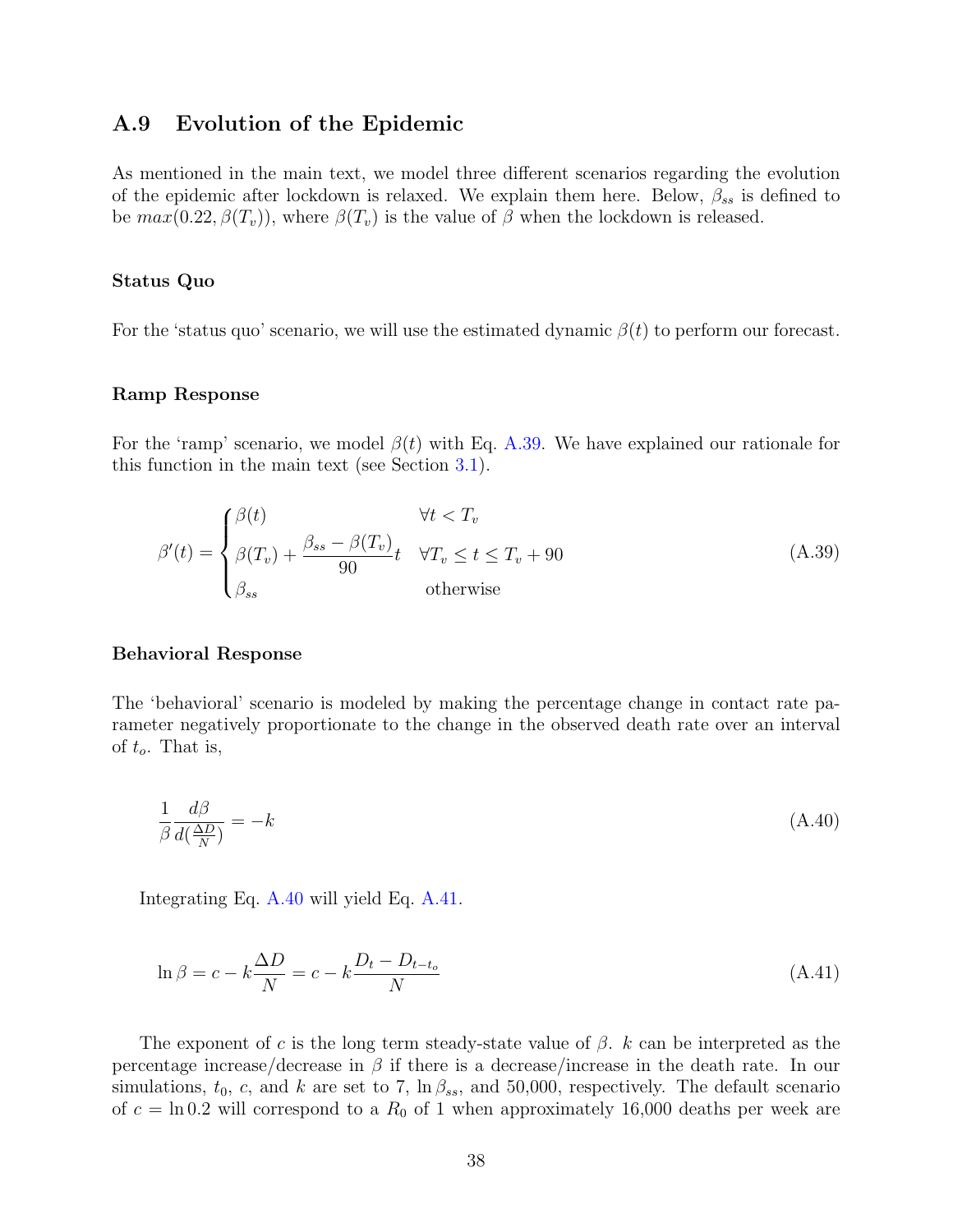observed in the U.S. This behavior will start immediately on June 15, 2020, to be consistent with the second scenario.

The new contact rate parameter in this case is defined by Eq. [A.42.](#page-41-0)

<span id="page-41-0"></span>
$$
\beta'(t) = \begin{cases} \beta(t) & \forall t < T_v \\ e^{c - k \frac{D_t - D_{t - t_o}}{N}} & \text{otherwise} \end{cases}
$$
 (A.42)

#### Illustration of the Evolution of Epidemic

We give an example of how  $R_0 = \frac{\beta}{\gamma}$  may look for each of the scenario in Fig. [A.3.](#page-41-1) The actual evolution of  $R_0$  for a state may differ pending on estimated parameters.

<span id="page-41-1"></span>

Figure A.3: An illustration of how the  $R_0 = \frac{\beta}{\gamma}$  changes over time for each of the three scenarios: status quo, a ramp increase, and behavioral-based response.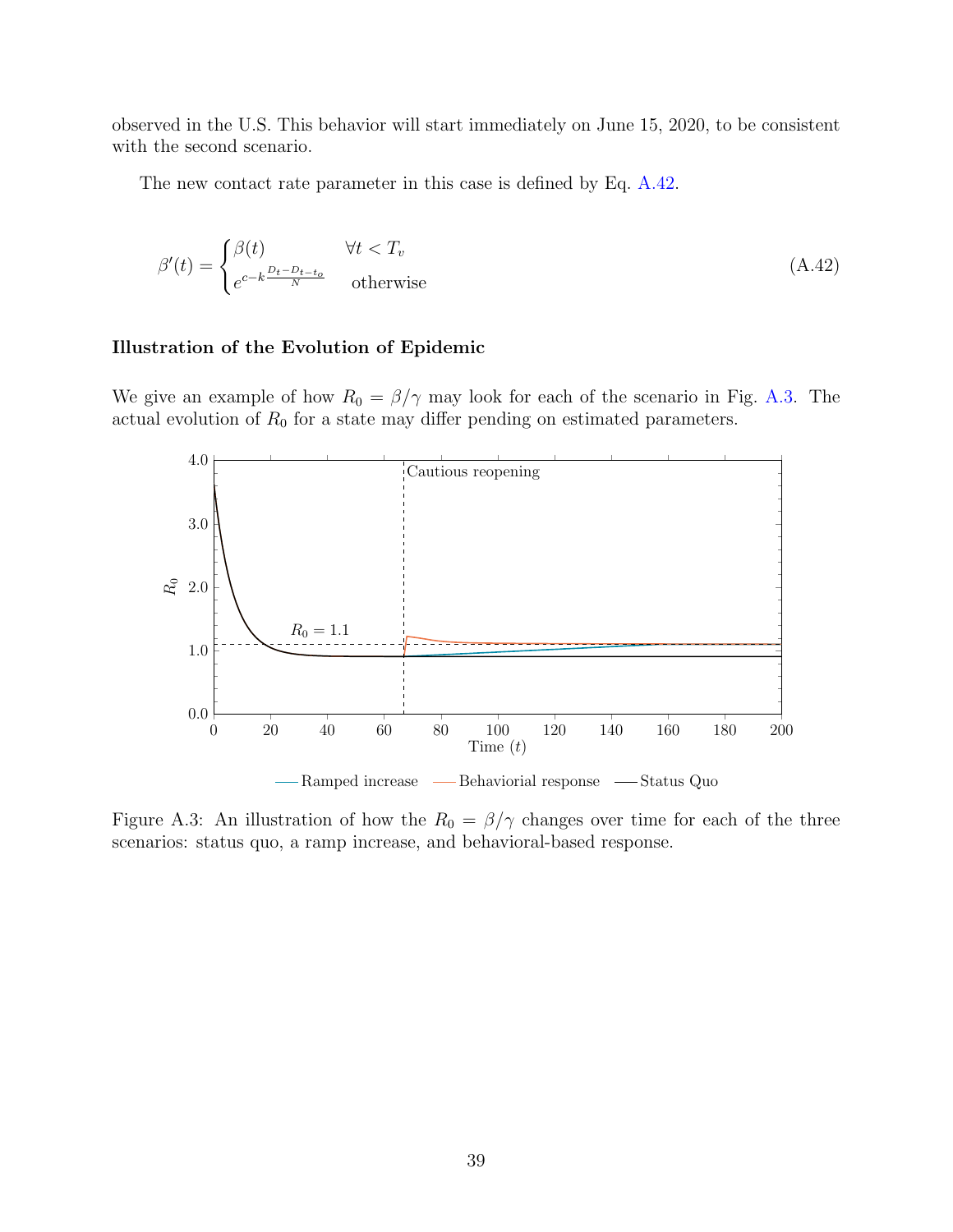### <span id="page-42-0"></span>A.10 Trade-off Between Time and Power

As mentioned in the main text, there is a trade-off between time and power. A shorter surveillance period will, *ceteris paribus*, reduce the power of the RCT. However, it will also reduce the time to licensure of the vaccine (if approved), which would prevent more infections and save more lives. Conversely, a longer surveillance period would increase the power of the RCT but also prolong the time it takes for the vaccine to be approved. We illustrate the interaction between power and infections avoided over time in Fig. [A.4.](#page-42-1)

<span id="page-42-1"></span>

Figure A.4: An illustration of the interaction between power and infections avoided over time. (Top left panel) The number of infections avoided decreases over time. (Top right panel) The power under the superiority test expected from the clinical trial increases with the surveillance time. (Bottom panel) The expected number of infections avoided—computed as the product of the power and infections avoided—as a function of the surveillance period.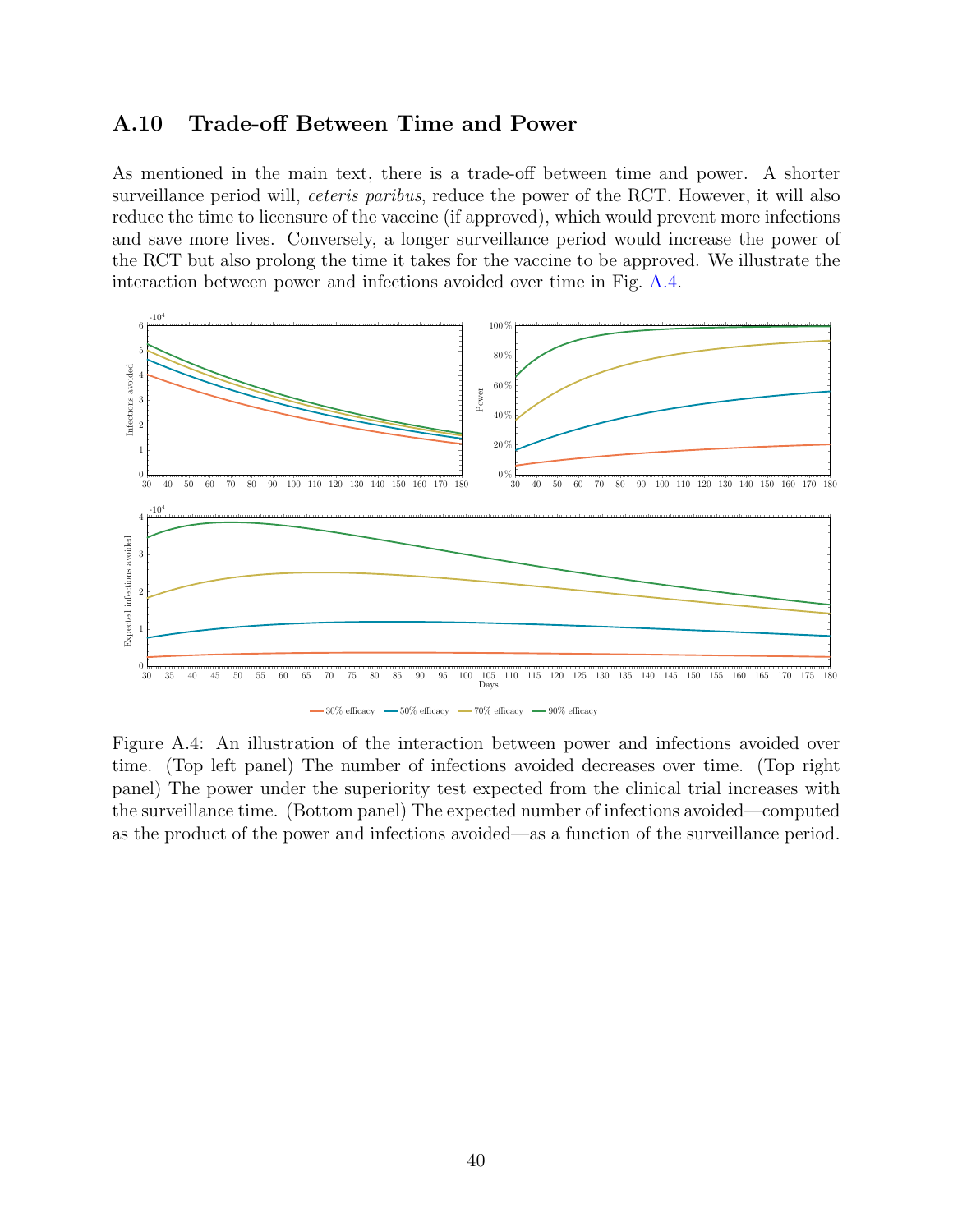## <span id="page-43-0"></span>A.11 Additional Simulation Results

Table A.4: Expected number of incremental infections and deaths avoided in the U.S. under different trial designs, vaccine efficacies, and epidemiological scenarios, assuming trials start on August 1, 2020, superiority testing, and 1M doses of a vaccine per day are available after licensure, compared to the baseline case where no vaccine is ever approved.

|                        | Vaccine Efficacy (%)                  |                                    |                                       |                                    |                                       |                                    |                                       |                                    |
|------------------------|---------------------------------------|------------------------------------|---------------------------------------|------------------------------------|---------------------------------------|------------------------------------|---------------------------------------|------------------------------------|
|                        | 30                                    |                                    | 50                                    |                                    | 70                                    |                                    | 90                                    |                                    |
|                        | $\mathbb{E}[\Delta\text{Infections}]$ | $\mathbb{E}[\Delta \text{Deaths}]$ | $\mathbb{E}[\Delta\text{Infections}]$ | $\mathbb{E}[\Delta \text{Deaths}]$ | $\mathbb{E}[\Delta\text{Infections}]$ | $\mathbb{E}[\Delta \text{Deaths}]$ | $\mathbb{E}[\Delta\text{Infections}]$ | $\mathbb{E}[\Delta \text{Deaths}]$ |
| Status Quo             |                                       |                                    |                                       |                                    |                                       |                                    |                                       |                                    |
| RCT                    | 2,506                                 | 20                                 | 8,116                                 | 64                                 | 14.162                                | 112                                | 16,506                                | 130                                |
| ORCT                   | 3.654                                 | 29                                 | 11,947                                | 95                                 | 25,167                                | 200                                | 38,663                                | 308                                |
| ARCT                   | 6,248                                 | 49                                 | 22,261                                | 177                                | 49,396                                | 393                                | 63,896                                | 508                                |
| $HCT$ (30-day set-up)  | 90,472                                | 722                                | 106,202                               | 848                                | 114,847                               | 918                                | 120,945                               | 966                                |
| $HCT$ (60-day set-up)  | 71,223                                | 568                                | 83,467                                | 666                                | 90,167                                | 720                                | 94,885                                | 758                                |
| $HCT$ (90-day set-up)  | 56,263                                | 448                                | 65,857                                | 525                                | 71,088                                | 567                                | 74,766                                | 597                                |
| $HCT$ (120-day set-up) | 44,556                                | 355                                | 52,122                                | 415                                | 56,235                                | 449                                | 59,123                                | 471                                |
| <b>Behavioral</b>      |                                       |                                    |                                       |                                    |                                       |                                    |                                       |                                    |
| <b>RCT</b>             | 224,835                               | 1,736                              | 264,810                               | 2,056                              | 289,168                               | 2,251                              | 306,050                               | 2,386                              |
| ORCT                   | 705,881                               | 5,591                              | 925,920                               | 7,344                              | 1,007,301                             | 7,995                              | 1,065,183                             | 8,459                              |
| ARCT                   | 1,502,846                             | 11,959                             | 2,051,223                             | 16,346                             | 2,269,753                             | 18,094                             | 2,423,075                             | 19,321                             |
| $HCT$ (30-day set-up)  | 2,209,905                             | 17,618                             | 2,695,582                             | 21,502                             | 2,982,094                             | 23,794                             | 3,189,157                             | 25,451                             |
| $HCT$ (60-day set-up)  | 1,611,969                             | 12,834                             | 1,951,336                             | 15,548                             | 2,150,531                             | 17,142                             | 2,294,765                             | 18,295                             |
| $HCT$ (90-day set-up)  | 1,190,836                             | 9,465                              | 1,429,078                             | 11,370                             | 1,566,872                             | 12,473                             | 1,666,446                             | 13,269                             |
| $HCT$ (120-day set-up) | 894,225                               | 7.092                              | 1,065,008                             | 8,457                              | 1,161,296                             | 9,228                              | 1,230,321                             | 9,780                              |
| Ramp                   |                                       |                                    |                                       |                                    |                                       |                                    |                                       |                                    |
| RCT                    | 756,692                               | 5,764                              | 845,731                               | 6,477                              | 899,765                               | 6,909                              | 937,666                               | 7,212                              |
| ORCT                   | 1,825,095                             | 14,344                             | 2,656,479                             | 20.964                             | 2,890,096                             | 22,832                             | 3,047,293                             | 24,089                             |
| ARCT                   | 3.594.521                             | 28,466                             | 5,131,954                             | 40,766                             | 5,768,903                             | 45,861                             | 6,091,608                             | 48,443                             |
| $HCT$ (30-day set-up)  | 5,526,735                             | 43,930                             | 6,565,535                             | 52,235                             | 7,130,975                             | 56,759                             | 7,523,068                             | 59,896                             |
| $HCT$ (60-day set-up)  | 4,282,314                             | 33,975                             | 5,086,688                             | 40,404                             | 5,528,656                             | 43,941                             | 5,837,268                             | 46,409                             |
| $HCT$ (90-day set-up)  | 3.311.292                             | 26,206                             | 3.926,171                             | 31,120                             | 4,265,392                             | 33,834                             | 4,503,392                             | 35,738                             |
| $HCT$ (120-day set-up) | 2,564,645                             | 20,233                             | 3,031,075                             | 23,959                             | 3,288,349                             | 26,018                             | 3,469,234                             | 27,465                             |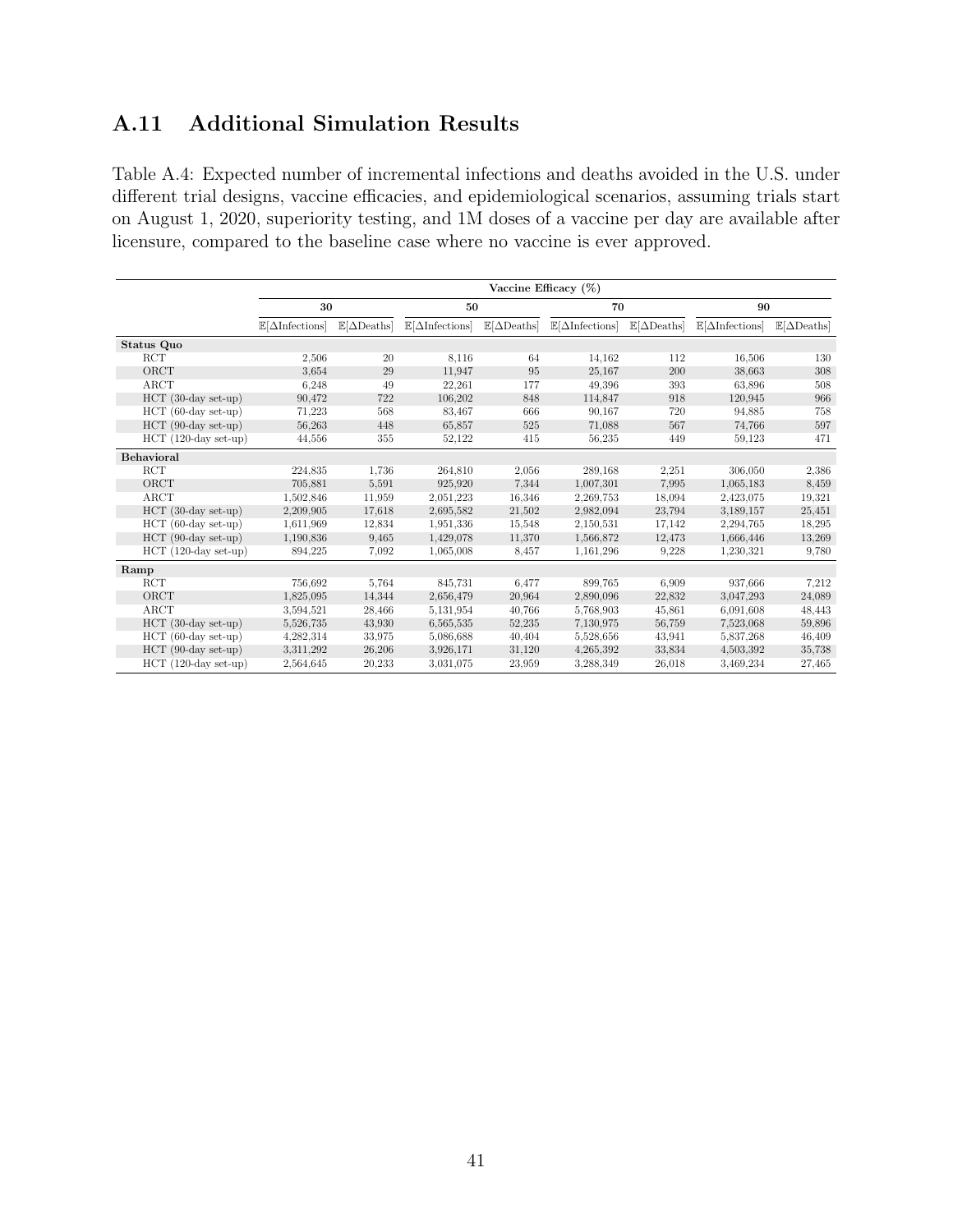Table A.5: Expected number of incremental infections and deaths avoided in the U.S. under different trial designs, vaccine efficacies, and epidemiological scenarios, assuming trials start on August 1, 2020, superiority testing, and infinite doses of a vaccine per day are available after licensure, compared to the baseline case where no vaccine is ever approved.

|                        | Vaccine Efficacy $(\%)$               |                                    |                                       |                                    |                                       |                                    |                                       |                                    |
|------------------------|---------------------------------------|------------------------------------|---------------------------------------|------------------------------------|---------------------------------------|------------------------------------|---------------------------------------|------------------------------------|
|                        | 30                                    |                                    | 50                                    |                                    | 70                                    |                                    | 90                                    |                                    |
|                        | $\mathbb{E}[\Delta\text{Infections}]$ | $\mathbb{E}[\Delta \text{Deaths}]$ | $\mathbb{E}[\Delta\text{Infections}]$ | $\mathbb{E}[\Delta \text{Deaths}]$ | $\mathbb{E}[\Delta\text{Infections}]$ | $\mathbb{E}[\Delta \text{Deaths}]$ | $\mathbb{E}[\Delta\text{Infections}]$ | $\mathbb{E}[\Delta \text{Deaths}]$ |
| Status Quo             |                                       |                                    |                                       |                                    |                                       |                                    |                                       |                                    |
| RCT                    | 4.343                                 | 35                                 | 12,691                                | 101                                | 20,900                                | 165                                | 23,426                                | 185                                |
| ORCT                   | 6.190                                 | 50                                 | 18.462                                | 147                                | 36,872                                | 294                                | 54.672                                | 436                                |
| ARCT                   | 10.655                                | 84                                 | 34,672                                | 276                                | 72,976                                | 581                                | 90,989                                | 725                                |
| $HCT$ (30-day set-up)  | 157,044                               | 1,255                              | 168.612                               | 1,347                              | 172,598                               | 1,380                              | 174,917                               | 1,398                              |
| $HCT$ (60-day set-up)  | 122,531                               | 978                                | 131,429                               | 1,049                              | 134,478                               | 1,075                              | 136,254                               | 1,088                              |
| $HCT$ (90-day set-up)  | 96,093                                | 767                                | 102,986                               | 822                                | 105,338                               | 841                                | 106,709                               | 852                                |
| $HCT$ (120-day set-up) | 75,691                                | 604                                | 81,068                                | 647                                | 82,896                                | 662                                | 83,965                                | 670                                |
| Behavioral             |                                       |                                    |                                       |                                    |                                       |                                    |                                       |                                    |
| <b>RCT</b>             | 401,196                               | 3,147                              | 422,644                               | 3.318                              | 432,235                               | 3.396                              | 437,725                               | 3,439                              |
| ORCT                   | 1,284,033                             | 10,217                             | 1,542,261                             | 12,276                             | 1,587,101                             | 12,634                             | 1,613,158                             | 12,843                             |
| ARCT                   | 2,957,024                             | 23,592                             | 3.683.384                             | 29,403                             | 3.813.885                             | 30,447                             | 3,881,898                             | 30,991                             |
| $HCT$ (30-day set-up)  | 4,466,352                             | 35,669                             | 4,884,898                             | 39,016                             | 5,039,465                             | 40,253                             | 5,128,348                             | 40,964                             |
| $HCT$ (60-day set-up)  | 3,196,408                             | 25,510                             | 3,494,817                             | 27,895                             | 3.605.985                             | 28,786                             | 3,670,305                             | 29,300                             |
| $HCT$ (90-day set-up)  | 2,291,219                             | 18,268                             | 2,500,498                             | 19,941                             | 2,578,527                             | 20,566                             | 2,623,871                             | 20,928                             |
| $HCT$ (120-day set-up) | 1,659,356                             | 13,214                             | 1,805,003                             | 14,377                             | 1,858,914                             | 14,809                             | 1,890,330                             | 15,060                             |
| Ramp                   |                                       |                                    |                                       |                                    |                                       |                                    |                                       |                                    |
| RCT                    | 1,174,517                             | 9,107                              | 1,229,484                             | 9,547                              | 1,255,157                             | 9.752                              | 1,270,085                             | 9,871                              |
| ORCT                   | 3,172,803                             | 25,126                             | 4,242,057                             | 33,649                             | 4,362,661                             | 34,612                             | 4,422,914                             | 35,094                             |
| ARCT                   | 6.347,189                             | 50,488                             | 8,191,884                             | 65,245                             | 8.662,725                             | 69,012                             | 8,776,472                             | 69,922                             |
| $HCT$ (30-day set-up)  | 9,669,217                             | 77,070                             | 10.366,266                            | 82,641                             | 10,597,019                            | 84,487                             | 10,728,517                            | 85,539                             |
| $HCT$ (60-day set-up)  | 7.564.062                             | 60,228                             | 8,126,045                             | 64,719                             | 8.315.537                             | 66,236                             | 8,423,946                             | 67,103                             |
| $HCT$ (90-day set-up)  | 5,860,161                             | 46,598                             | 6,304,440                             | 50,146                             | 6,456,348                             | 51,362                             | 6,543,545                             | 52,059                             |
| $HCT$ (120-day set-up) | 4,512,448                             | 35,815                             | 4,857,257                             | 38,569                             | 4,976,272                             | 39,521                             | 5,044,819                             | 40,070                             |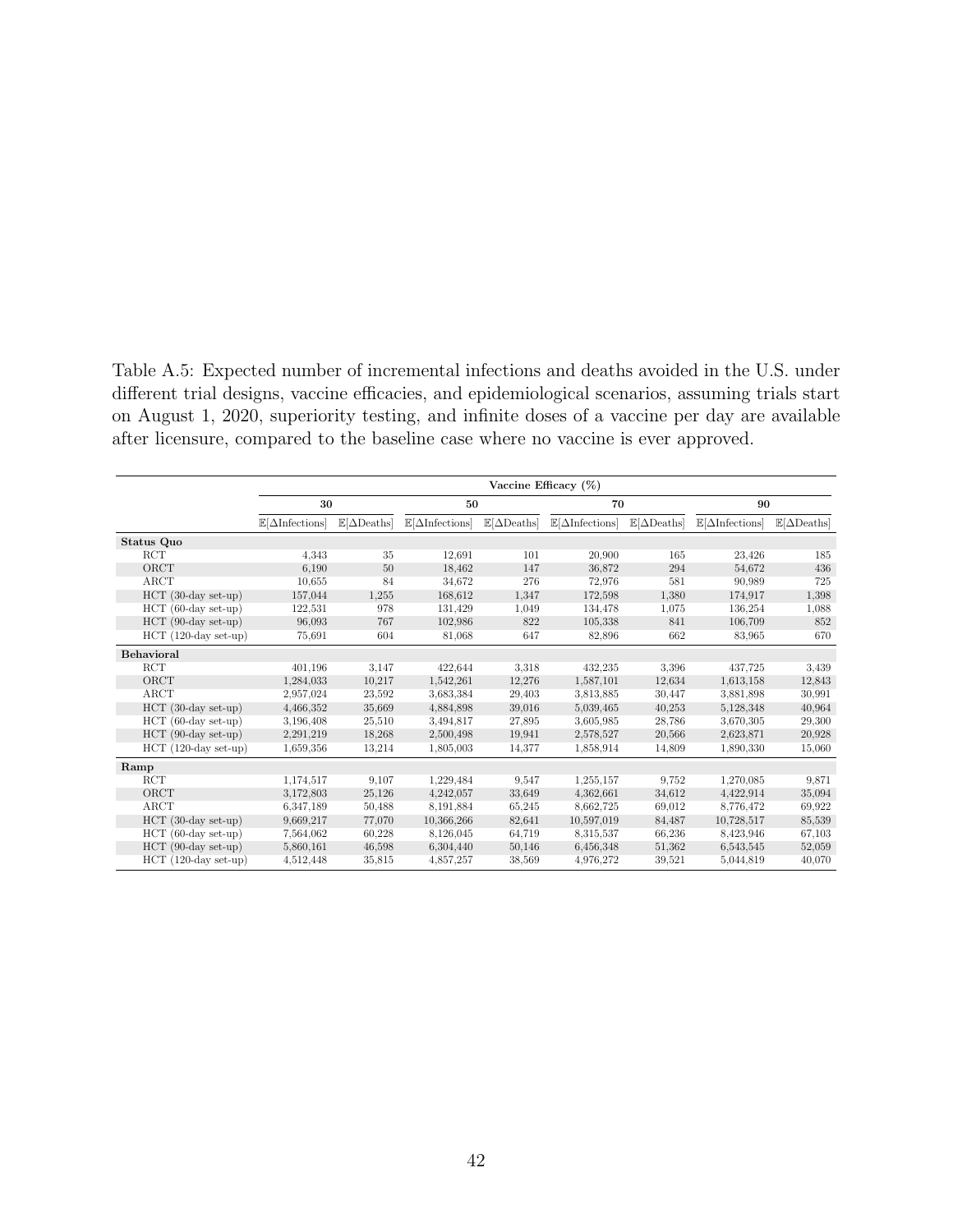Table A.6: Expected number of incremental infections and deaths avoided in the U.S. under different trial designs, vaccine efficacies, and epidemiological scenarios, assuming trials start on August 1, 2020, superiority-by-margin testing at 50%, and 1M doses of a vaccine per day are available after licensure, compared to the baseline case where no vaccine is ever approved. We observe negative expected net values when vaccine efficacy is 30% because the candidate is almost never approved under superiority-by-margin testing. While a cost from conducting the trial is always incurred, the expected post-trial benefit is close to zero.

|                        | Vaccine Efficacy $(\%)$               |                                    |                                       |                                    |                                       |                                    |                                       |                                    |
|------------------------|---------------------------------------|------------------------------------|---------------------------------------|------------------------------------|---------------------------------------|------------------------------------|---------------------------------------|------------------------------------|
|                        | 30                                    |                                    | 50                                    |                                    | 70                                    |                                    | 90                                    |                                    |
|                        | $\mathbb{E}[\Delta\text{Infections}]$ | $\mathbb{E}[\Delta \text{Deaths}]$ | $\mathbb{E}[\Delta\text{Infections}]$ | $\mathbb{E}[\Delta \text{Deaths}]$ | $\mathbb{E}[\Delta\text{Infections}]$ | $\mathbb{E}[\Delta \text{Deaths}]$ | $\mathbb{E}[\Delta\text{Infections}]$ | $\mathbb{E}[\Delta \text{Deaths}]$ |
| Status Quo             |                                       |                                    |                                       |                                    |                                       |                                    |                                       |                                    |
| RCT                    | $-34$                                 | $\theta$                           | 319                                   | 3                                  | 4,091                                 | 32                                 | 14,935                                | 118                                |
| ORCT                   | 239                                   | $\sqrt{2}$                         | 1,149                                 | 9                                  | 6.123                                 | 49                                 | 26,189                                | 208                                |
| ARCT                   | $-39$                                 | $\theta$                           | 199                                   |                                    | 3,840                                 | 30                                 | 27,107                                | 215                                |
| $HCT$ (30-day set-up)  | $-171$                                | $-1$                               | 2,523                                 | 20                                 | 113,800                               | 910                                | 120,945                               | 966                                |
| $HCT$ (60-day set-up)  | $-171$                                | $^{-1}$                            | 1,955                                 | 16                                 | 89,345                                | 713                                | 94,885                                | 758                                |
| $HCT$ (90-day set-up)  | $-171$                                | $-1$                               | 1,515                                 | 12                                 | 70,439                                | 562                                | 74,766                                | 597                                |
| $HCT$ (120-day set-up) | $-171$                                | $^{-1}$                            | 1,171                                 | 9                                  | 55,722                                | 445                                | 59,123                                | 471                                |
| Behavioral             |                                       |                                    |                                       |                                    |                                       |                                    |                                       |                                    |
| <b>RCT</b>             | $-1,461$                              | $-11$                              | 2,242                                 | 17                                 | 289,168                               | 2,251                              | 306,050                               | 2,386                              |
| ORCT                   | $-331$                                | $-2$                               | 21,526                                | 171                                | 955,088                               | 7,581                              | 1,065,183                             | 8,459                              |
| ARCT                   | $-1,384$                              | $-11$                              | 29,583                                | 235                                | 2,043,288                             | 16,282                             | 2,423,068                             | 19,321                             |
| $HCT$ (30-day set-up)  | $-171$                                | $-1$                               | 67,258                                | 537                                | 2,954,925                             | 23,577                             | 3,189,157                             | 25,451                             |
| $HCT$ (60-day set-up)  | $-171$                                | $^{-1}$                            | 48,652                                | 388                                | 2,130,938                             | 16,986                             | 2,294,765                             | 18,295                             |
| $HCT$ (90-day set-up)  | $-171$                                | $-1$                               | 35,595                                | 283                                | 1,552,596                             | 12,359                             | 1,666,446                             | 13,269                             |
| $HCT$ (120-day set-up) | $-171$                                | $^{-1}$                            | 26,494                                | 210                                | 1,150,715                             | 9,144                              | 1,230,321                             | 9,780                              |
| Ramp                   |                                       |                                    |                                       |                                    |                                       |                                    |                                       |                                    |
| RCT                    | $-1,406$                              | $-11$                              | 10.693                                | 82                                 | 899,765                               | 6,909                              | 937,666                               | 7,212                              |
| ORCT                   | $-198$                                | $-1$                               | 64,285                                | 508                                | 2,467,656                             | 19,477                             | 3,047,293                             | 24,089                             |
| ARCT                   | $-1,196$                              | $-9$                               | 82,127                                | 649                                | 4,714,327                             | 37,425                             | 6,088,218                             | 48,416                             |
| $HCT$ (30-day set-up)  | $-171$                                | $-1$                               | 164,007                               | 1,305                              | 7,066,008                             | 56,242                             | 7,523,068                             | 59,896                             |
| $HCT$ (60-day set-up)  | $-171$                                | $^{-1}$                            | 127,036                               | 1,009                              | 5,478,287                             | 43,541                             | 5,837,268                             | 46,409                             |
| HCT (90-day set-up)    | $-171$                                | $-1$                               | 98,023                                | 777                                | 4,226,532                             | 33,526                             | 4,503,392                             | 35,738                             |
| $HCT$ (120-day set-up) | $-171$                                | $^{-1}$                            | 75,645                                | 598                                | 3,258,390                             | 25,781                             | 3,469,234                             | 27,465                             |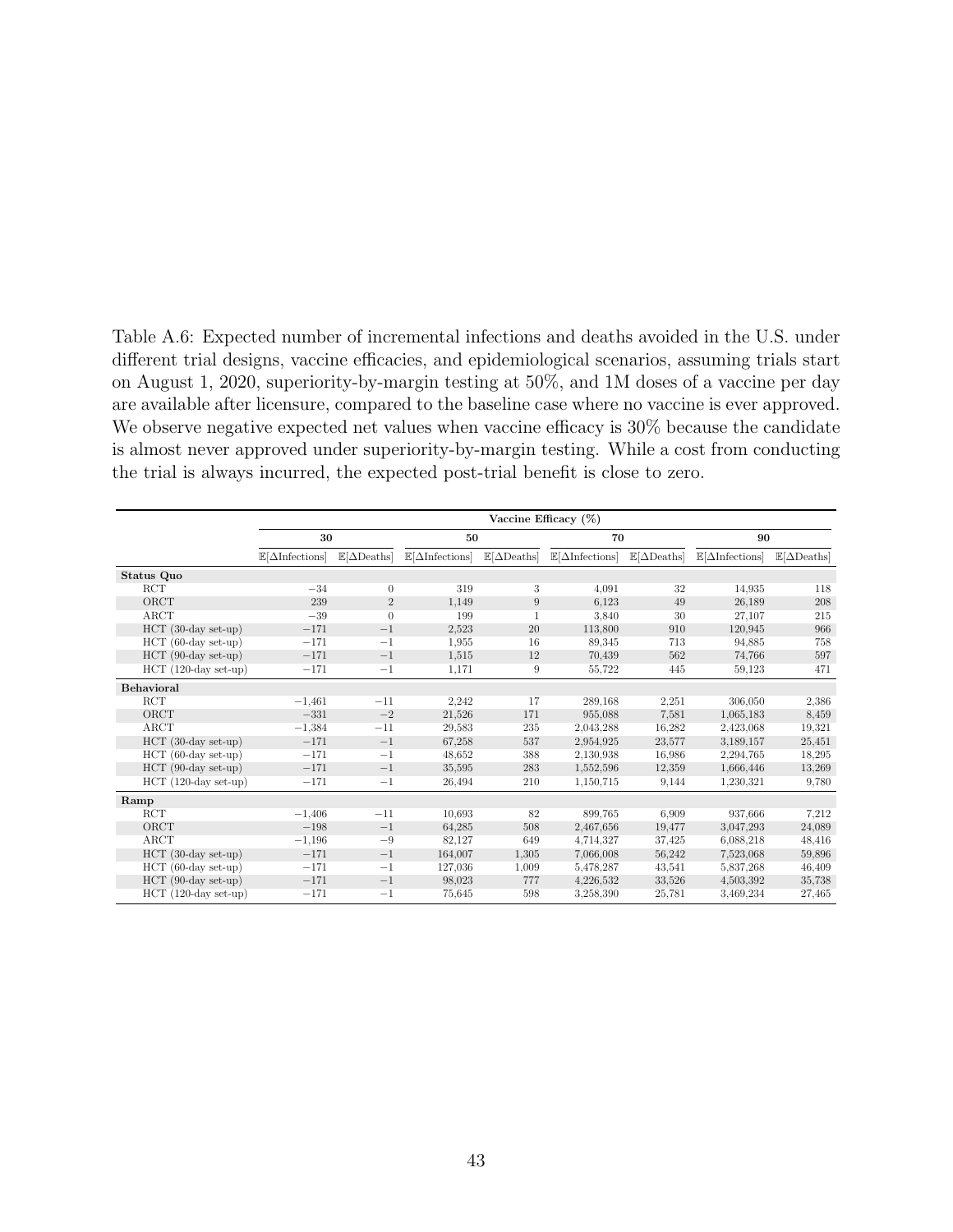Table A.7: Expected number of incremental infections and deaths avoided in the U.S. under different trial designs, vaccine efficacies, and epidemiological scenarios, assuming trials start on August 1, 2020, superiority-by-margin testing at 50%, and 10M doses of a vaccine per day are available after licensure, compared to the baseline case where no vaccine is ever approved. We observe negative expected net values when vaccine efficacy is 30% because the candidate is almost never approved under superiority-by-margin testing. While a cost from conducting the trial is always incurred, the expected post-trial benefit is close to zero.

|                        | Vaccine Efficacy (%)                  |                                    |                                       |                                   |                                       |                                    |                                       |                                    |  |
|------------------------|---------------------------------------|------------------------------------|---------------------------------------|-----------------------------------|---------------------------------------|------------------------------------|---------------------------------------|------------------------------------|--|
|                        | 30                                    |                                    | 50                                    |                                   | 70                                    |                                    | 90                                    |                                    |  |
|                        | $\mathbb{E}[\Delta\text{Infections}]$ | $\mathbb{E}[\Delta \text{Deaths}]$ | $\mathbb{E}[\Delta\text{Infections}]$ | $\mathbb{E}[\Delta\text{Deaths}]$ | $\mathbb{E}[\Delta\text{Infections}]$ | $\mathbb{E}[\Delta \text{Deaths}]$ | $\mathbb{E}[\Delta\text{Infections}]$ | $\mathbb{E}[\Delta \text{Deaths}]$ |  |
| Status Quo             |                                       |                                    |                                       |                                   |                                       |                                    |                                       |                                    |  |
| RCT                    | $-25$                                 | $\theta$                           | 471                                   | $\overline{4}$                    | 5,536                                 | 44                                 | 19,507                                | 154                                |  |
| ORCT                   | 374                                   | 3                                  | 1,625                                 | 13                                | 8.217                                 | 66                                 | 34,029                                | 271                                |  |
| ARCT                   | $-33$                                 | $\theta$                           | 298                                   | $\overline{2}$                    | 5,170                                 | 41                                 | 35,268                                | 280                                |  |
| $HCT$ (30-day set-up)  | $-171$                                | $-1$                               | 3.675                                 | 29                                | 155,455                               | 1,243                              | 159,876                               | 1,277                              |  |
| $HCT$ (60-day set-up)  | $-171$                                | $-1$                               | 2,842                                 | 23                                | 121,365                               | 970                                | 124,777                               | 997                                |  |
| $HCT$ (90-day set-up)  | $-171$                                | $-1$                               | 2,203                                 | 18                                | 95,234                                | 761                                | 97,886                                | 782                                |  |
| $HCT$ (120-day set-up) | $-171$                                | $-1$                               | 1,709                                 | 14                                | 75,056                                | 599                                | 77,132                                | 615                                |  |
| <b>Behavioral</b>      |                                       |                                    |                                       |                                   |                                       |                                    |                                       |                                    |  |
| <b>RCT</b>             | $-1,461$                              | $-11$                              | 3.852                                 | 30                                | 397,396                               | 3.117                              | 404,562                               | 3,174                              |  |
| ORCT                   | $-331$                                | $-2$                               | 32,156                                | 256                               | 1,352,103                             | 10,757                             | 1,457,500                             | 11,598                             |  |
| ARCT                   | $-1,384$                              | $-11$                              | 46,267                                | 368                               | 3.037.771                             | 24,238                             | 3,473,025                             | 27,720                             |  |
| $HCT$ (30-day set-up)  | $-171$                                | $-1$                               | 107,601                               | 859                               | 4,440,619                             | 35,463                             | 4,591,750                             | 36,671                             |  |
| $HCT$ (60-day set-up)  | $-171$                                | $^{-1}$                            | 76.935                                | 614                               | 3,175,958                             | 25,346                             | 3,283,975                             | 26,209                             |  |
| $HCT$ (90-day set-up)  | $-171$                                | $-1$                               | 55,168                                | 440                               | 2,276,419                             | 18,149                             | 2,352,436                             | 18,757                             |  |
| $HCT$ (120-day set-up) | $-171$                                | $^{-1}$                            | 40,014                                | 319                               | 1,649,447                             | 13,134                             | 1,702,601                             | 13,558                             |  |
| Ramp                   |                                       |                                    |                                       |                                   |                                       |                                    |                                       |                                    |  |
| RCT                    | $-1.406$                              | $-11$                              | 14,720                                | 115                               | 1,160,564                             | 8.996                              | 1,179,234                             | 9,145                              |  |
| ORCT                   | $-183$                                | $-1$                               | 93,009                                | 738                               | 3,387,704                             | 26,840                             | 4,050,013                             | 32,111                             |  |
| ARCT                   | $-1,142$                              | $-9$                               | 119,304                               | 947                               | 6,492,110                             | 51,647                             | 8,067,450                             | 64,250                             |  |
| $HCT$ (30-day set-up)  | $-171$                                | $-1$                               | 236,179                               | 1,882                             | 9.636,422                             | 76,805                             | 9,897,591                             | 78,892                             |  |
| $HCT$ (60-day set-up)  | $-171$                                | $^{-1}$                            | 184,404                               | 1,468                             | 7,533,612                             | 59,983                             | 7,743,514                             | 61,659                             |  |
| $HCT$ (90-day set-up)  | $-171$                                | $-1$                               | 142,660                               | 1,134                             | 5,833,783                             | 46,385                             | 5,999,381                             | 47,706                             |  |
| $HCT$ (120-day set-up) | $-171$                                | $^{-1}$                            | 109,769                               | 871                               | 4,491,107                             | 35,642                             | 4,619,521                             | 36,667                             |  |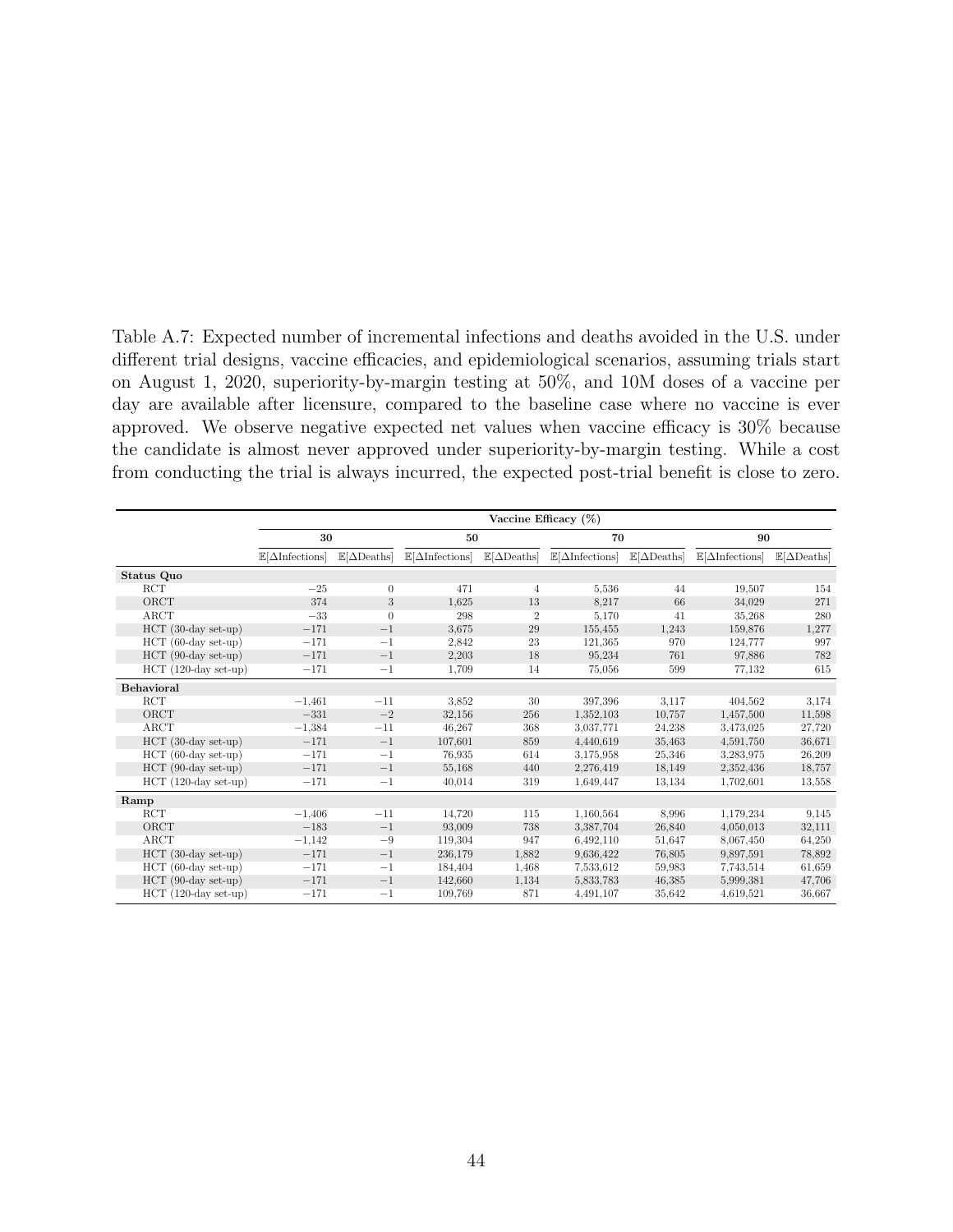Table A.8: Expected number of incremental infections and deaths avoided in the U.S. under different trial designs, vaccine efficacies, and epidemiological scenarios, assuming trials start on August 1, 2020, superiority-by-margin testing at 50%, and infinite doses of a vaccine per day are available after licensure, compared to the baseline case where no vaccine is ever approved. We observe negative expected net values when vaccine efficacy is 30% because the candidate is almost never approved under superiority-by-margin testing. While a cost from conducting the trial is always incurred, the expected post-trial benefit is close to zero.

|                        | Vaccine Efficacy $(\%)$               |                                    |                                       |                                    |                                       |                                    |                                       |                                    |  |
|------------------------|---------------------------------------|------------------------------------|---------------------------------------|------------------------------------|---------------------------------------|------------------------------------|---------------------------------------|------------------------------------|--|
|                        | 30                                    |                                    | 50                                    |                                    | 70                                    |                                    | 90                                    |                                    |  |
|                        | $\mathbb{E}[\Delta\text{Infections}]$ | $\mathbb{E}[\Delta \text{Deaths}]$ | $\mathbb{E}[\Delta\text{Infections}]$ | $\mathbb{E}[\Delta \text{Deaths}]$ | $\mathbb{E}[\Delta\text{Infections}]$ | $\mathbb{E}[\Delta \text{Deaths}]$ | $\mathbb{E}[\Delta\text{Infections}]$ | $\mathbb{E}[\Delta \text{Deaths}]$ |  |
| Status Quo             |                                       |                                    |                                       |                                    |                                       |                                    |                                       |                                    |  |
| RCT                    | $-22$                                 | $\theta$                           | 523                                   | 4                                  | 6,050                                 | 48                                 | 21,198                                | 168                                |  |
| ORCT                   | 416                                   | 3                                  | 1,789                                 | 14                                 | 8,976                                 | 72                                 | 36,974                                | 295                                |  |
| ARCT                   | $-31$                                 | $\theta$                           | 332                                   | $\overline{2}$                     | 5,655                                 | 45                                 | 38.342                                | 305                                |  |
| $HCT$ (30-day set-up)  | $-171$                                | $-1$                               | 4,084                                 | 33                                 | 171,025                               | 1,367                              | 174,917                               | 1,398                              |  |
| $HCT$ (60-day set-up)  | $-171$                                | $^{-1}$                            | 3,154                                 | 25                                 | 133,252                               | 1,065                              | 136,254                               | 1,088                              |  |
| HCT (90-day set-up)    | $-171$                                | $-1$                               | 2,443                                 | 20                                 | 104.377                               | 833                                | 106,709                               | 852                                |  |
| $HCT$ (120-day set-up) | $-171$                                | $^{-1}$                            | 1,895                                 | 15                                 | 82,140                                | 656                                | 83,965                                | 670                                |  |
| Behavioral             |                                       |                                    |                                       |                                    |                                       |                                    |                                       |                                    |  |
| <b>RCT</b>             | $-1,461$                              | $-11$                              | 4,337                                 | 34                                 | 432,235                               | 3.396                              | 437,725                               | 3,439                              |  |
| ORCT                   | $-331$                                | $-2$                               | 36,046                                | 287                                | 1,504,842                             | 11,979                             | 1,613,158                             | 12,843                             |  |
| ARCT                   | $-1,384$                              | $-11$                              | 52,340                                | 417                                | 3,416,029                             | 27,264                             | 3,881,886                             | 30,991                             |  |
| $HCT$ (30-day set-up)  | $-171$                                | $-1$                               | 121,991                               | 974                                | 4.993.552                             | 39,886                             | 5,128,348                             | 40,964                             |  |
| $HCT$ (60-day set-up)  | $-171$                                | $^{-1}$                            | 87,239                                | 696                                | 3.573.132                             | 28,524                             | 3,670,305                             | 29,300                             |  |
| $HCT$ (90-day set-up)  | $-171$                                | $^{-1}$                            | 62,381                                | 498                                | 2,555,035                             | 20,379                             | 2,623,871                             | 20,928                             |  |
| $HCT$ (120-day set-up) | $-171$                                | $-1$                               | 44,993                                | 358                                | 1,841,978                             | 14,674                             | 1,890,330                             | 15,060                             |  |
| Ramp                   |                                       |                                    |                                       |                                    |                                       |                                    |                                       |                                    |  |
| <b>RCT</b>             | $-1,406$                              | $-11$                              | 16,101                                | 126                                | 1,255,157                             | 9,752                              | 1,270,085                             | 9,871                              |  |
| ORCT                   | $-178$                                | $-1$                               | 102,769                               | 816                                | 3,718,588                             | 29,487                             | 4,422,914                             | 35,094                             |  |
| ARCT                   | $-1,126$                              | $-9$                               | 131,636                               | 1,045                              | 7,109,717                             | 56,588                             | 8,771,717                             | 69,884                             |  |
| $HCT$ (30-day set-up)  | $-171$                                | $-1$                               | 259,025                               | 2,065                              | 10,500,475                            | 83,717                             | 10,728,517                            | 85,539                             |  |
| $HCT$ (60-day set-up)  | $-171$                                | $^{-1}$                            | 203,020                               | 1,617                              | 8,239,778                             | 65,633                             | 8,423,946                             | 67,103                             |  |
| HCT (90-day set-up)    | $-171$                                | $^{-1}$                            | 157,479                               | 1,253                              | 6.397.527                             | 50,894                             | 6,543,545                             | 52,059                             |  |
| $HCT$ (120-day set-up) | $-171$                                | $-1$                               | 121,300                               | 963                                | 4.930.935                             | 39,161                             | 5,044,819                             | 40,070                             |  |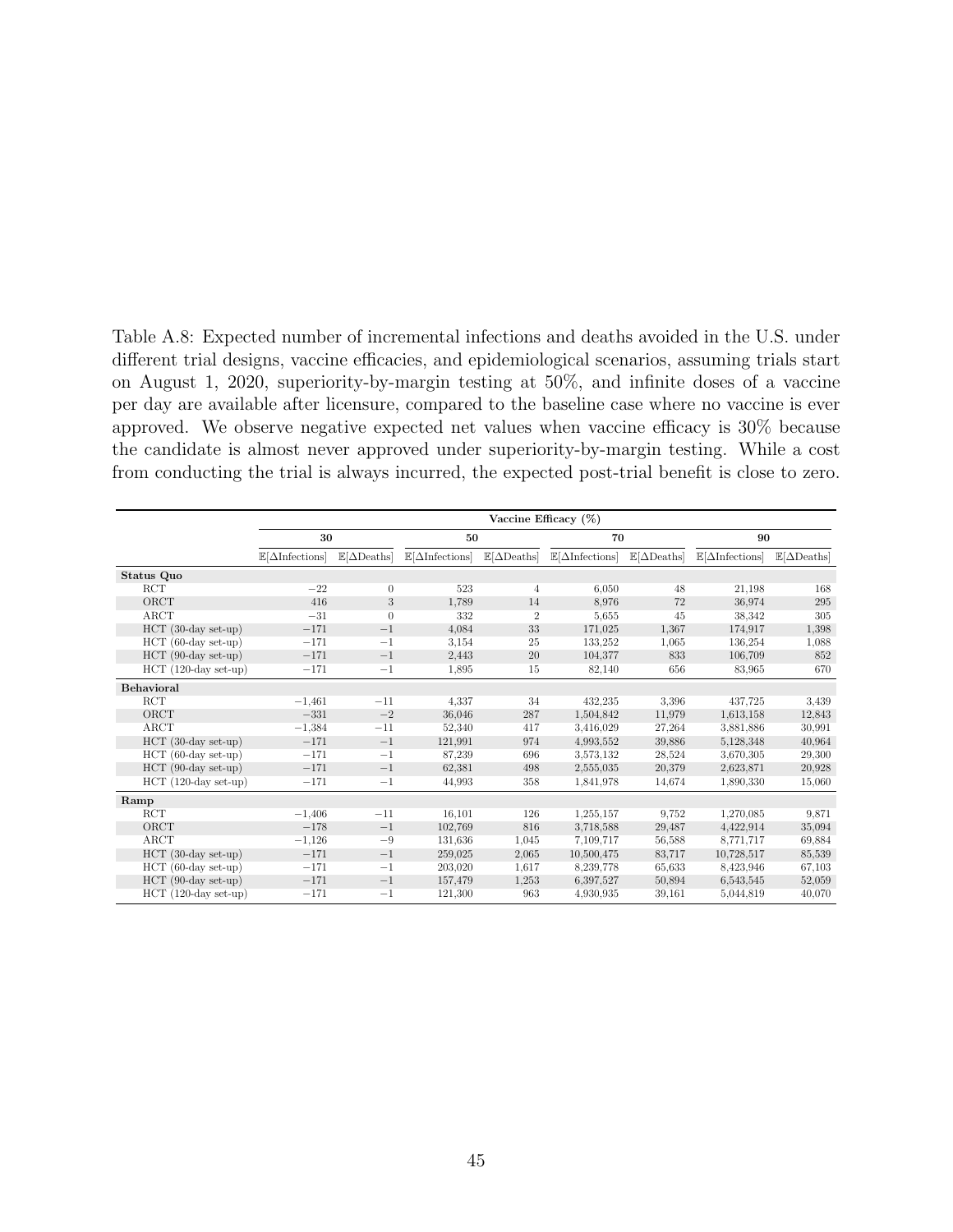Table A.9: Estimated date of licensure and probability of approval under different trial designs, vaccine efficacies, and epidemiological scenarios, assuming trials start on August 1, 2020, superiority testing, and 1M doses of a vaccine per day are available after licensure. For ARCT, we report the median date of licensure over all Monte Carlo simulations. DoL: date of licensure (month/day/year); PoA: probability of approval.

|                        | Vaccine Efficacy $(\%)$ |            |            |            |            |            |            |            |
|------------------------|-------------------------|------------|------------|------------|------------|------------|------------|------------|
|                        | 30                      |            | 50         |            | 70         |            | 90         |            |
|                        | DoL                     | PoA $(\%)$ | DoL        | PoA $(\%)$ | DoL        | PoA $(\%)$ | DoL        | PoA $(\%)$ |
| Status Quo             |                         |            |            |            |            |            |            |            |
| <b>RCT</b>             | 11/19/2021              | 20.2       | 11/19/2021 | 55.9       | 11/19/2021 | 89.9       | 11/19/2021 | 99.6       |
| ORCT                   | 08/14/2021              | 13.6       | 08/15/2021 | 38.9       | 07/30/2021 | 67.2       | 07/10/2021 | 84.3       |
| ARCT                   | 07/02/2021              | 14.5       | 06/02/2021 | 44.2       | 06/02/2021 | 83.8       | 06/02/2021 | 99.6       |
| $HCT$ (30-day set-up)  | 03/09/2021              | 98.1       | 03/09/2021 | 100.0      | 03/09/2021 | 100.0      | 03/09/2021 | 100.0      |
| $HCT$ (60-day set-up)  | 04/08/2021              | 98.1       | 04/08/2021 | 100.0      | 04/08/2021 | 100.0      | 04/08/2021 | 100.0      |
| $HCT$ (90-day set-up)  | 05/08/2021              | 98.1       | 05/08/2021 | 100.0      | 05/08/2021 | 100.0      | 05/08/2021 | 100.0      |
| $HCT$ (120-day set-up) | 06/07/2021              | 98.1       | 06/07/2021 | 100.0      | 06/07/2021 | 100.0      | 06/07/2021 | 100.0      |
| <b>Behavioral</b>      |                         |            |            |            |            |            |            |            |
| <b>RCT</b>             | 11/19/2021              | 100.0      | 11/19/2021 | 100.0      | 11/19/2021 | 100.0      | 11/19/2021 | 100.0      |
| ORCT                   | 06/24/2021              | 90.5       | 06/22/2021 | 100.0      | 06/22/2021 | 100.0      | 06/22/2021 | 100.0      |
| <b>ARCT</b>            | 04/03/2021              | 100.0      | 04/03/2021 | 100.0      | 04/03/2021 | 100.0      | 04/03/2021 | 100.0      |
| HCT (30-day set-up)    | 03/09/2021              | 98.1       | 03/09/2021 | 100.0      | 03/09/2021 | 100.0      | 03/09/2021 | 100.0      |
| $HCT$ (60-day set-up)  | 04/08/2021              | 98.1       | 04/08/2021 | 100.0      | 04/08/2021 | 100.0      | 04/08/2021 | 100.0      |
| $HCT$ (90-day set-up)  | 05/08/2021              | 98.1       | 05/08/2021 | 100.0      | 05/08/2021 | 100.0      | 05/08/2021 | 100.0      |
| $HCT$ (120-day set-up) | 06/07/2021              | 98.1       | 06/07/2021 | 100.0      | 06/07/2021 | 100.0      | 06/07/2021 | 100.0      |
| Ramp                   |                         |            |            |            |            |            |            |            |
| <b>RCT</b>             | 11/19/2021              | 100.0      | 11/19/2021 | 100.0      | 11/19/2021 | 100.0      | 11/19/2021 | 100.0      |
| ORCT                   | 07/06/2021              | 88.9       | 06/22/2021 | 99.6       | 06/22/2021 | 100.0      | 06/22/2021 | 100.0      |
| ARCT                   | 05/03/2021              | 100.0      | 04/03/2021 | 100.0      | 04/03/2021 | 100.0      | 04/03/2021 | 100.0      |
| $HCT$ (30-day set-up)  | 03/09/2021              | 98.1       | 03/09/2021 | 100.0      | 03/09/2021 | 100.0      | 03/09/2021 | 100.0      |
| HCT (60-day set-up)    | 04/08/2021              | 98.1       | 04/08/2021 | 100.0      | 04/08/2021 | 100.0      | 04/08/2021 | 100.0      |
| $HCT$ (90-day set-up)  | 05/08/2021              | 98.1       | 05/08/2021 | 100.0      | 05/08/2021 | 100.0      | 05/08/2021 | 100.0      |
| $HCT$ (120-day set-up) | 06/07/2021              | 98.1       | 06/07/2021 | 100.0      | 06/07/2021 | 100.0      | 06/07/2021 | 100.0      |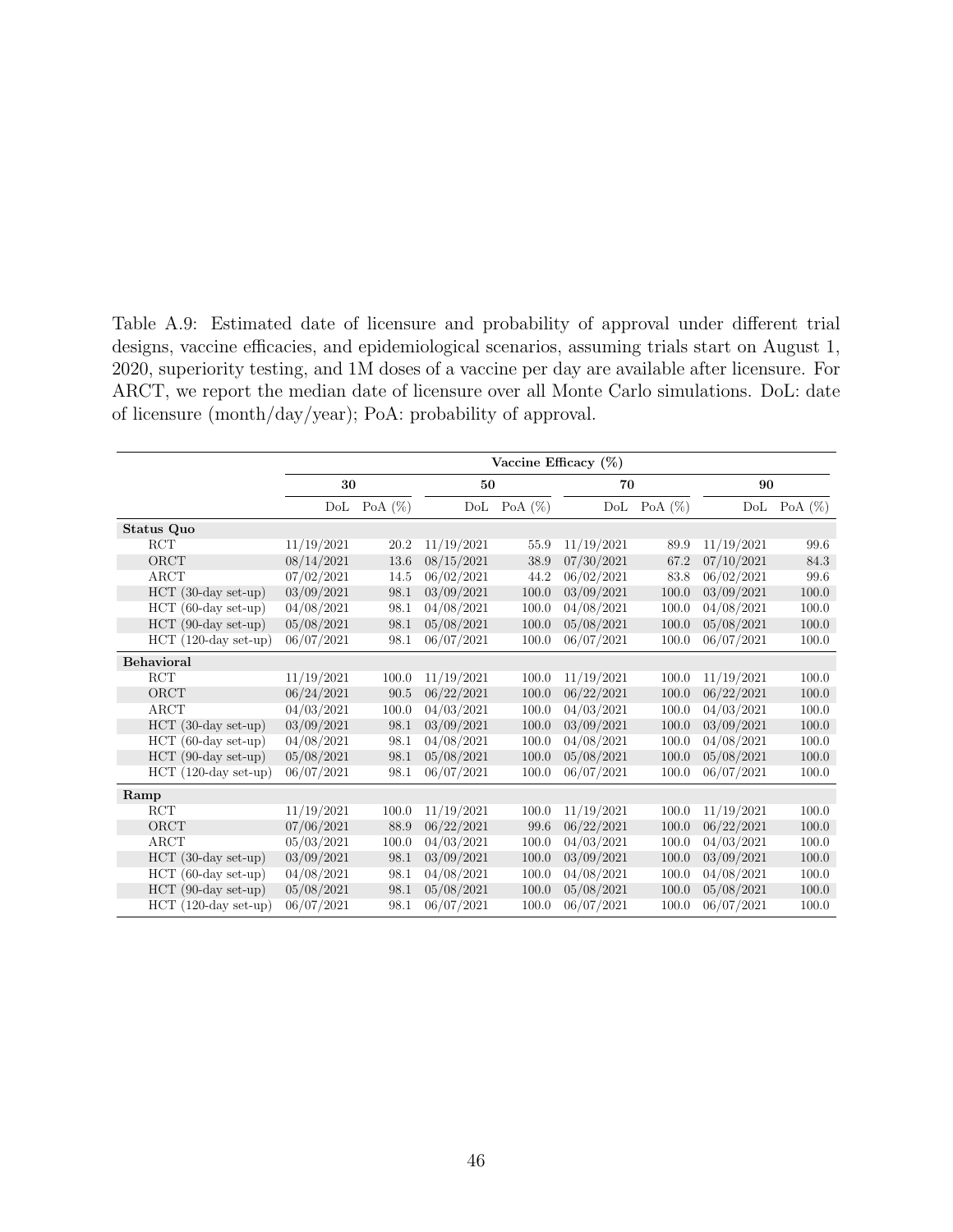Table A.10: Estimated date of licensure and probability of approval under different trial designs, vaccine efficacies, and epidemiological scenarios, assuming trials start on August 1, 2020, superiority testing, and 10M doses of a vaccine per day are available after licensure. For ARCT, we report the median date of licensure over all Monte Carlo simulations. DoL: date of licensure (month/day/year); PoA: probability of approval.

|                        | Vaccine Efficacy $(\%)$ |            |            |            |            |            |            |            |
|------------------------|-------------------------|------------|------------|------------|------------|------------|------------|------------|
|                        | 30                      |            |            | 50         |            | 70         | 90         |            |
|                        | DoL                     | PoA $(\%)$ | DoL        | PoA $(\%)$ | DoL        | PoA $(\%)$ | DoL        | PoA $(\%)$ |
| Status Quo             |                         |            |            |            |            |            |            |            |
| <b>RCT</b>             | 11/19/2021              | 20.2       | 11/19/2021 | 55.9       | 11/19/2021 | 89.9       | 11/19/2021 | 99.6       |
| ORCT                   | 08/15/2021              | 13.8       | 08/15/2021 | 38.9       | 07/30/2021 | 67.2       | 07/10/2021 | 84.3       |
| ARCT                   | 07/02/2021              | 14.5       | 06/02/2021 | 44.2       | 06/02/2021 | 83.8       | 06/02/2021 | 99.6       |
| $HCT$ (30-day set-up)  | 03/09/2021              | 98.1       | 03/09/2021 | 100.0      | 03/09/2021 | 100.0      | 03/09/2021 | 100.0      |
| $HCT$ (60-day set-up)  | 04/08/2021              | 98.1       | 04/08/2021 | 100.0      | 04/08/2021 | 100.0      | 04/08/2021 | 100.0      |
| $HCT$ (90-day set-up)  | 05/08/2021              | 98.1       | 05/08/2021 | 100.0      | 05/08/2021 | 100.0      | 05/08/2021 | 100.0      |
| $HCT$ (120-day set-up) | 06/07/2021              | 98.1       | 06/07/2021 | 100.0      | 06/07/2021 | 100.0      | 06/07/2021 | 100.0      |
| <b>Behavioral</b>      |                         |            |            |            |            |            |            |            |
| <b>RCT</b>             | 11/19/2021              | 100.0      | 11/19/2021 | 100.0      | 11/19/2021 | 100.0      | 11/19/2021 | 100.0      |
| ORCT                   | 06/23/2021              | 89.6       | 06/22/2021 | 100.0      | 06/22/2021 | 100.0      | 06/22/2021 | 100.0      |
| <b>ARCT</b>            | 04/03/2021              | 100.0      | 04/03/2021 | 100.0      | 04/03/2021 | 100.0      | 04/03/2021 | 100.0      |
| HCT (30-day set-up)    | 03/09/2021              | 98.1       | 03/09/2021 | 100.0      | 03/09/2021 | 100.0      | 03/09/2021 | 100.0      |
| $HCT$ (60-day set-up)  | 04/08/2021              | 98.1       | 04/08/2021 | 100.0      | 04/08/2021 | 100.0      | 04/08/2021 | 100.0      |
| $HCT$ (90-day set-up)  | 05/08/2021              | 98.1       | 05/08/2021 | 100.0      | 05/08/2021 | 100.0      | 05/08/2021 | 100.0      |
| $HCT$ (120-day set-up) | 06/07/2021              | 98.1       | 06/07/2021 | 100.0      | 06/07/2021 | 100.0      | 06/07/2021 | 100.0      |
| Ramp                   |                         |            |            |            |            |            |            |            |
| <b>RCT</b>             | 11/19/2021              | 100.0      | 11/19/2021 | 100.0      | 11/19/2021 | 100.0      | 11/19/2021 | 100.0      |
| ORCT                   | 07/06/2021              | 88.9       | 06/22/2021 | 99.6       | 06/22/2021 | 100.0      | 06/22/2021 | 100.0      |
| ARCT                   | 05/03/2021              | 100.0      | 04/03/2021 | 100.0      | 04/03/2021 | 100.0      | 04/03/2021 | 100.0      |
| $HCT$ (30-day set-up)  | 03/09/2021              | 98.1       | 03/09/2021 | 100.0      | 03/09/2021 | 100.0      | 03/09/2021 | 100.0      |
| HCT (60-day set-up)    | 04/08/2021              | 98.1       | 04/08/2021 | 100.0      | 04/08/2021 | 100.0      | 04/08/2021 | 100.0      |
| $HCT$ (90-day set-up)  | 05/08/2021              | 98.1       | 05/08/2021 | 100.0      | 05/08/2021 | 100.0      | 05/08/2021 | 100.0      |
| $HCT$ (120-day set-up) | 06/07/2021              | 98.1       | 06/07/2021 | 100.0      | 06/07/2021 | 100.0      | 06/07/2021 | 100.0      |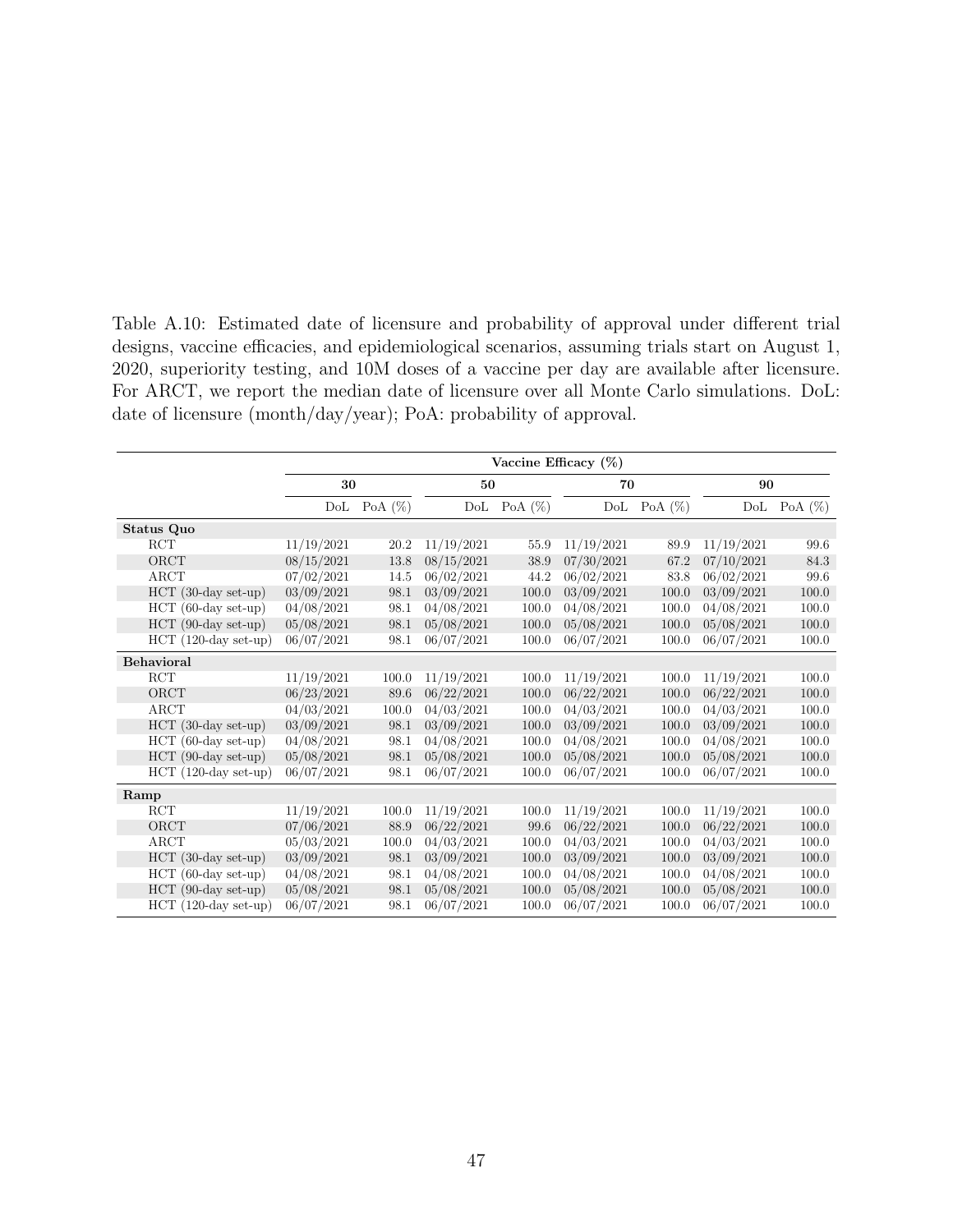Table A.11: Estimated date of licensure and probability of approval under different trial designs, vaccine efficacies, and epidemiological scenarios, assuming trials start on August 1, 2020, superiority testing, and infinite doses of a vaccine per day are available after licensure. For ARCT, we report the median date of licensure over all Monte Carlo simulations. DoL: date of licensure (month/day/year); PoA: probability of approval.

|                        |            | Vaccine Efficacy (%) |            |            |            |            |            |            |  |
|------------------------|------------|----------------------|------------|------------|------------|------------|------------|------------|--|
|                        | 30         |                      |            | 50         |            | 70         | 90         |            |  |
|                        | DoL        | PoA $(\%)$           | DoL        | PoA $(\%)$ | DoL        | PoA $(\%)$ | DoL        | PoA $(\%)$ |  |
| Status Quo             |            |                      |            |            |            |            |            |            |  |
| <b>RCT</b>             | 11/19/2021 | 20.2                 | 11/19/2021 | 55.9       | 11/19/2021 | 89.9       | 11/19/2021 | 99.6       |  |
| ORCT                   | 08/14/2021 | 13.6                 | 08/14/2021 | 38.6       | 07/30/2021 | 67.2       | 07/10/2021 | 84.3       |  |
| ARCT                   | 07/02/2021 | 14.5                 | 06/02/2021 | 44.2       | 06/02/2021 | 83.8       | 06/02/2021 | 99.6       |  |
| $HCT$ (30-day set-up)  | 03/09/2021 | 98.1                 | 03/09/2021 | 100.0      | 03/09/2021 | 100.0      | 03/09/2021 | 100.0      |  |
| $HCT$ (60-day set-up)  | 04/08/2021 | 98.1                 | 04/08/2021 | 100.0      | 04/08/2021 | 100.0      | 04/08/2021 | 100.0      |  |
| $HCT$ (90-day set-up)  | 05/08/2021 | 98.1                 | 05/08/2021 | 100.0      | 05/08/2021 | 100.0      | 05/08/2021 | 100.0      |  |
| $HCT$ (120-day set-up) | 06/07/2021 | 98.1                 | 06/07/2021 | 100.0      | 06/07/2021 | 100.0      | 06/07/2021 | 100.0      |  |
| <b>Behavioral</b>      |            |                      |            |            |            |            |            |            |  |
| <b>RCT</b>             | 11/19/2021 | 100.0                | 11/19/2021 | 100.0      | 11/19/2021 | 100.0      | 11/19/2021 | 100.0      |  |
| ORCT                   | 06/23/2021 | 89.6                 | 06/22/2021 | 100.0      | 06/22/2021 | 100.0      | 06/22/2021 | 100.0      |  |
| ARCT                   | 04/03/2021 | 100.0                | 04/03/2021 | 100.0      | 04/03/2021 | 100.0      | 04/03/2021 | 100.0      |  |
| $HCT$ (30-day set-up)  | 03/09/2021 | 98.1                 | 03/09/2021 | 100.0      | 03/09/2021 | 100.0      | 03/09/2021 | 100.0      |  |
| $HCT$ (60-day set-up)  | 04/08/2021 | 98.1                 | 04/08/2021 | 100.0      | 04/08/2021 | 100.0      | 04/08/2021 | 100.0      |  |
| $HCT$ (90-day set-up)  | 05/08/2021 | 98.1                 | 05/08/2021 | 100.0      | 05/08/2021 | 100.0      | 05/08/2021 | 100.0      |  |
| $HCT$ (120-day set-up) | 06/07/2021 | 98.1                 | 06/07/2021 | 100.0      | 06/07/2021 | 100.0      | 06/07/2021 | 100.0      |  |
| Ramp                   |            |                      |            |            |            |            |            |            |  |
| $\operatorname{RCT}$   | 11/19/2021 | 100.0                | 11/19/2021 | 100.0      | 11/19/2021 | 100.0      | 11/19/2021 | 100.0      |  |
| ORCT                   | 07/06/2021 | 88.9                 | 06/22/2021 | 99.6       | 06/22/2021 | 100.0      | 06/22/2021 | 100.0      |  |
| ARCT                   | 05/03/2021 | 100.0                | 04/03/2021 | 100.0      | 04/03/2021 | 100.0      | 04/03/2021 | 100.0      |  |
| $HCT$ (30-day set-up)  | 03/09/2021 | 98.1                 | 03/09/2021 | 100.0      | 03/09/2021 | 100.0      | 03/09/2021 | 100.0      |  |
| $HCT$ (60-day set-up)  | 04/08/2021 | 98.1                 | 04/08/2021 | 100.0      | 04/08/2021 | 100.0      | 04/08/2021 | 100.0      |  |
| $HCT$ (90-day set-up)  | 05/08/2021 | 98.1                 | 05/08/2021 | 100.0      | 05/08/2021 | 100.0      | 05/08/2021 | 100.0      |  |
| $HCT$ (120-day set-up) | 06/07/2021 | 98.1                 | 06/07/2021 | 100.0      | 06/07/2021 | 100.0      | 06/07/2021 | 100.0      |  |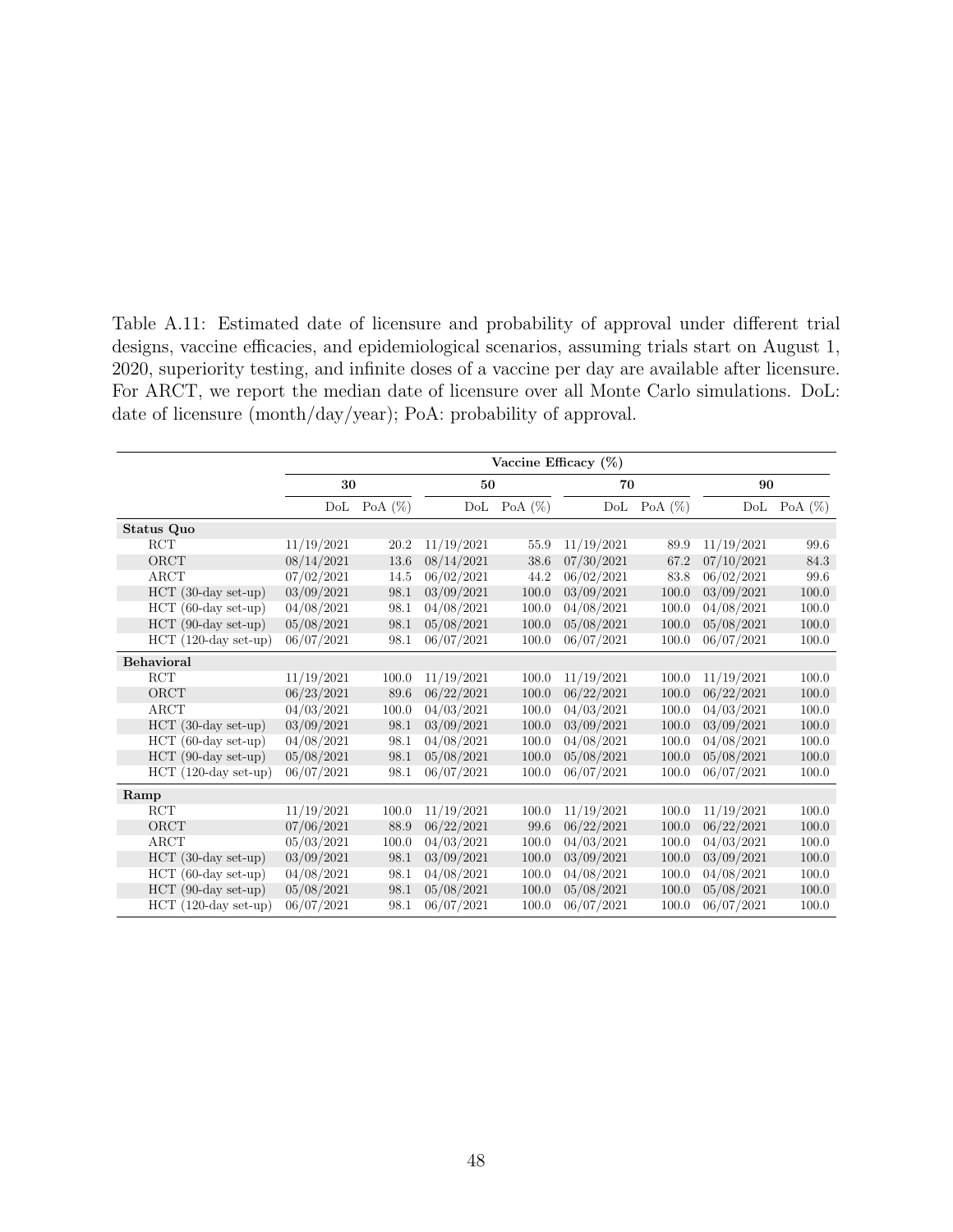Table A.12: Estimated date of licensure and probability of approval under different trial designs, vaccine efficacies, and epidemiological scenarios, assuming trials start on August 1, 2020, superiority-by-margin testing at 50%, and 1M doses of a vaccine per day are available after licensure. For ARCT, we report the median date of licensure over all Monte Carlo simulations. A blank entry indicates that the vaccine candidate is never approved. DoL: date of licensure (month/day/year); PoA: probability of approval.

|                        | Vaccine Efficacy $(\%)$ |            |            |            |            |            |            |            |
|------------------------|-------------------------|------------|------------|------------|------------|------------|------------|------------|
|                        | 30                      |            | 50         |            | 70         |            | 90         |            |
|                        | DoL                     | PoA $(\%)$ | DoL        | PoA $(\%)$ | DoL        | PoA $(\%)$ | DoL        | PoA $(\%)$ |
| Status Quo             |                         |            |            |            |            |            |            |            |
| <b>RCT</b>             | 11/19/2021              | 0.1        | 11/19/2021 | 2.5        | 11/19/2021 | 26.2       | 11/19/2021 | 90.1       |
| ORCT                   | 06/22/2021              | 0.3        | 06/22/2021 | 2.5        | 08/06/2021 | 16.3       | 07/31/2021 | 53.5       |
| ARCT                   |                         | 0.0        | 07/02/2021 | 0.6        | 08/01/2021 | 9.3        | 08/01/2021 | 64.3       |
| $HCT$ (30-day set-up)  |                         | 0.0        | 03/09/2021 | 2.5        | 03/09/2021 | 99.1       | 03/09/2021 | 100.0      |
| $HCT$ (60-day set-up)  |                         | 0.0        | 04/08/2021 | 2.5        | 04/08/2021 | 99.1       | 04/08/2021 | 100.0      |
| $HCT$ (90-day set-up)  |                         | 0.0        | 05/08/2021 | 2.5        | 05/08/2021 | 99.1       | 05/08/2021 | 100.0      |
| $HCT$ (120-day set-up) |                         | 0.0        | 06/07/2021 | 2.5        | 06/07/2021 | 99.1       | 06/07/2021 | 100.0      |
| <b>Behavioral</b>      |                         |            |            |            |            |            |            |            |
| $\operatorname{RCT}$   |                         | 0.0        | 11/19/2021 | 1.3        | 11/19/2021 | 100.0      | 11/19/2021 | 100.0      |
| ORCT                   |                         | 0.0        | 06/22/2021 | 2.4        | 06/22/2021 | 94.8       | 06/22/2021 | 100.0      |
| ARCT                   |                         | 0.0        | 06/02/2021 | 2.4        | 04/03/2021 | 100.0      | 04/03/2021 | 100.0      |
| HCT (30-day set-up)    |                         | 0.0        | 03/09/2021 | 2.5        | 03/09/2021 | 99.1       | 03/09/2021 | 100.0      |
| $HCT$ (60-day set-up)  |                         | 0.0        | 04/08/2021 | 2.5        | 04/08/2021 | 99.1       | 04/08/2021 | 100.0      |
| $HCT$ (90-day set-up)  |                         | 0.0        | 05/08/2021 | 2.5        | 05/08/2021 | 99.1       | 05/08/2021 | 100.0      |
| $HCT$ (120-day set-up) |                         | 0.0        | 06/07/2021 | 2.5        | 06/07/2021 | 99.1       | 06/07/2021 | 100.0      |
| Ramp                   |                         |            |            |            |            |            |            |            |
| $\operatorname{RCT}$   |                         | 0.0        | 11/19/2021 | 1.4        | 11/19/2021 | 100.0      | 11/19/2021 | 100.0      |
| ORCT                   |                         | 0.0        | 06/22/2021 | 2.4        | 06/30/2021 | 83.2       | 06/22/2021 | 100.0      |
| ARCT                   |                         | 0.0        | 06/02/2021 | 2.5        | 05/03/2021 | 100.0      | 04/03/2021 | 100.0      |
| $HCT$ (30-day set-up)  |                         | 0.0        | 03/09/2021 | 2.5        | 03/09/2021 | 99.1       | 03/09/2021 | 100.0      |
| $HCT$ (60-day set-up)  |                         | 0.0        | 04/08/2021 | 2.5        | 04/08/2021 | 99.1       | 04/08/2021 | 100.0      |
| $HCT$ (90-day set-up)  |                         | 0.0        | 05/08/2021 | 2.5        | 05/08/2021 | 99.1       | 05/08/2021 | 100.0      |
| $HCT$ (120-day set-up) |                         | 0.0        | 06/07/2021 | 2.5        | 06/07/2021 | 99.1       | 06/07/2021 | 100.0      |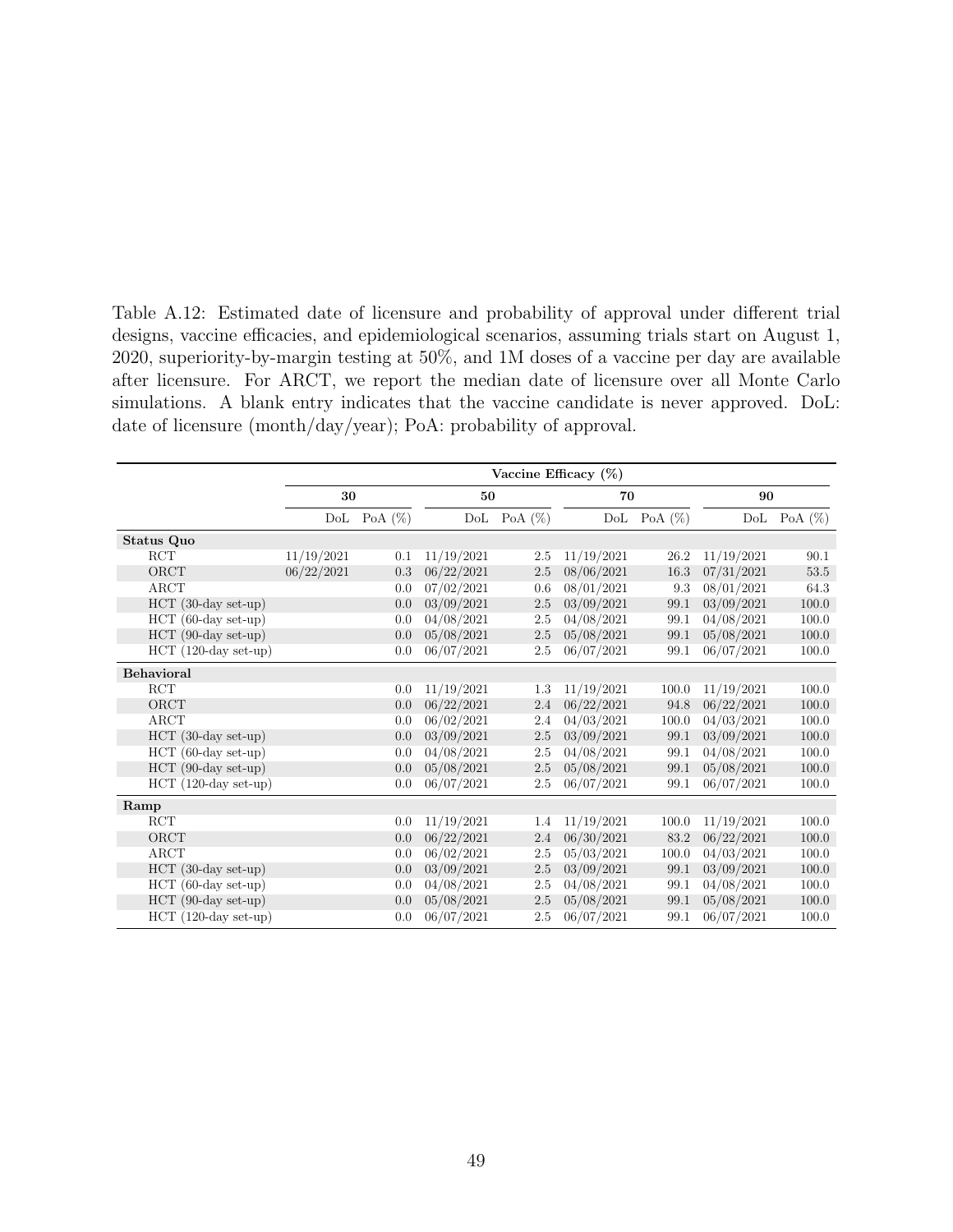Table A.13: Estimated date of licensure and probability of approval under different trial designs, vaccine efficacies, and epidemiological scenarios, assuming trials start on August 1, 2020, superiority-by-margin testing at 50%, and 10M doses of a vaccine per day are available after licensure. For ARCT, we report the median date of licensure over all Monte Carlo simulations. A blank entry indicates that the vaccine candidate is never approved. DoL: date of licensure (month/day/year); PoA: probability of approval.

|                        |            | Vaccine Efficacy $(\%)$ |            |            |            |            |            |            |  |
|------------------------|------------|-------------------------|------------|------------|------------|------------|------------|------------|--|
|                        | 30         |                         | 50         |            | 70         |            | 90         |            |  |
|                        | DoL        | PoA $(\%)$              | DoL        | PoA $(\%)$ | DoL        | PoA $(\%)$ | DoL        | PoA $(\%)$ |  |
| Status Quo             |            |                         |            |            |            |            |            |            |  |
| $\operatorname{RCT}$   | 11/19/2021 | 0.1                     | 11/19/2021 | 2.5        | 11/19/2021 | 26.2       | 11/19/2021 | 90.1       |  |
| ${\rm ORCT}$           | 06/22/2021 | 0.3                     | 06/22/2021 | 2.5        | 08/06/2021 | 16.3       | 07/31/2021 | 53.5       |  |
| ARCT                   |            | 0.0                     | 07/02/2021 | 0.6        | 08/01/2021 | 9.3        | 08/01/2021 | 64.3       |  |
| $HCT$ (30-day set-up)  |            | 0.0                     | 03/09/2021 | $2.5\,$    | 03/09/2021 | 99.1       | 03/09/2021 | 100.0      |  |
| $HCT$ (60-day set-up)  |            | 0.0                     | 04/08/2021 | 2.5        | 04/08/2021 | 99.1       | 04/08/2021 | 100.0      |  |
| $HCT$ (90-day set-up)  |            | 0.0                     | 05/08/2021 | $2.5\,$    | 05/08/2021 | 99.1       | 05/08/2021 | 100.0      |  |
| $HCT$ (120-day set-up) |            | 0.0                     | 06/07/2021 | 2.5        | 06/07/2021 | 99.1       | 06/07/2021 | 100.0      |  |
| <b>Behavioral</b>      |            |                         |            |            |            |            |            |            |  |
| RCT                    |            | 0.0                     | 11/19/2021 | 1.3        | 11/19/2021 | 100.0      | 11/19/2021 | 100.0      |  |
| ORCT                   |            | 0.0                     | 06/22/2021 | 2.4        | 06/22/2021 | 94.8       | 06/22/2021 | 100.0      |  |
| $\rm{ARCT}$            |            | 0.0                     | 06/02/2021 | 2.4        | 04/03/2021 | 100.0      | 04/03/2021 | 100.0      |  |
| $HCT$ (30-day set-up)  |            | 0.0                     | 03/09/2021 | 2.5        | 03/09/2021 | 99.1       | 03/09/2021 | 100.0      |  |
| $HCT$ (60-day set-up)  |            | 0.0                     | 04/08/2021 | 2.5        | 04/08/2021 | 99.1       | 04/08/2021 | 100.0      |  |
| $HCT$ (90-day set-up)  |            | 0.0                     | 05/08/2021 | 2.5        | 05/08/2021 | 99.1       | 05/08/2021 | 100.0      |  |
| $HCT$ (120-day set-up) |            | 0.0                     | 06/07/2021 | 2.5        | 06/07/2021 | 99.1       | 06/07/2021 | 100.0      |  |
| Ramp                   |            |                         |            |            |            |            |            |            |  |
| RCT                    |            | 0.0                     | 11/19/2021 | 1.4        | 11/19/2021 | 100.0      | 11/19/2021 | 100.0      |  |
| ORCT                   |            | 0.0                     | 06/22/2021 | 2.4        | 06/29/2021 | 83.2       | 06/22/2021 | 100.0      |  |
| <b>ARCT</b>            |            | 0.0                     | 06/02/2021 | 2.5        | 05/03/2021 | 100.0      | 04/03/2021 | 100.0      |  |
| $HCT$ (30-day set-up)  |            | 0.0                     | 03/09/2021 | 2.5        | 03/09/2021 | 99.1       | 03/09/2021 | 100.0      |  |
| $HCT$ (60-day set-up)  |            | 0.0                     | 04/08/2021 | 2.5        | 04/08/2021 | 99.1       | 04/08/2021 | 100.0      |  |
| HCT (90-day set-up)    |            | 0.0                     | 05/08/2021 | 2.5        | 05/08/2021 | 99.1       | 05/08/2021 | 100.0      |  |
| $HCT$ (120-day set-up) |            | 0.0                     | 06/07/2021 | 2.5        | 06/07/2021 | 99.1       | 06/07/2021 | 100.0      |  |